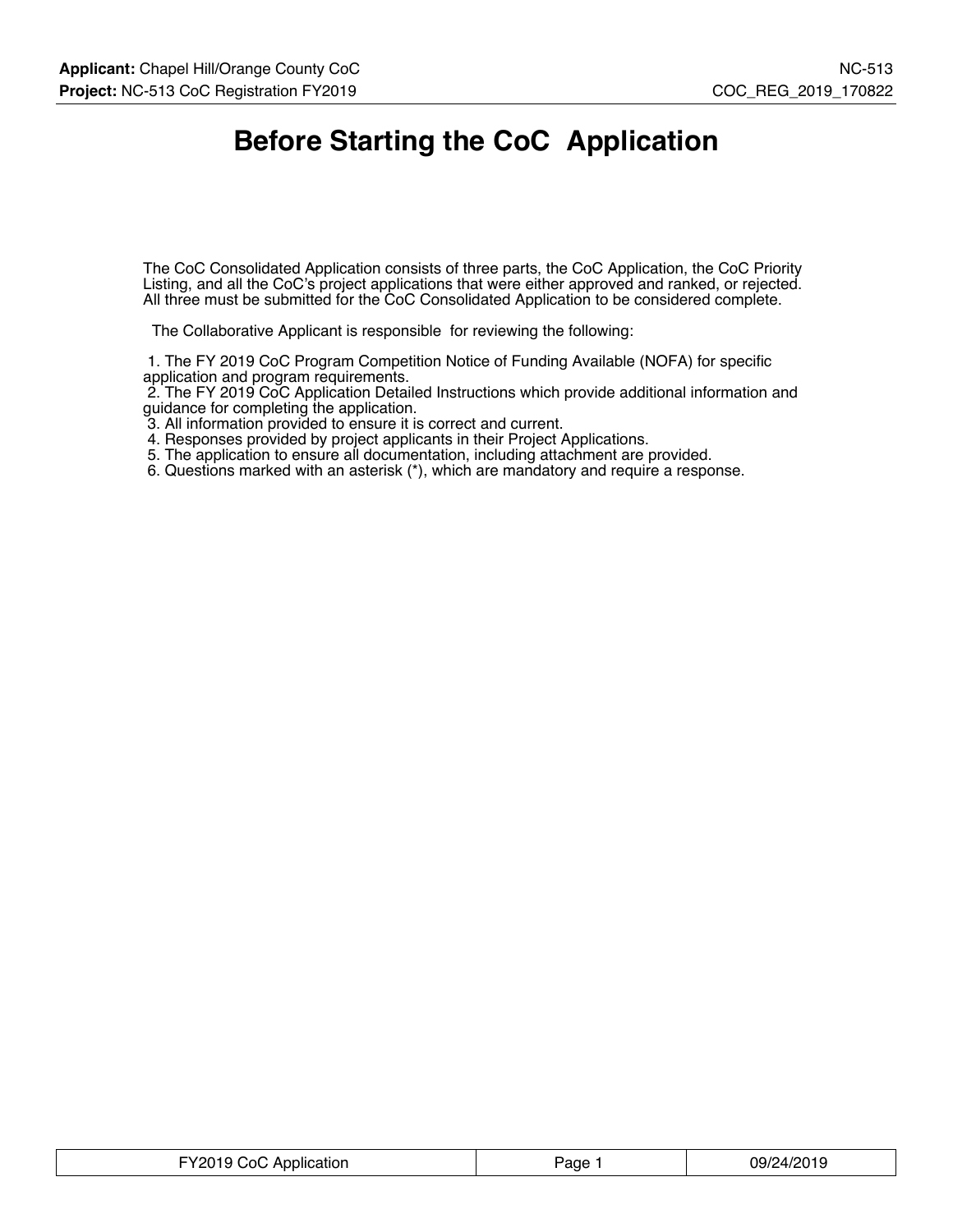## **1A. Continuum of Care (CoC) Identification**

#### **Instructions:**

Guidance for completing the application can be found in the FY 2019 CoC Program Competition Notice of Funding Availability and in the FY 2019 CoC Application Detailed Instructions. Please submit technical questions to the HUD Exchange Ask-A-Question at

https://www.hudexchange.info/program-support/my-question/

Resources:

 The FY 2019 CoC Application Detailed Instruction can be found at: https://www.hudexchange.info/e-snaps/guides/coc-program-competition-resources The FY 2019 CoC Program Competition Notice of Funding Availability at: https://www.hudexchange.info/programs/e-snaps/fy-2019-coc-program-nofa-coc-programcompetition/#nofa-and-notices

**1A-1. CoC Name and Number:** NC-513 - Chapel Hill/Orange County CoC

**1A-2. Collaborative Applicant Name:** Orange County, NC

**1A-3. CoC Designation:** CA

**1A-4. HMIS Lead:** North Carolina Coalition to End Homelessness

| FY2019 CoC Application | Paqe 2 | 09/24/2019 |
|------------------------|--------|------------|
|------------------------|--------|------------|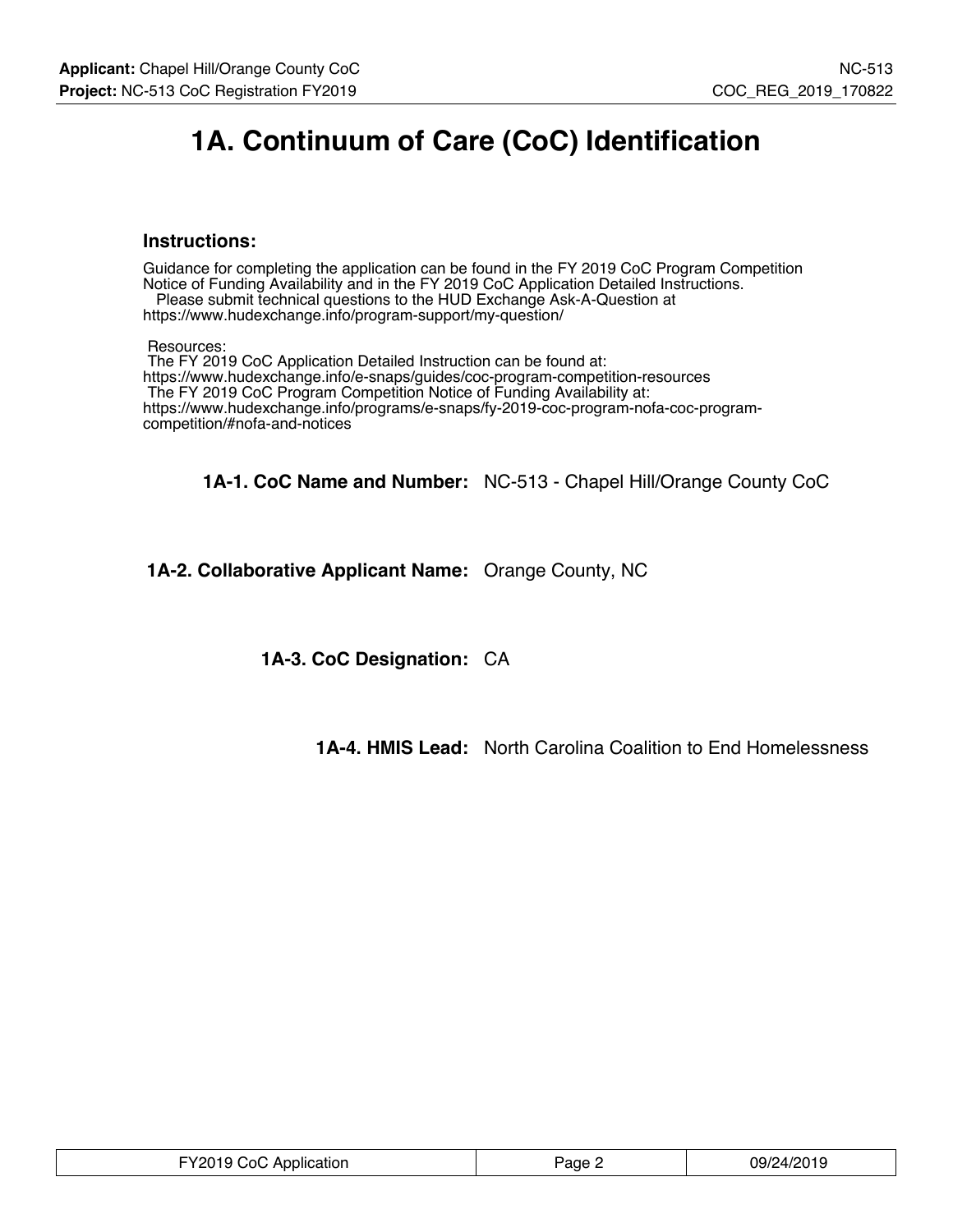## **1B. Continuum of Care (CoC) Engagement**

#### **Instructions:**

Guidance for completing the application can be found in the FY 2019 CoC Program Competition Notice of Funding Availability and in the FY 2019 CoC Application Detailed Instructions.

 Please submit technical questions to the HUD Exchange Ask-A-Question at https://www.hudexchange.info/program-support/my-question/

Resources:

 The FY 2019 CoC Application Detailed Instruction can be found at: https://www.hudexchange.info/e-snaps/guides/coc-program-competition-resources The FY 2019 CoC Program Competition Notice of Funding Availability at: https://www.hudexchange.info/programs/e-snaps/fy-2019-coc-program-nofa-coc-programcompetition/#nofa-and-notices

#### **Warning! The CoC Application score could be affected if information is incomplete on this formlet.**

#### **1B-1. CoC Meeting Participants.**

 **For the period of May 1, 2018 to April 30, 2019, applicants must indicate whether the Organization/Person listed:**

- **1. participated in CoC meetings;**
- **2. voted, including selecting CoC Board members; and**
- **3. participated in the CoC's coordinated entry system.**

| <b>Organization/Person</b>                     |  | <b>Participates</b><br>in CoC<br><b>Meetings</b> | Votes.<br>including<br>selecting CoC<br><b>Board</b><br><b>Members</b> | <b>Participates in</b><br><b>Coordinated Entry</b><br><b>System</b> |
|------------------------------------------------|--|--------------------------------------------------|------------------------------------------------------------------------|---------------------------------------------------------------------|
| <b>Local Government Staff/Officials</b>        |  | Yes                                              | Yes                                                                    | Yes                                                                 |
| <b>CDBG/HOME/ESG Entitlement Jurisdiction</b>  |  | Yes                                              | Yes                                                                    | Yes                                                                 |
| <b>Law Enforcement</b>                         |  | Yes                                              | Yes                                                                    | Yes                                                                 |
| Local Jail(s)                                  |  | Yes                                              | Yes                                                                    | Yes                                                                 |
| Hospital(s)                                    |  | Yes                                              | Yes                                                                    | <b>No</b>                                                           |
| <b>EMS/Crisis Response Team(s)</b>             |  | Yes                                              | Yes                                                                    | <b>No</b>                                                           |
| <b>Mental Health Service Organizations</b>     |  | Yes                                              | Yes                                                                    | Yes                                                                 |
| <b>Substance Abuse Service Organizations</b>   |  | Yes                                              | <b>No</b>                                                              | Yes                                                                 |
| <b>Affordable Housing Developer(s)</b>         |  | Yes                                              | Yes                                                                    | <b>No</b>                                                           |
| <b>Disability Service Organizations</b>        |  | Yes                                              | Yes                                                                    | Yes                                                                 |
| <b>Disability Advocates</b>                    |  | Yes                                              | Yes                                                                    | Yes                                                                 |
| <b>Public Housing Authorities</b>              |  | Yes                                              | Yes                                                                    | Yes                                                                 |
| <b>CoC Funded Youth Homeless Organizations</b> |  | Not Applicable                                   | N <sub>o</sub>                                                         | l No                                                                |
| Non-CoC Funded Youth Homeless Organizations    |  | Not Applicable                                   | N <sub>o</sub>                                                         | No.                                                                 |
| FY2019 CoC Application                         |  | Page 3                                           |                                                                        | 09/24/2019                                                          |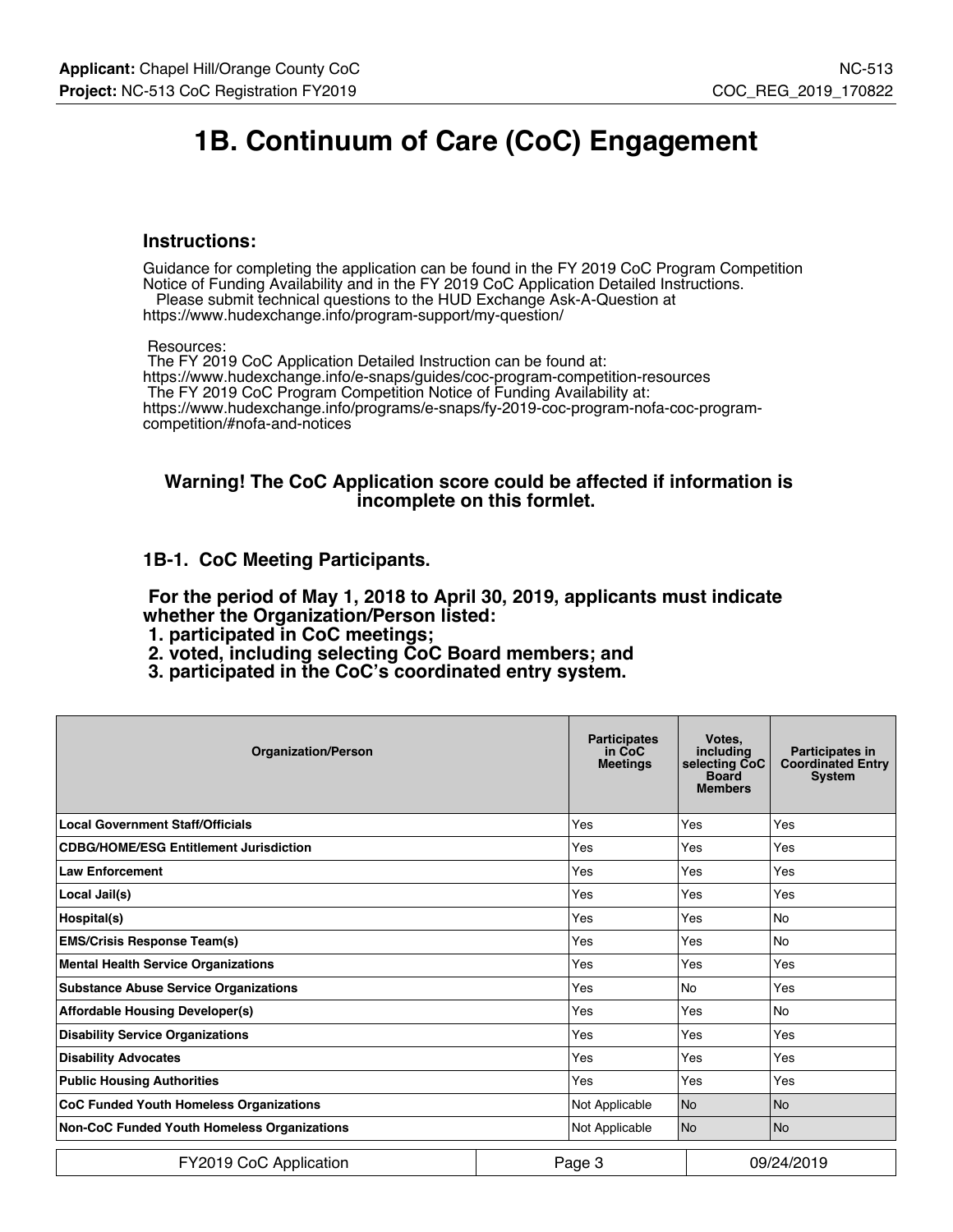| <b>Youth Advocates</b>                               | Yes            | Yes       | Yes       |
|------------------------------------------------------|----------------|-----------|-----------|
| <b>School Administrators/Homeless Liaisons</b>       | Yes            | Yes       | <b>No</b> |
| <b>CoC Funded Victim Service Providers</b>           | Yes            | No        | Yes       |
| <b>Non-CoC Funded Victim Service Providers</b>       | Yes            | No        | Yes       |
| <b>Domestic Violence Advocates</b>                   | Yes            | Yes       | Yes       |
| <b>Street Outreach Team(s)</b>                       | Not Applicable | <b>No</b> | l No      |
| Lesbian, Gay, Bisexual, Transgender (LGBT) Advocates | Yes            | Yes       | Yes       |
| <b>LGBT Service Organizations</b>                    | Yes            | Yes       | No        |
| Agencies that serve survivors of human trafficking   | Yes            | Yes       | Yes       |
| Other homeless subpopulation advocates               | Yes            | Yes       | Yes       |
| <b>Homeless or Formerly Homeless Persons</b>         | Yes            | Yes       | Yes       |
| <b>Mental Illness Advocates</b>                      | Yes            | Yes       | Yes       |
| <b>Substance Abuse Advocates</b>                     | Yes            | Yes       |           |
| Other: (limit 50 characters)                         |                |           |           |
| LatinX                                               | Yes            | Yes       | No        |
| Hillsborough Orange County Chamber of Commerce       | Yes            | Yes       | <b>No</b> |
| Veteran Administration                               | Yes            | No        | Yes       |

**Applicants must select Yes, No or Not Applicable for all of the listed organization/person categories in 1B-1.**

**1B-1a. CoC's Strategy to Solicit/Consider Opinions on Preventing/Ending Homelessness.**

 **Applicants must describe how the CoC:**

**1. solicits and considers opinions from a broad array of organizations and individuals that have knowledge of homelessness, or an interest in preventing and ending homelessness;**

 **2. communicates information during public meetings or other forums the CoC uses to solicit public information;**

**3. takes into consideration information gathered in public meetings or forums to address improvements or new approaches to preventing and ending homelessness; and**

 **4. ensures effective communication with individuals with disabilities, including the availability of accessible electronic formats, e.g., PDF. (limit 2,000 characters)**

The CoC has six standing meetings per month, all held in locations easily accessible by free bus service. The CoC posts meeting materials, including agendas and minutes, on the CoC website. CoC staff regularly presents to community groups and holds homeless orientation sessions for community members several times per year in different geographical areas of the CoC. The CoC annually discusses PIT and System Performance Measures data at the Data Review Event and present an annual report to four elected boards in our jurisdiction. Each of these meetings is televised and available via live and recorded webstream. At all of these meetings and presentations, the CoC solicits opinions on addressing homelessness and through the CoC website. Community members regularly get in touch via web, phone, and email to offer

| FY2019 CoC Application | Page 4 | 09/24/2019 |
|------------------------|--------|------------|
|------------------------|--------|------------|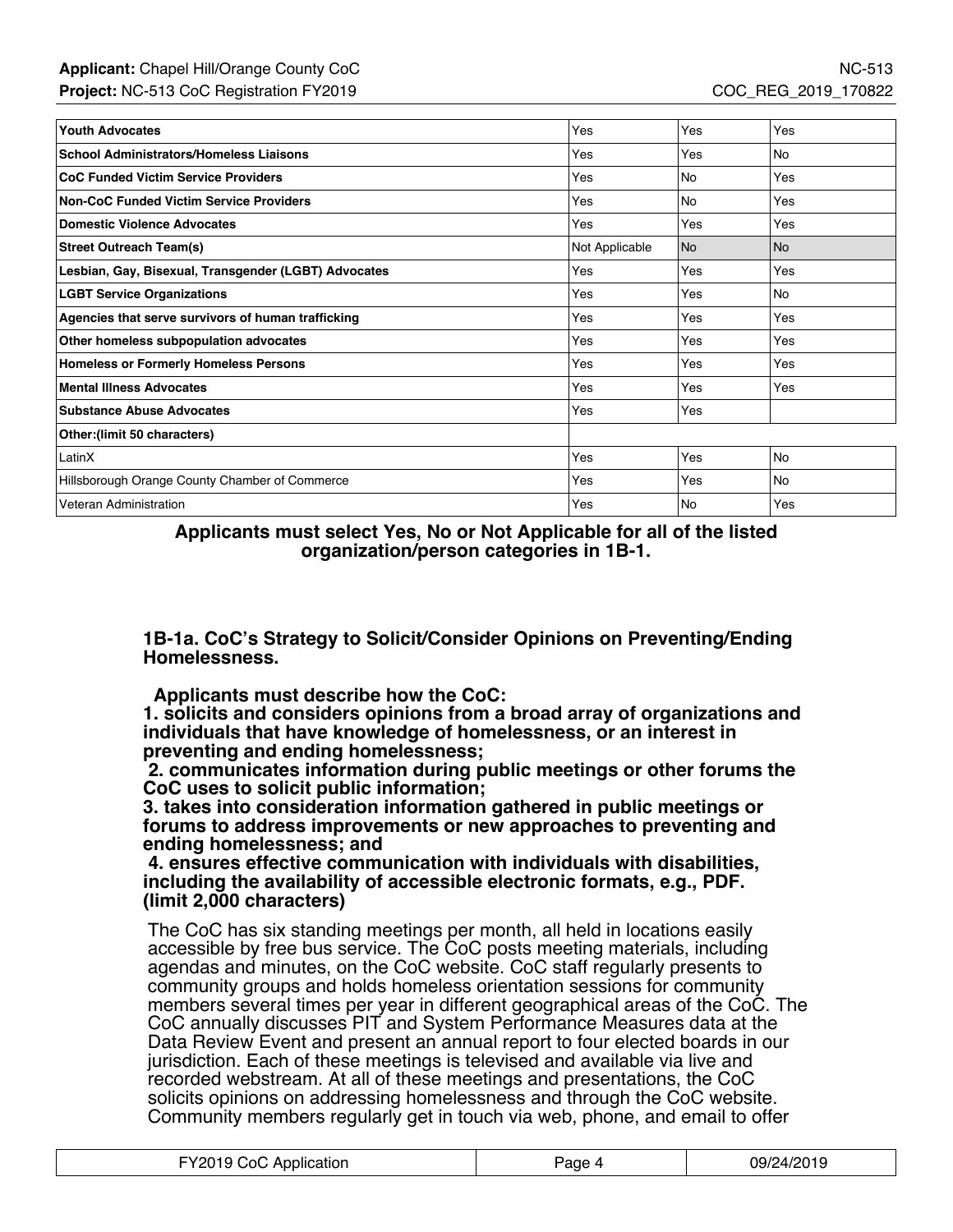suggestions and ideas. CoC staff incorporate suggestions right away, like formatting changes, and take larger policy suggestions to the CoC Board for consideration and further action. The CoC has a 'big tent' approach and includes all organizations involved in ending homelessness including DV and other victim service organizations, veterans groups, DSS, Housing, Health, business, employment, and local government staff and elected officials on communications. The CoC has a local plan to end homelessness and will conduct a series of listening sessions with constituent groups including people with lived experience of homelessness, service providers, local businesses, disability advocates, LGBTQ advocates. CoC staff will incorporate feedback from these listening sessions into action steps for the 2020-2021 Orange County Plan to End Homelessness. The CoC also regularly talks with media outlets including local radio stations and newspapers about homelessness in Orange County. CoC staff serves on the Orange County Affordable Housing Coalition, the Orange Resilience Initiative, DV Sexual Assault Response Committee and the Orange County Re-Entry Council.

## **1B-2. Open Invitation for New Members.**

 **Applicants must describe:**

 **1. the invitation process;**

 **2. how the CoC communicates the invitation process to solicit new members;**

**3. how the CoC ensures effective communication with individuals with disabilities, including the availability of accessible electronic formats; 4. how often the CoC solicits new members; and**

 **5. any special outreach the CoC conducted to ensure persons experiencing homelessness or formerly homeless persons are encouraged to join the CoC.**

**(limit 2,000 characters)**

(1) The CoC has a formal transparent invitation process in place to invite new members that is detailed in its CoC Governance Charter and made available on the CoC's website, monthly newsletter and social media (Facebook and Twitter. (2) CoC staff circulates the application with info about board member

expectations to all service providers in the CoC, other stakeholders, and 1000+ community members who have asked for regular CoC updates. (3) Applications are accepted year-round and once a seat is open the CoC reviews applications received and discusses gaps to be filled to ensure diversity and makes strategic invitations based on membership gaps outlined in 1B-1

 (4) As part of the CoC's invitation process, special outreach is conducted to ensure persons experiencing homelessness or formerly homeless persons are encouraged to join the board. The CoC seeks to have more than one person with lived experience on the CoC board to avoid tokenism and increase the diversity of experience. The CoC began compensate people with lived experience of homelessness for their work with the CoC to further encourage this vital perspective in CoC work. The CoC works with service providers to identify clients that are invited to consider serving on the Board and submitting an application.

#### **1B-3. Public Notification for Proposals from Organizations Not Previously Funded.**

| FY2019 CoC Application | Paqe | 09/24/2019 |
|------------------------|------|------------|
|------------------------|------|------------|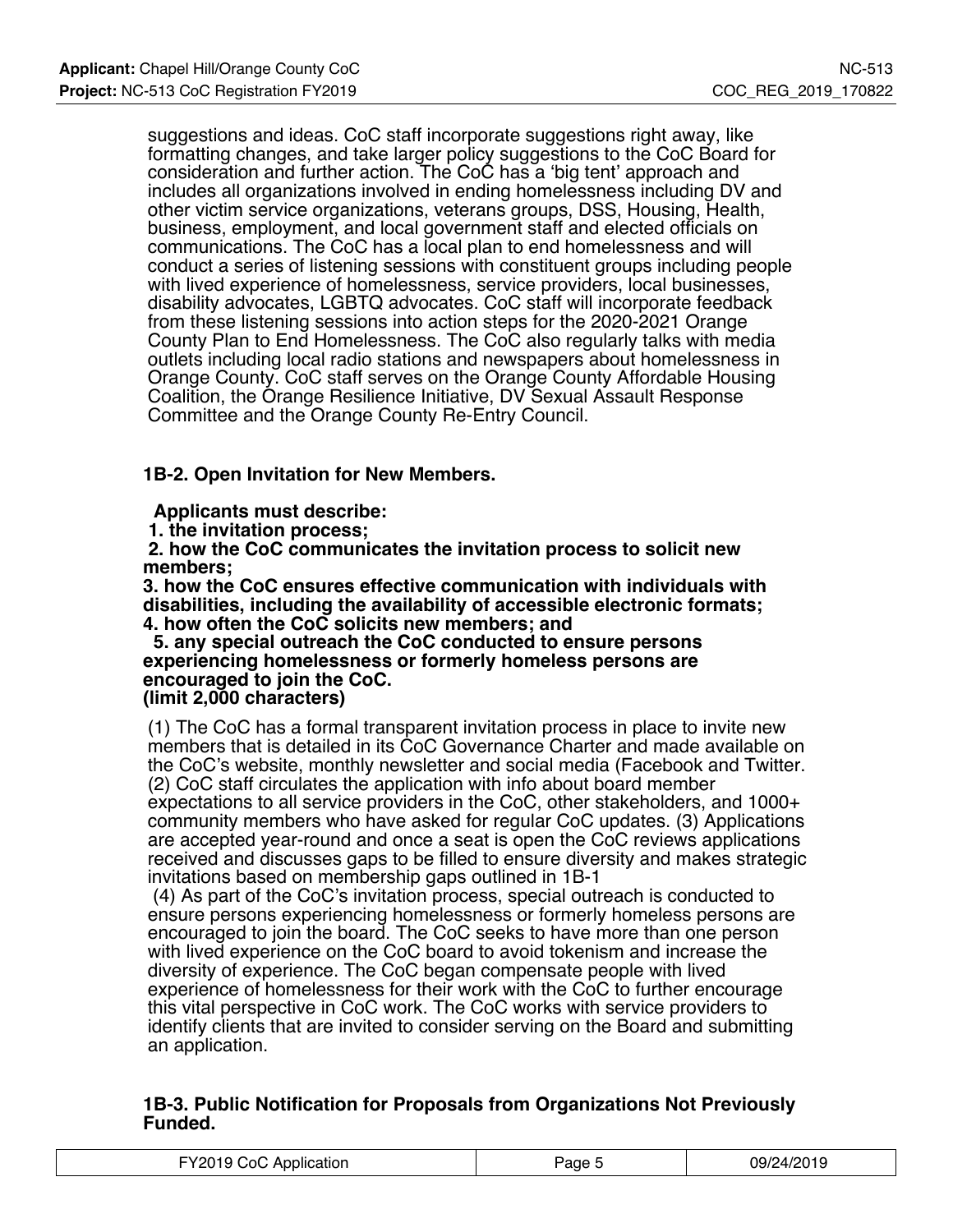#### **Applicants must describe:**

 **1. how the CoC notifies the public that it is accepting project application proposals, and that it is open to and will consider applications from organizations that have not previously received CoC Program funding, as well as the method in which proposals should be submitted; 2. the process the CoC uses to determine whether the project application will be included in the FY 2019 CoC Program Competition process; 3. the date(s) the CoC publicly announced it was open to proposal; 4. how the CoC ensures effective communication with individuals with disabilities, including the availability of accessible electronic formats; and 5. if the CoC does not accept proposals from organizations that have not previously received CoC Program funding or did not announce it was open to proposals from non-CoC Program funded organizations, the applicant must state this fact in the response and provide the reason the CoC does not accept proposals from organizations that have not previously received CoC Program funding. (limit 2,000 characters)**

On July 10, 2019 the CoC notified the public notified the public that it was accepting project application proposals and invited agencies that had not previously received CoC program funding in addition to agencies with renewal CoC projects. The CoC created a document titled, "2019 Continuum of Care (CoC) Competition: Local competition information & deadlines, that included deadlines, available funding, eligible activities and the new projects application meeting. The CoC document was posted to the CoC website, emailed to agencies working in housing and homelessness in Orange County and contiguous counties.The CoC asked recipients, board members, and stakeholders to forward the information to any agencies that might be interested. The CoC actively reached out, invited and encouraged providers to apply for new projects through the bonus, DV bonus, and reallocation process. The New and Renewal Projects Meeting held on July 22, 2019, CoC staff conducted an in-person informational session open to the public about the CoC available funding and local competition details including the new aspects of the 2019 competition like the DV bonus, overall project eligibility, local deadlines, and strategic issues. The CoCs Governance Charter, Article I, Section 6. states - …"The CoC encourages reallocation of CoC funds as needed to best serve people experiencing homelessness in Orange County." CoC staff were available and consulted with multiple agencies with help and guidance on esnaps and other aspects of the project application process.

| FY2019 CoC Application | Page F | 09/24/2019<br>$\sim$ |
|------------------------|--------|----------------------|
|------------------------|--------|----------------------|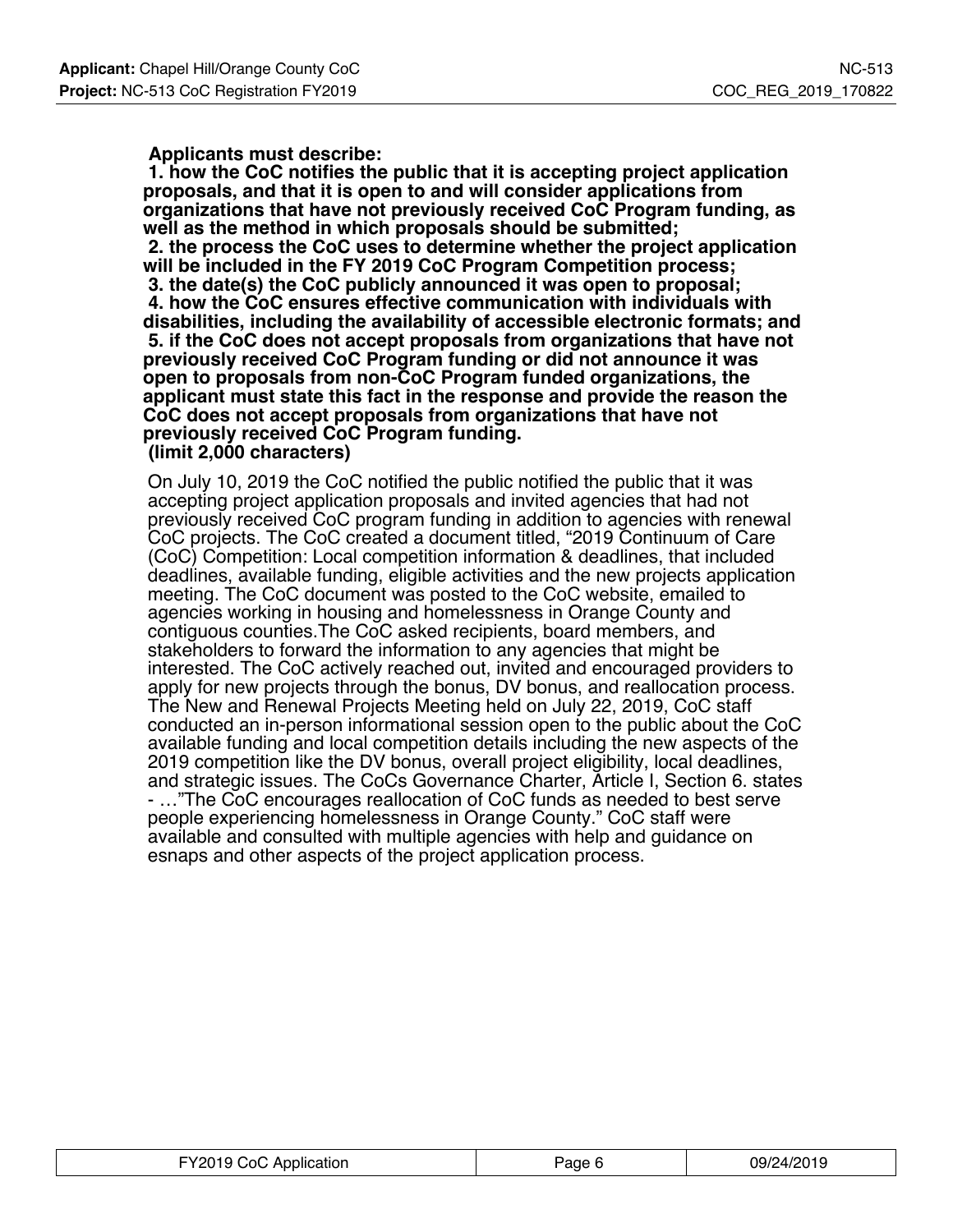## **1C. Continuum of Care (CoC) Coordination**

#### **Instructions:**

Guidance for completing the application can be found in the FY 2019 CoC Program Competition Notice of Funding Availability and in the FY 2019 CoC Application Detailed Instructions.

 Please submit technical questions to the HUD Exchange Ask-A-Question at https://www.hudexchange.info/program-support/my-question/

Resources:

 The FY 2019 CoC Application Detailed Instruction can be found at: https://www.hudexchange.info/e-snaps/guides/coc-program-competition-resources The FY 2019 CoC Program Competition Notice of Funding Availability at: https://www.hudexchange.info/programs/e-snaps/fy-2019-coc-program-nofa-coc-programcompetition/#nofa-and-notices

#### **Warning! The CoC Application score could be affected if information is incomplete on this formlet.**

**1C-1. CoCs Coordination, Planning, and Operation of Projects.**

 **Applicants must select the appropriate response for each federal, state, local, private, other organizations, or program source the CoC included in the planning and operation of projects that serve individuals experiencing homelessness, families experiencing homelessness, unaccompanied youth experiencing homelessness, persons who are fleeing domestic violence, or persons at risk of homelessness.**

| Entities or Organizations the CoC coordinates planning and operation of projects                                                | <b>Coordinates with Planning</b><br>and Operation of Projects |
|---------------------------------------------------------------------------------------------------------------------------------|---------------------------------------------------------------|
| Housing Opportunities for Persons with AIDS (HOPWA)                                                                             | Yes                                                           |
| <b>Temporary Assistance for Needy Families (TANF)</b>                                                                           | Yes                                                           |
| <b>Runaway and Homeless Youth (RHY)</b>                                                                                         | Not Applicable                                                |
| <b>Head Start Program</b>                                                                                                       | Yes                                                           |
| <b>Funding Collaboratives</b>                                                                                                   | No                                                            |
| <b>Private Foundations</b>                                                                                                      | Yes                                                           |
| Housing and services programs funded through U.S. Department of Justice (DOJ) Funded Housing and<br><b>Service Programs</b>     | Yes                                                           |
| Housing and services programs funded through U.S. Health and Human Services (HHS) Funded Housing and<br><b>Service Programs</b> | Yes                                                           |
| Housing and service programs funded through other Federal resources                                                             | Yes                                                           |
| Housing and services programs funded through State Government                                                                   | Yes                                                           |
| Housing and services programs funded through Local Government                                                                   | Yes                                                           |
| Housing and service programs funded through private entities, including foundations                                             | Yes                                                           |
| Other: (limit 50 characters)                                                                                                    |                                                               |
|                                                                                                                                 |                                                               |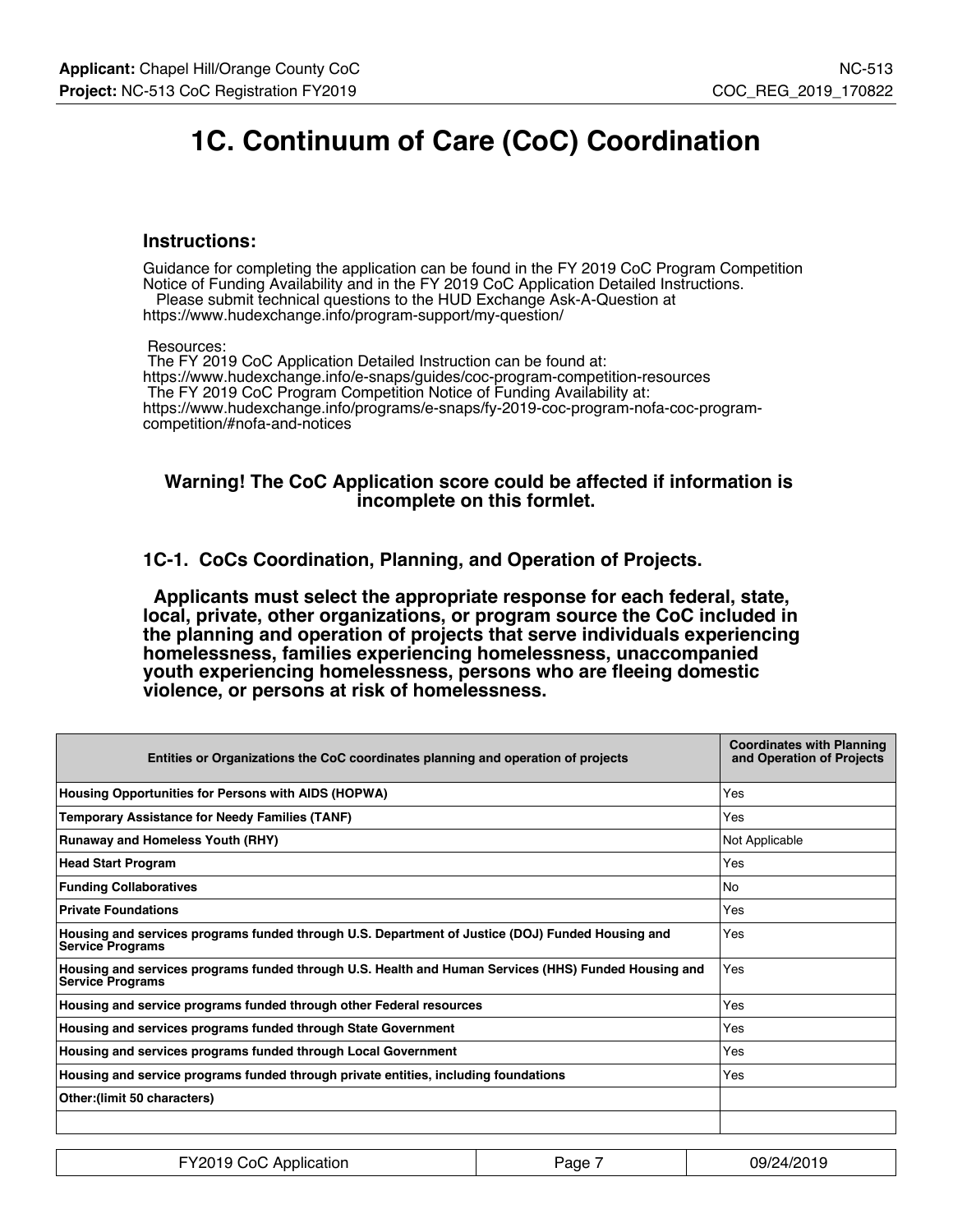### **1C-2. CoC Consultation with ESG Program Recipients.**

 **Applicants must describe how the CoC:**

 **1. consulted with ESG Program recipients in planning and allocating ESG funds;**

 **2. participated in the evaluating and reporting performance of ESG Program recipients and subrecipients; and**

 **3. ensured local homelessness information is communicated and addressed in the Consolidated Plan updates. (limit 2,000 characters)**

(1) The State of NC ESG Office is the ESG recipient for the CoC. The CoC plans and allocates local ESG funds based on funding priorities and process outlined in State ESG Office annual Request for Applications. The CoC talks regularly with recipient staff about ESG planning and allocations, and submits an annual application for funding to the recipient detailing CoC activities, plans, and purposes for ESG funds. The CoC talks regularly with the recipient about current gaps and challenges in our local system, particularly street outreach and Rapid Re-Housing, and to strategize and plan for how ESG funds could be used by the CoC to address these gaps. The CoC participates in every webinar, in person meeting, and training offered by the recipient and works to ensure all ESG funded subrecipients also attend and are aware of any changes in procedures, funding, etc. The CoC has consulted with the recipient on ESG forms and process as requested.(2) As of January 2019, the recipient established Quarterly Performance Reports (QPRs) that reflect program and system performance. The CoC reviewed each of the reports submitted by subrecipients to the recipient. The CoC has incorporated the subrecipient QPR data and reports into our local program performance monitoring. The CoC has requested that the recipient amalgamate program performance QPRs into a CoC-wide QPR that could also include data from non-ESG funded agencies to give us even more system-level data to use in our work.

#### **1C-2a. Providing PIT and HIC Data to** Yes to both **Consolidated Plan Jurisdictions.**

 **Applicants must indicate whether the CoC provided Point-in-Time (PIT) and Housing Inventory Count (HIC) data to the Consolidated Plan jurisdictions within its geographic area.**

#### **1C-2b. Providing Other Data to Consolidated** Yes **Plan Jurisdictions.**

 **Applicants must indicate whether the CoC ensured local homelessness information is communicated to Consolidated Plan Jurisdictions within its geographic area so it can be addressed in Consolidated Plan**

| FY2019 CoC Application | Page 8 | 09/24/2019 |
|------------------------|--------|------------|
|------------------------|--------|------------|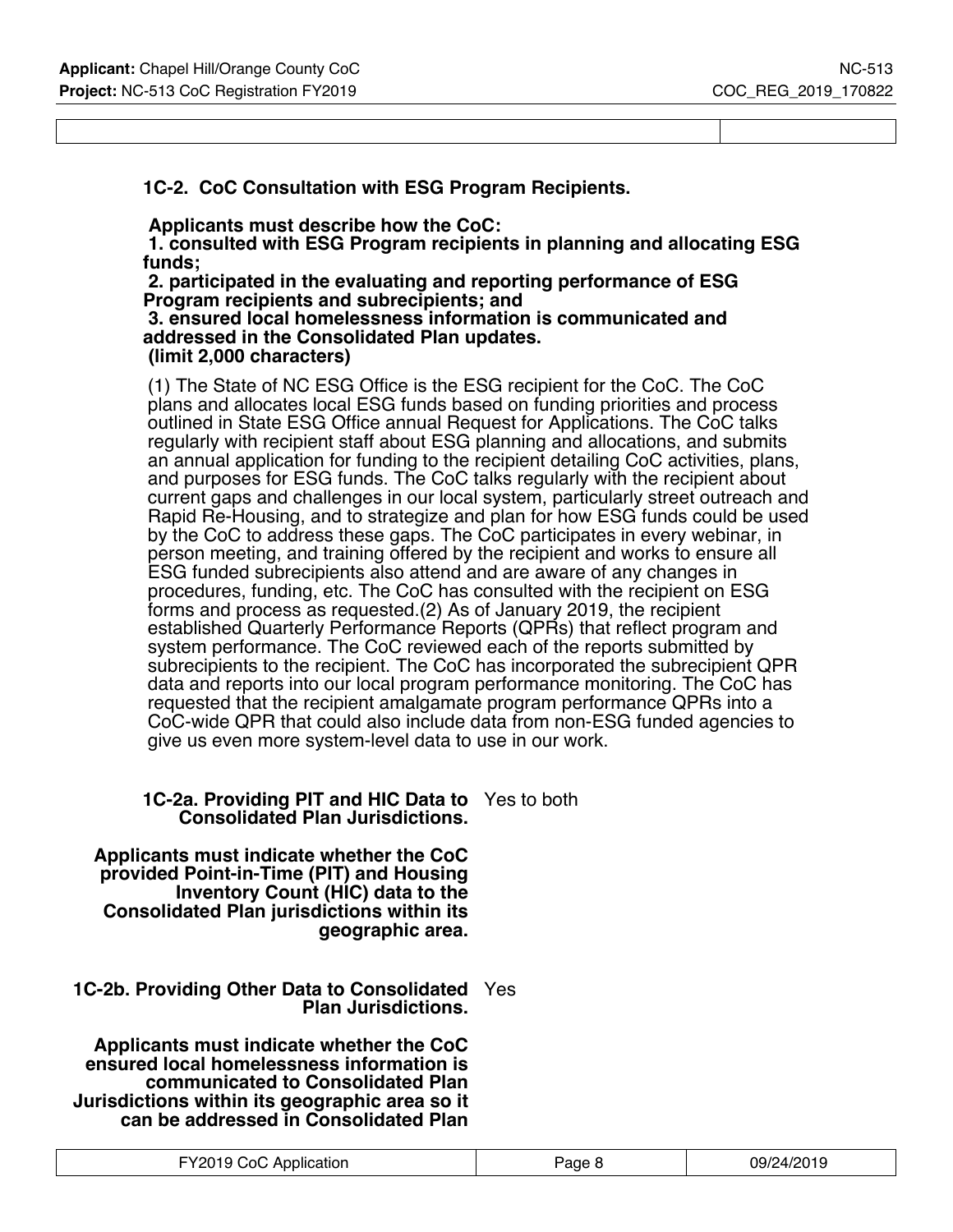**updates.**

**1C-3. Addressing the Safety Needs of Domestic Violence, Dating Violence, Sexual Assault, and Stalking Survivors.**

#### **Applicants must describe:**

 **1. the CoC's protocols, including protocols for coordinated entry and the CoC's emergency transfer plan, that prioritize safety and incorporate trauma-informed, victim-centered services; and**

 **2. how the CoC, through its coordinated entry, maximizes client choice for housing and services while ensuring safety and confidentiality. (limit 2,000 characters)**

CoC provides individuals and families feeling DV access to housing and trauma-informed, victim-services that prioritize the survivor's safety needs, accommodates their unique circumstances and maximizes client choice. The CoC partners with Compass Center for Women and Families, Orange County Rape Crisis Center and UNC Hospitals Beacon Child &Family Program using strengths based, trauma-informed and victim-centered practices that employ client choice, prioritize safety, and help clients access resources and child care, while ensuring client confidentiality as outlined in the CE Written Standards. Safety Planning and Risk Assessment protocols require there are no less than three different points that which agencies ask about and consider whether the person who has come to them is safe from DV, SA or threat of either. If at any point, the client answers affirmatively to even one risk, they will be diverted to an appropriate facility specifically designed to help and protect victims of DV or SA. In the CE Standards, Guiding Principles, CE supports client choice; participants are freely allowed to decide what information they provide during the assessment process, to refuse to answer assessment questions or to refuse housing or service options without retribution or limiting their access to other forms of assistance. Clients can revoke digital consent at any point and for any reason. Additionally, CE Standards includes requirements that ESG and COC funded homeless assistance programs providing housing and rental assistance must comply with the Violence Against Women Act and is outlined in the Emergency Transfer Policy.

### **1C-3a. Training–Best Practices in Serving DV Survivors.**

 **Applicants must describe how the CoC coordinates with victim services providers to provide training, at least on an annual basis, for:**

 **1. CoC area project staff that addresses safety and best practices (e.g., trauma-informed, victim-centered) on safety and planning protocols in serving survivors of domestic violence; and**

#### **2. Coordinated Entry staff that addresses safety and best practices (e.g., Trauma Informed Care) on safety and planning protocols in serving survivors of domestic violence. (limit 2,000 characters)**

Annually, the CoC coordinates with victims services providers to provide training opportunities with local/statewide victim service providers that address best practices that serve survivors of DV, dating violence, SA and stalking for all CoC area project staff and stakeholders.

| FY2019 CoC Application | Page 9 | 09/24/2019 |
|------------------------|--------|------------|
|------------------------|--------|------------|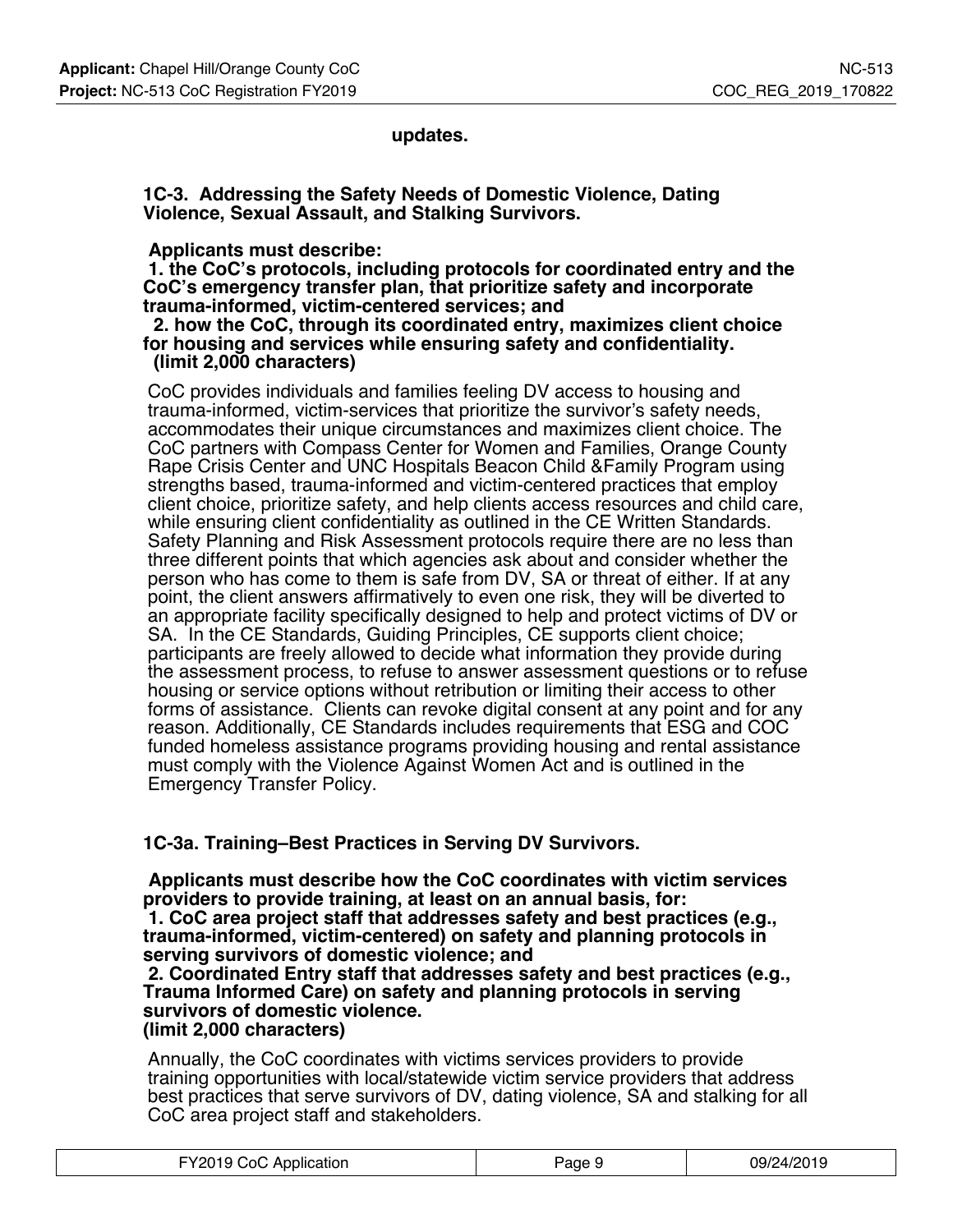## **1C-3b. Domestic Violence–Community Need Data.**

#### **Applicants must describe how the CoC uses de-identified aggregate data from a comparable database to assess the special needs related to domestic violence, dating violence, sexual assault, and stalking. (limit 2,000 characters)**

The CoC uses de-identified data from HMIS, coordinated entry, the homeless system gaps analysis, partner agency data from a comparable database, and research data on domestic violence services collected in our community. The CoC regularly assesses program performance data from HMIS that would include survivors served at non-victim service agencies. The CoC also uses data from coordinated entry, including de-identified data about the number of people presenting for housing services and the outcome of their entry. The CoC also looks at coordinated entry data from our by-name list – the number of people waiting for housing, primary and secondary referrals, length of time on the list, and exit destination. The CoC participated in an academic research study conducted by the University of North Carolina to assess local DV needs. This study was published in 2019 and domestic violence service agency Compass Center is aligning funding for a feasibility assessment of implementing the resulting recommendations, including rapid re-housing and flexible funding. The CoC regularly uses data to plan and coordinate CoC activities and strategic initiatives. Coordinated Entry includes a diversion screen with questions to assess safety at multiple points. If any Orange County victim services agencies are awarded CoC or ESG funding, the CoC will begin to use de-identified, aggregate data from the comparable database for planning and evaluation. The CoC uses standard data confidentiality practices for the data itself and training for staff members to ensure all client data is kept secure and confidential.

### **\*1C-4. PHAs within CoC. Attachments Required.**

 **Applicants must submit information for the two largest PHAs or the two PHAs with which the CoC has a working relationship within the CoC's geographic area.**

| <b>Public Housing Agency Name</b> | % New Admissions into Public Housing<br>and Housing Choice Voucher Program<br>during FY 2018 who were experiencing<br>homelessness at entry | <b>PHA has General or I</b><br><b>Limited Homeless</b><br><b>Preference</b> | PHA has a Preference for<br>current PSH program<br>participants no longer<br>needing intensive<br>supportive services, e.g.,<br><b>Moving On</b> |
|-----------------------------------|---------------------------------------------------------------------------------------------------------------------------------------------|-----------------------------------------------------------------------------|--------------------------------------------------------------------------------------------------------------------------------------------------|
| TO BE COMPLETED                   |                                                                                                                                             |                                                                             |                                                                                                                                                  |
| TO BE COMPLETED                   |                                                                                                                                             |                                                                             |                                                                                                                                                  |

#### **1C-4a. PHAs' Written Policies on Homeless Admission Preferences.**

#### **Applicants must:**

 **1. provide the steps the CoC has taken, with the two largest PHAs within the CoC's geographic area or the two PHAs the CoC has working relationships with, to adopt a homeless admission preference–if the CoC only has one PHA within its geographic area, applicants may respond for**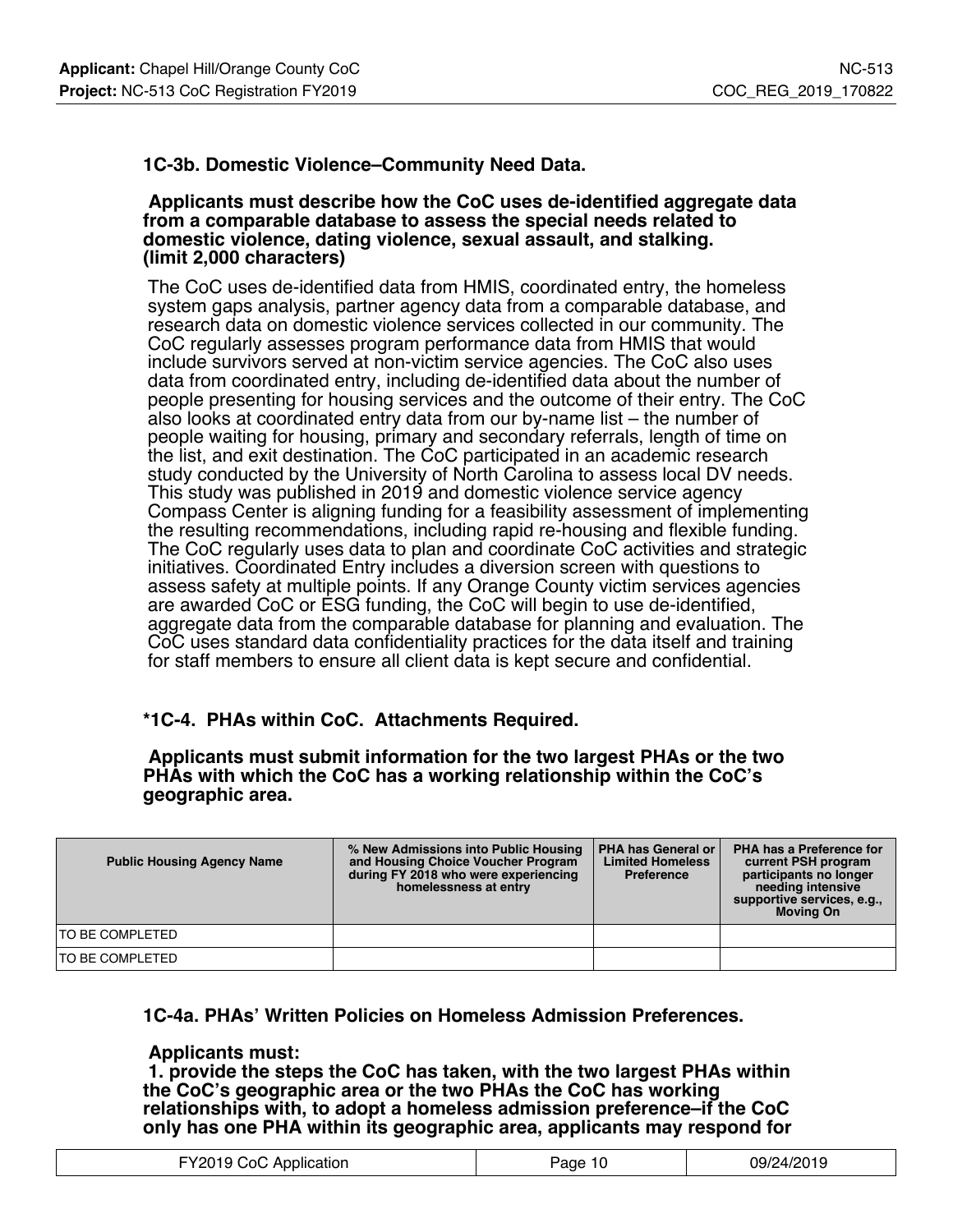**one; or 2. state that the CoC does not work with the PHAs in its geographic area. (limit 2,000 characters)**

TO BE DRAFTED

**1C-4b. Moving On Strategy with Affordable Housing Providers.**

 **Applicants must indicate whether the CoC has a Moving On Strategy with affordable housing providers in its jurisdiction.**

No

**1C-5. Protecting Against Discrimination.**

#### **Applicants must describe the actions the CoC has taken to address all forms of discrimination, such as discrimination based on any protected classes under the Fair Housing Act and 24 CFR 5.105(a)(2) – Equal Access to HUD-Assisted or -Insured Housing. (limit 2,000 characters)**

The CoC has implemented an anti discrimination policy based on protecting classes under the Fair Housing Act and 24 CFR 5.105(a)(2) and is a part of the CoC's approved Written Standards under Article H, NonDiscrimination.

## **\*1C-5a. Anti-Discrimination Policy and Training.**

#### **Applicants must indicate whether the CoC implemented an antidiscrimination policy and conduct training:**

| 1. Did the CoC implement a CoC-wide anti-discrimination policy that applies to all projects regardless of funding source?                                                                        | <b>Yes</b> |
|--------------------------------------------------------------------------------------------------------------------------------------------------------------------------------------------------|------------|
| 2. Did the CoC conduct annual CoC-wide training with providers on how to effectively address discrimination based on any<br>protected class under the Fair Housing Act?                          | Yes        |
| 3. Did the CoC conduct annual training on how to effectively address discrimination based on any protected class under 24<br>CFR 5.105(a)(2) – Equal Access to HUD-Assisted or -lnsured Housing? | Yes        |

### **\*1C-6. Criminalization of Homelessness.**

 **Applicants must select all that apply that describe the strategies the CoC implemented to prevent the criminalization of homelessness in the CoC's geographic area.**

| 1. Engaged/educated local policymakers: |  |
|-----------------------------------------|--|
| 2. Engaged/educated law enforcement:    |  |

| FY2019 CoC Application | Page <sup>1</sup> | 09/24/2019 |
|------------------------|-------------------|------------|
|------------------------|-------------------|------------|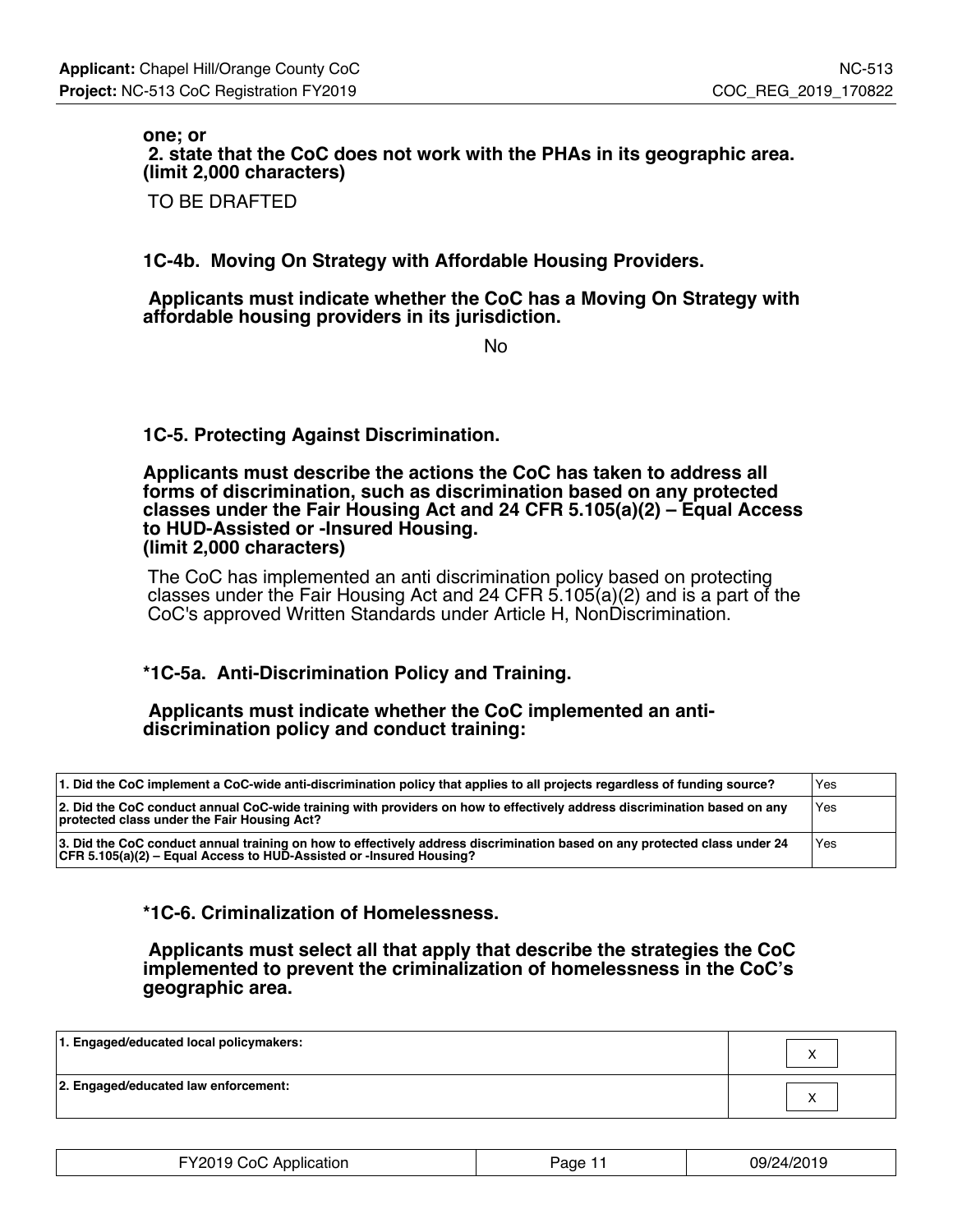| 3. Engaged/educated local business leaders: | X |
|---------------------------------------------|---|
| 4. Implemented communitywide plans:         | X |
| 5. No strategies have been implemented:     |   |
| 6. Other: (limit 50 characters)             |   |
|                                             |   |
|                                             |   |
|                                             |   |

**1C-7. Centralized or Coordinated Assessment System. Attachment Required.**

 **Applicants must:**

 **1. demonstrate the coordinated entry system covers the entire CoC geographic area;**

 **2. demonstrate the coordinated entry system reaches people who are least likely to apply for homelessness assistance in the absence of special outreach; and**

#### **3. demonstrate the assessment process prioritizes people most in need of assistance and ensures they receive assistance in a timely manner. (limit 2,000 characters)**

(1) The CoC Coordinated Entry (CE) system covers all of Orange County, the CoC geographic area. People can access services through a Homeless Hotline phone number and via two in-person sites in different parts of the County (northern and southern). (2) CE includes victim service agencies and law enforcement to reach people least likely to present for services. The CoC does not screen people out of the CE process due to perceived barriers to housing or services, including income, substance use, DV, disabilities, resistance to receiving services, rental history, or prior incarceration. CE is available anyone in housing crisis regardless of race, color, national origin, religion, sex, age, familial status, disability, actual or perceived sexual orientation, gender identity, or marital status. All people have fair and equal access to CE, including people experiencing chronic homelessness, veterans, families, youth, and survivors of DV. All physical locations are accessible to individuals with disabilities. (3) CE starts with a diversion screen. For people not diverted, coordinated entry seeks to facilitate a speedy and effective transition to permanent housing. Seven community agencies administer the CoC's standardized assessment tool, the VI-SPDAT. The CoC prioritizes based on vulnerability, case conferencing the by-name list to prioritize primary referrals and other community options to transition households to permanent housing as quickly as possible using Housing First principles and methods. The CE by-name list is prioritized by VI SPDAT score (higher scores prioritized), length of time homeless (longer times prioritized), living situation (unsheltered prioritized over sheltered), and health and wellness score of VI SPDAT. Households from the by-name list are referred to PSH and RRH programs with available openings. When primary referrals are not available, agencies find other options to transition people to

| FY2019 CoC Application | Page 12 | 09/24/2019 |
|------------------------|---------|------------|
|------------------------|---------|------------|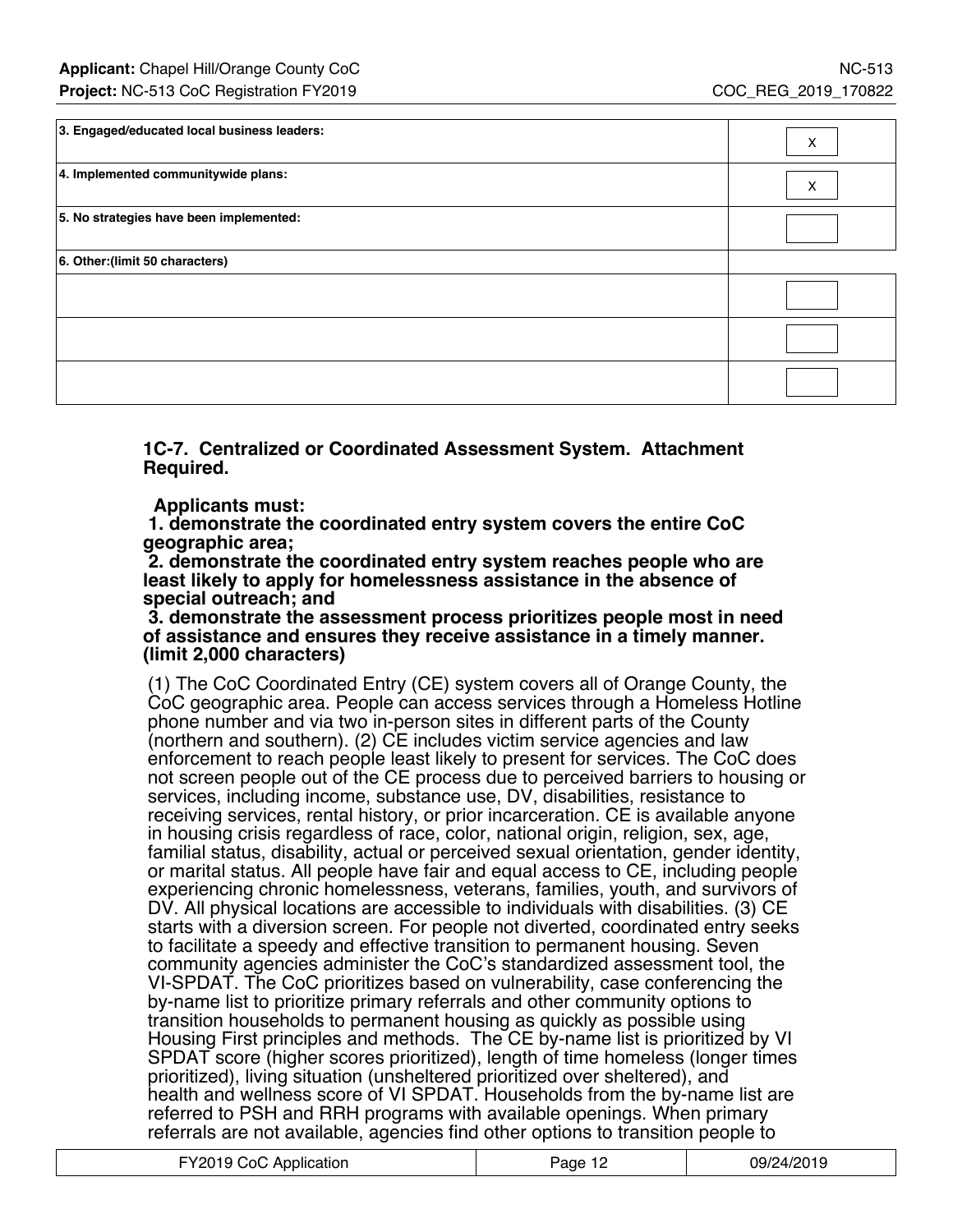$\overline{\mathbb{L}}$ 

permanent housing as quickly as possible,

| FY2019 CoC Application | Page 13 | 09/24/2019 |
|------------------------|---------|------------|
|------------------------|---------|------------|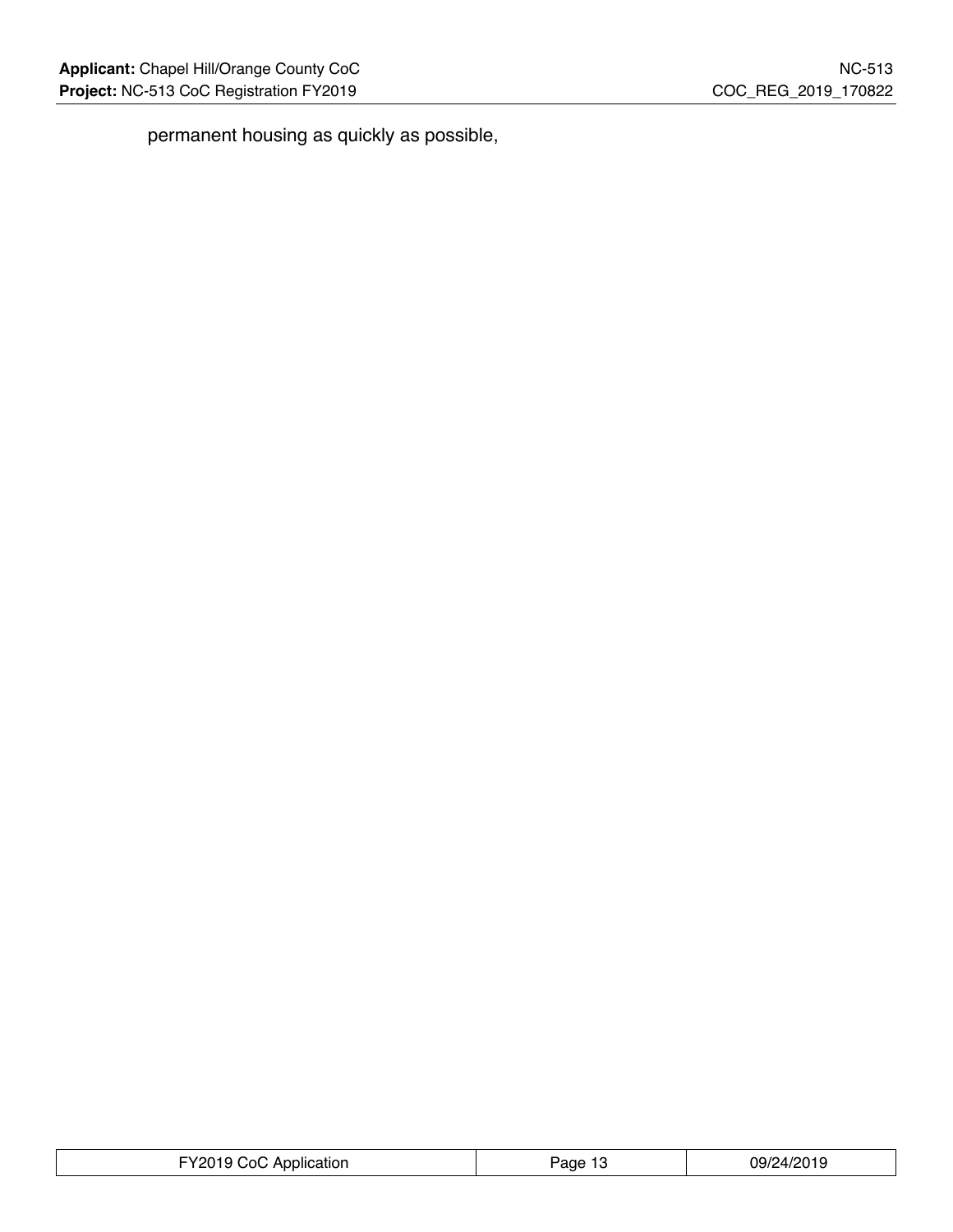# **1D. Continuum of Care (CoC) Discharge Planning**

#### **Instructions:**

Guidance for completing the application can be found in the FY 2019 CoC Program Competition Notice of Funding Availability and in the FY 2019 CoC Application Detailed Instructions. Please submit technical questions to the HUD Exchange Ask-A-Question at

https://www.hudexchange.info/program-support/my-question/

Resources:

 The FY 2019 CoC Application Detailed Instruction can be found at: https://www.hudexchange.info/e-snaps/guides/coc-program-competition-resources The FY 2019 CoC Program Competition Notice of Funding Availability at: https://www.hudexchange.info/programs/e-snaps/fy-2019-coc-program-nofa-coc-programcompetition/#nofa-and-notices

#### **Warning! The CoC Application score could be affected if information is incomplete on this formlet.**

### **1D-1. Discharge Planning Coordination.**

**Applicants must indicate whether the CoC actively coordinates with the systems of care listed to ensure persons who have resided in them longer than 90 days are not discharged directly to the streets, emergency shelters, or other homeless assistance programs. Check all that apply (note that when "None:" is selected no other system of care should be selected).**

| Foster Care:                    | X |
|---------------------------------|---|
| <b>Health Care:</b>             | X |
| Mental Health Care:             | X |
| <b>Correctional Facilities:</b> | X |
| None:                           |   |

| FY2019 CoC Application | aqe?<br>14 | 09/24/2019 |
|------------------------|------------|------------|
|------------------------|------------|------------|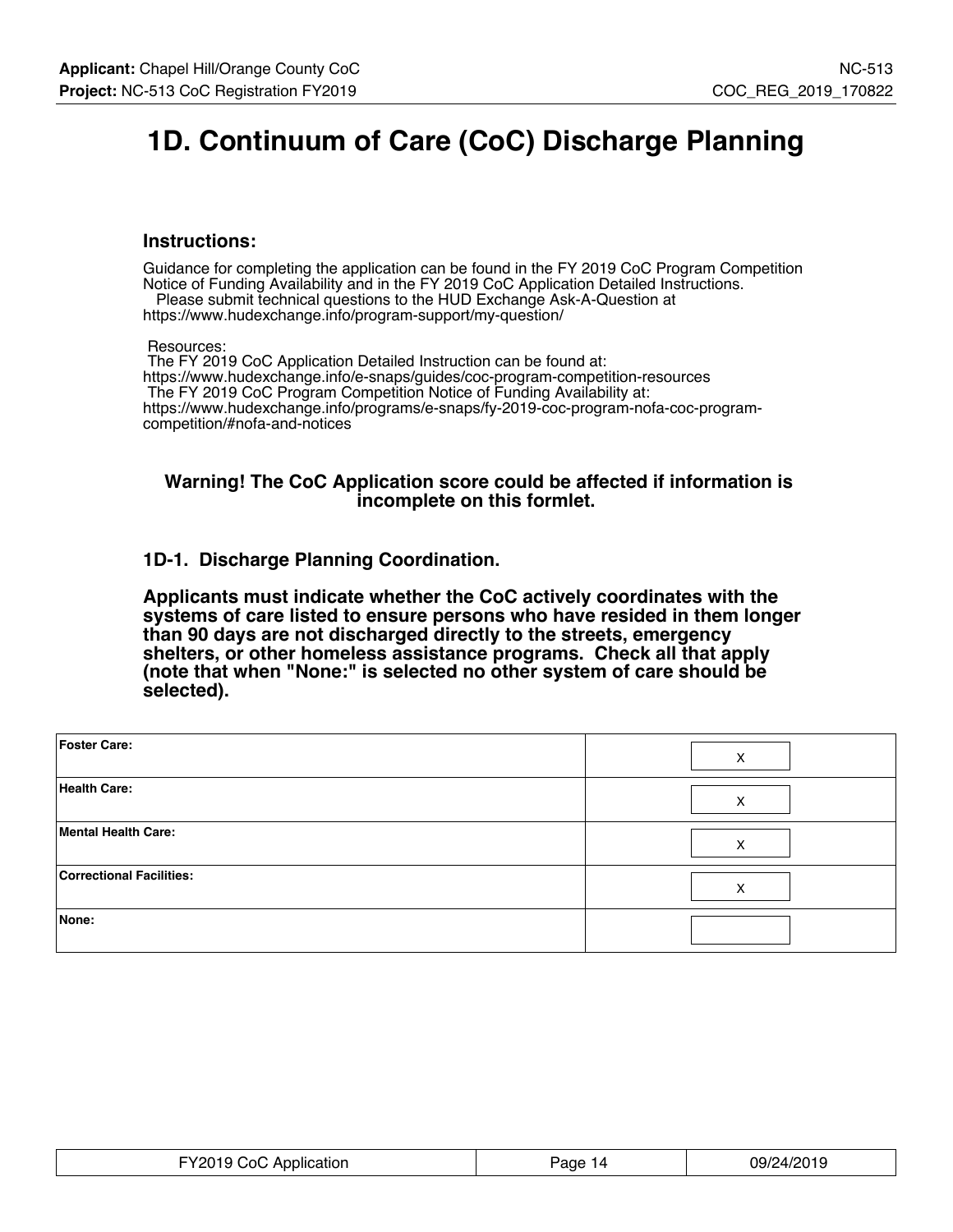# **1E. Local CoC Competition**

#### **Instructions**

Guidance for completing the application can be found in the FY 2019 CoC Program Competition Notice of Funding Availability and in the FY 2019 CoC Application Detailed Instructions. Please submit technical questions to the HUD Exchange Ask-A-Question at

https://www.hudexchange.info/program-support/my-question/

#### Resources:

 The FY 2019 CoC Application Detailed Instruction can be found at: https://www.hudexchange.info/e-snaps/guides/coc-program-competition-resources The FY 2019 CoC Program Competition Notice of Funding Availability at: https://www.hudexchange.info/programs/e-snaps/fy-2019-coc-program-nofa-coc-programcompetition/#nofa-and-notices

#### **Warning! The CoC Application score could be affected if information is incomplete on this formlet.**

#### **\*1E-1. Local CoC Competition–Announcement, Established Deadline, Applicant Notifications. Attachments Required.**

#### **Applicants must indicate whether the CoC:**

| 1. informed project applicants in its local competition announcement about point values or other ranking criteria the CoC would<br>use to rank projects on the CoC Project Listings for submission to HUD for the FY 2019 CoC Program Competition;                  | Yes   |
|---------------------------------------------------------------------------------------------------------------------------------------------------------------------------------------------------------------------------------------------------------------------|-------|
| 2. established a local competition deadline, and posted publicly, for project applications that was no later than 30 days before the<br><b>FY 2019 CoC Program Competition Application submission deadline:</b>                                                     | l Yes |
| 3. notified applicants that their project application(s) were being rejected or reduced, in writing along with the reason for the<br>decision, outside of e-snaps, at least 15 days before the FY 2019 CoC Program Competition Application submission deadline; and | Yes   |
| 4. notified applicants that their project applications were accepted and ranked on the CoC Priority Listing in writing, outside of e-<br>snaps, at least 15 days before the FY 2019 CoC Program Competition Application submission deadline.                        | Yes   |

### **1E-2. Project Review and Ranking–Objective Criteria.**

 **Applicants must indicate whether the CoC used the following to rank and select project applications for the FY 2019 CoC Program Competition:**

| 1. Used objective criteria to review and rank projects for funding (e.g., cost effectiveness of the project, performance data, type of<br>population served);                                                                                     | Yes |
|---------------------------------------------------------------------------------------------------------------------------------------------------------------------------------------------------------------------------------------------------|-----|
| 2. Included one factor related to improving system performance (e.g., exits to permanent housing (PH) destinations, retention of PH,  Yes<br>length of time homeless, returns to homelessness, job/income growth, etc.); and                      |     |
| 3. Included a specific method for evaluating projects submitted by victim services providers that utilized data generated from a<br>comparable database and evaluated these projects on the degree they improve safety for the population served. | Yes |

### **1E-3. Project Review and Ranking–Severity of Needs and Vulnerabilities.**

| FY2019<br>Application<br>CoC<br>age | 09/24/2019 |
|-------------------------------------|------------|
|-------------------------------------|------------|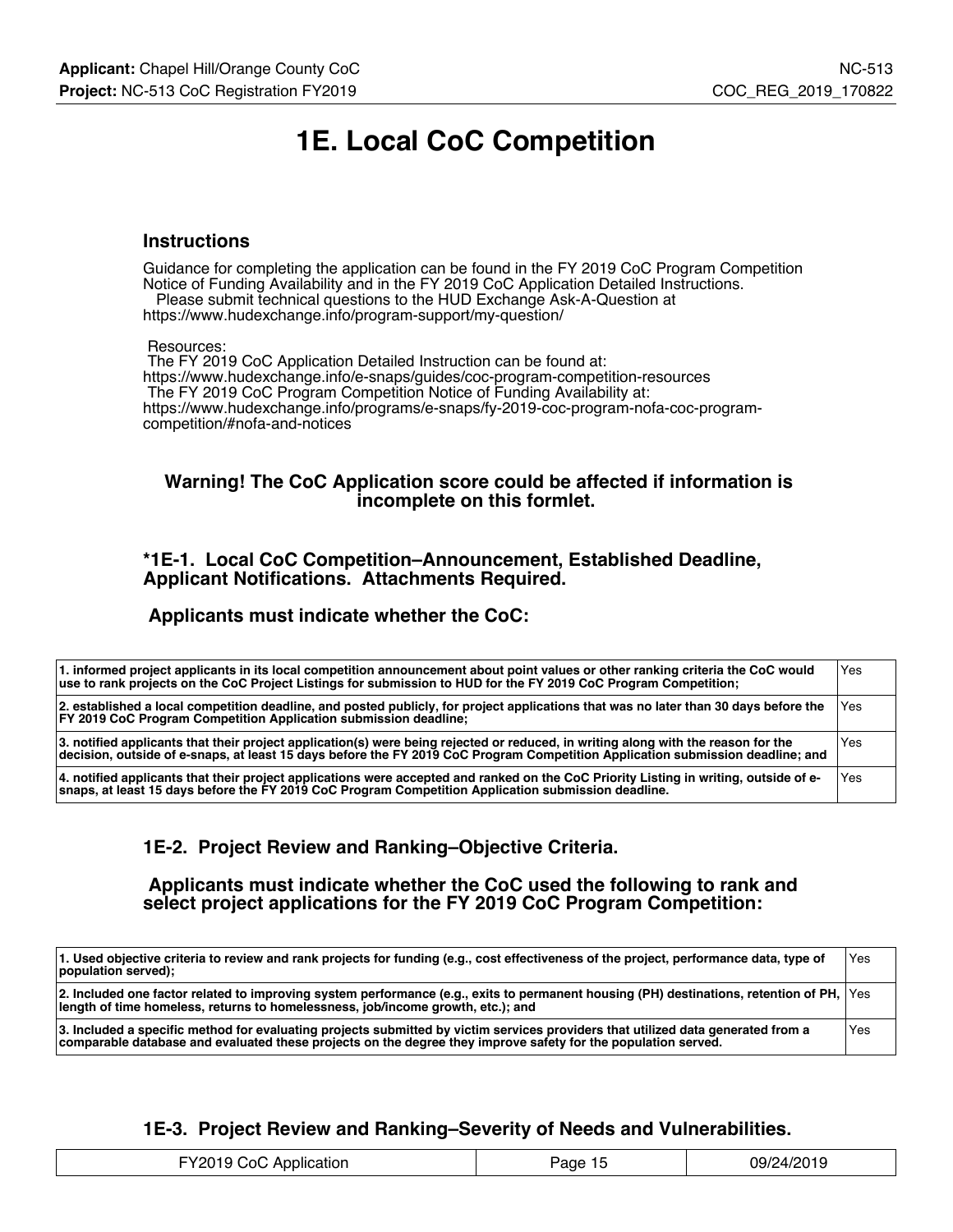### **Applicants must describe:**

 **1. the specific severity of needs and vulnerabilities the CoC considered when reviewing and ranking projects; and**

 **2. how the CoC takes severity of needs and vulnerabilities into account when reviewing and ranking projects. (limit 2,000 characters)**

(1) The specific severity of needs and vulnerabilities the CoC considered when reviewing, ranking and rating projects included three questions in the rating and ranking tool assessing severity of needs, asking for the percentage of participants with (Q1) zero income at entry, (Q2) more than one disability type, and (Q3) entering project from a place not meant for human habitation. The CoC used the performance goals included in the HUD rating and ranking tool of 80+% participants having zero income at entry, 75+% of participants having more than one disability type, and 75+% of participants entering from a place not meant for human habitation with an initial scoring rubric of 10 points for meeting the performance goal and 0 points for performance below the goal. (2) The CoC, taking the severity of needs and vulnerabilities into account, reviewed and ranked projects submitted that met threshold, were high performing, low barrier and prioritized PSH beds for chronic homeless that serve people with histories of abuse, criminal histories, low or no income, and current or past substance use. Funds were reallocated to show the CoC's commitment to serving those most vulnerable to swiftly connect them to critical support services and housing. This is demonstrated by ranking SSO-CE in Tier1 being the only project of its kind in the CoC's geographic area and identified as a top need in the CoC's gaps analysis. The DV Bonus expansion project will exclusively serve people with a history of victimization/abuse as the need as the coC has seen a 71% increase of survivors in need of rental assistance, housing and support services as reported on the 2017-2018 PIT.

**1E-4. Public Postings–CoC Consolidated Application. Attachment Required.**

#### **Applicants must:**

 **1. indicate how the CoC made public the review and ranking process the CoC used for all project applications; or**

 **2. check 6 if the CoC did not make public the review and ranking process; and**

 **3. indicate how the CoC made public the CoC Consolidated Application–including the CoC Application and CoC Priority Listing that includes all project applications accepted and ranked or rejected–which HUD required CoCs to post to their websites, or partners websites, at least 2 days before the FY 2019 CoC Program Competition application submission deadline; or**

 **4. check 6 if the CoC did not make public the CoC Consolidated Application.**

**Public Posting of Objective Review and Ranking Process**

**Public Posting of CoC Consolidated Application including: CoC Application, CoC Priority Listing, Project Listings**

| FY2019 CoC Application | Page 16 | 09/24/2019 |
|------------------------|---------|------------|
|------------------------|---------|------------|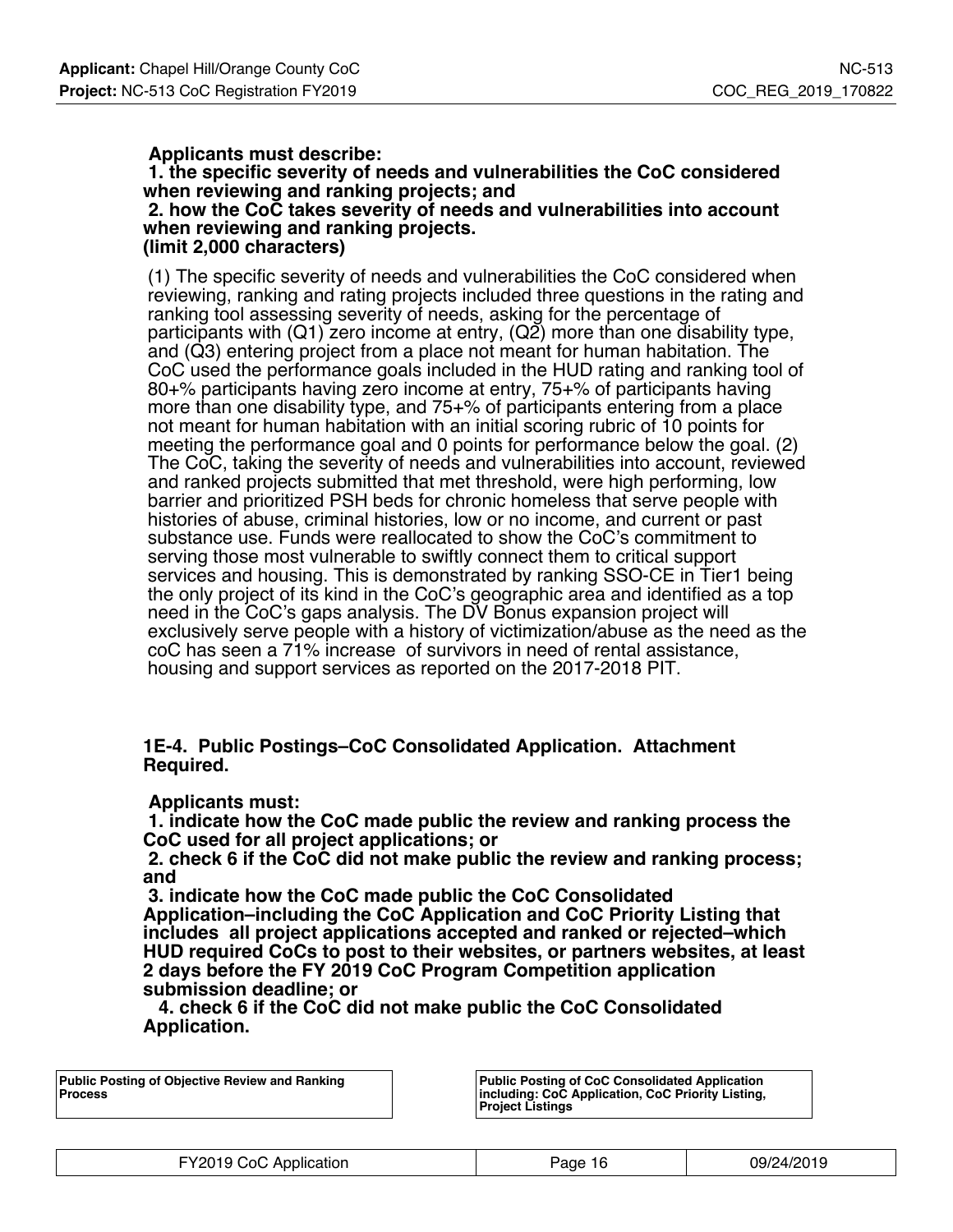| 1. Email                                            | $\mathsf{x}$ | 1. Email                                              | x |
|-----------------------------------------------------|--------------|-------------------------------------------------------|---|
| 2. Mail                                             |              | 2. Mail                                               |   |
| 3. Advertising in Local Newspaper(s)                |              | 3. Advertising in Local Newspaper(s)                  |   |
| 4. Advertising on Radio or Television               |              | 4. Advertising on Radio or Television                 |   |
| 5. Social Media (Twitter, Facebook, etc.)           |              | 5. Social Media (Twitter, Facebook, etc.)             | X |
| 6. Did Not Publicly Post Review and Ranking Process |              | 6. Did Not Publicly Post CoC Consolidated Application |   |

**1E-5. Reallocation between FY 2015 and FY 2018.**

 **Applicants must report the percentage of the CoC's ARD that was reallocated between the FY 2015 and FY 2018 CoC Program Competitions.**

**Reallocation:** 8%

**1E-5a. Reallocation–CoC Review of Performance of Existing Projects.**

 **Applicants must:**

 **1. describe the CoC written process for reallocation;**

 **2. indicate whether the CoC approved the reallocation process;**

 **3. describe how the CoC communicated to all applicants the reallocation process;**

 **4. describe how the CoC identified projects that were low performing or for which there is less need; and**

 **5. describe how the CoC determined whether projects that were deemed low performing would be reallocated. (limit 2,000 characters)**

(1)The CoC encourages reallocation of CoC funds as needed to best serve people experiencing homelessness in Orange County. The CoC solicits project applications for new and renewal projects from all qualified applicant agencies. The Project Review Committee evaluates each project application via community priorities contained in the Project Scorecard, including project performance data for renewal projects. Project scores and threshold evaluations are used to craft a CoC Project Priority Listing, including renewal projects, new projects, and projects that are reallocated into new or expanded renewal projects to best help Orange County end homelessness. Project applicants will be notified if they are approved, denied, or reallocated in part or in full in advance of deadlines determined by the annual CoC NOFA.(2) The CoC approved the reallocation process on 12/17/2018. (3) The CoC communicated the reallocation process to all applicants during the New/Renewal CoC Project Meeting on July 22. The governance charter is available on the CoC website and at the Data & Grants Workgroup. (4/5) The

| FY2019 CoC Application | aae | 09/24/2019 |
|------------------------|-----|------------|
|                        |     |            |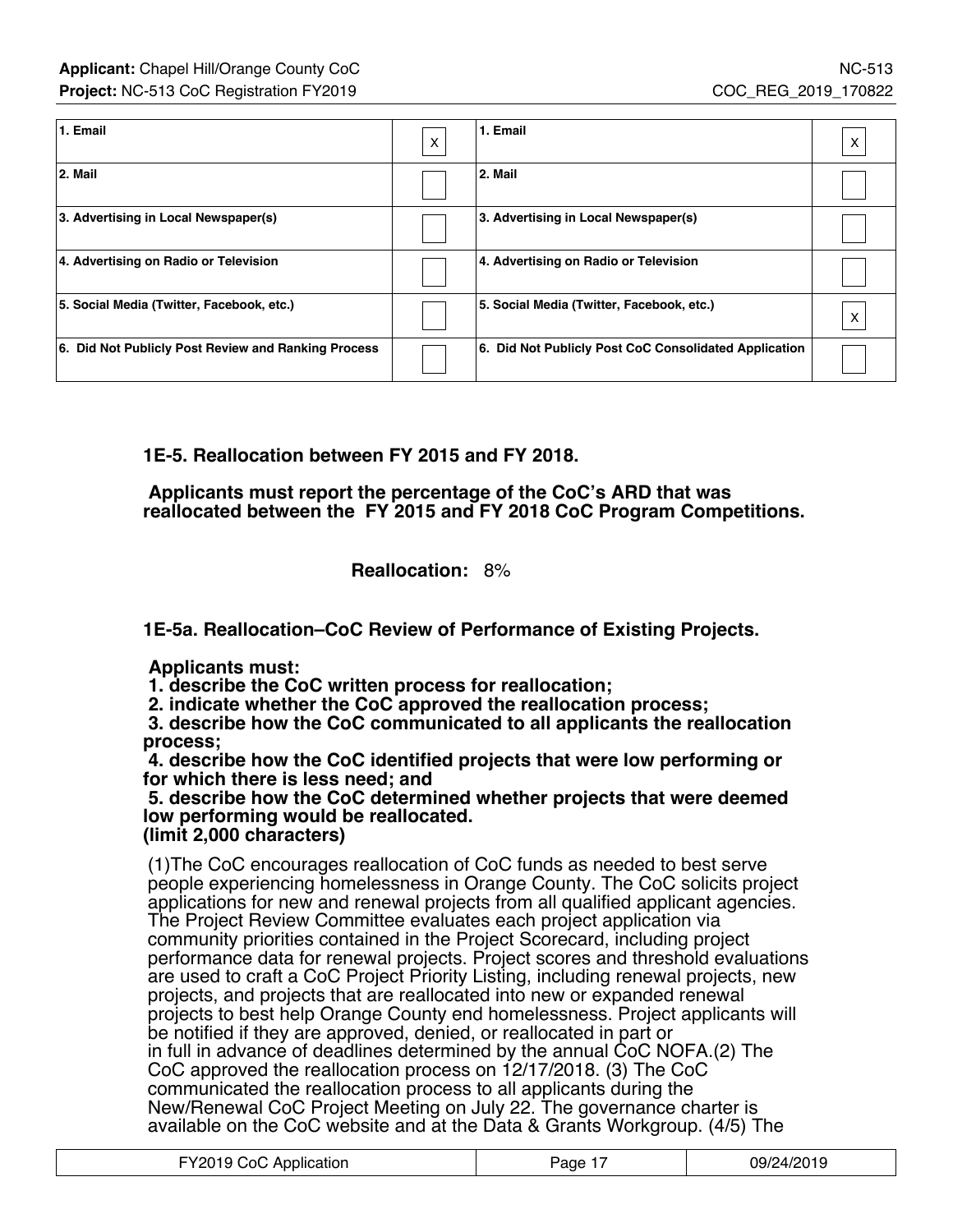CoC reviewed project performance in January 2019 using data measuring performance measures, serving high needs populations, and project effectiveness to determine the viability of reallocating to create new projects. The CoC issued corrective actions to be addressed. The Project Review Committee looked at the data to determine whether to reallocate from low performing projects to high performing projects or to create a new project to address the communities need. The CoC has cumulatively reallocated 8% of ARD between 2014-2018 CoC Program Competitions, including 15% in both 2015 and 2017, and 19% this year.

| FY2019<br>Application<br>⊡∩: | age? | 09/24/2019 |
|------------------------------|------|------------|
|------------------------------|------|------------|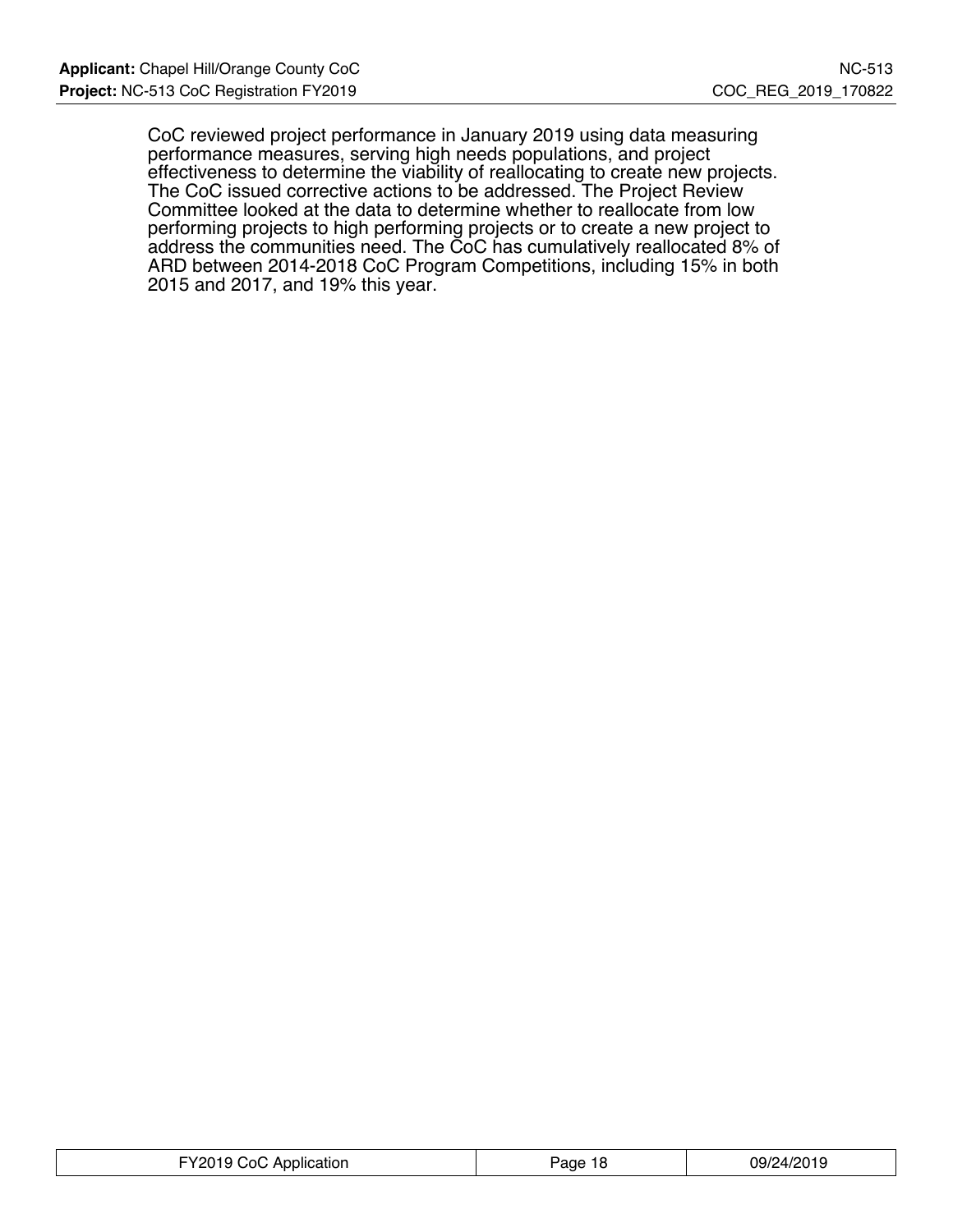# **DV Bonus**

#### **Instructions**

Guidance for completing the application can be found in the FY 2019 CoC Program Competition Notice of Funding Availability and in the FY 2019 CoC Application Detailed Instructions. Please submit technical questions to the HUD Exchange Ask-A-Question at

https://www.hudexchange.info/program-support/my-question/

Resources:

 The FY 2019 CoC Application Detailed Instruction can be found at: https://www.hudexchange.info/e-snaps/guides/coc-program-competition-resources The FY 2019 CoC Program Competition Notice of Funding Availability at: https://www.hudexchange.info/programs/e-snaps/fy-2019-coc-program-nofa-coc-programcompetition/#nofa-and-notices

#### **Warning! The CoC Application score could be affected if information is incomplete on this formlet.**

## **1F-1 DV Bonus Projects.**

**Applicants must indicate whether the CoC is** Yes **requesting DV Bonus projects which are included on the CoC Priority Listing:**

> **1F-1a. Applicants must indicate the type(s) of project(s) included in the CoC Priority Listing.**

| 1. PH-RRH                | v<br>́ |
|--------------------------|--------|
| 2. Joint TH/RRH          |        |
| 3. SSO Coordinated Entry |        |

**Applicants must click "Save" after checking SSO Coordinated Entry to view questions 1F-3 and 1F-3a.**

**\*1F-2. Number of Domestic Violence Survivors in CoC's Geographic Area.**

 **Applicants must report the number of DV survivors in the CoC's geographic area that:**

**Need Housing or Services**

| FY2019<br>CoC<br>' Application | 19<br>Page | 09/24/2019 |
|--------------------------------|------------|------------|
|                                |            |            |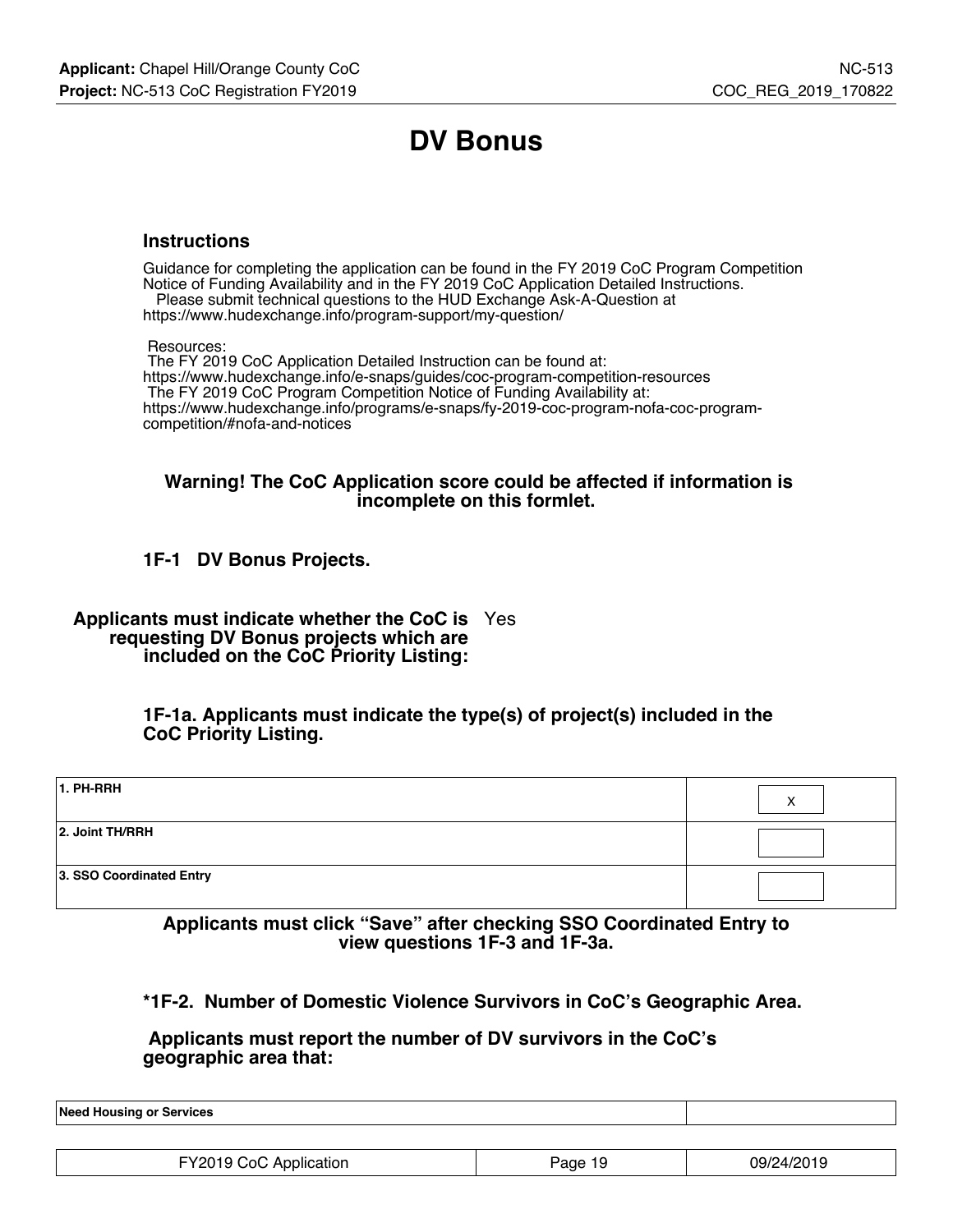**the CoC is Currently Serving**

**Applicants must provide a value for both entries in 1F-2.**

**1F-2a. Local Need for DV Projects.**

 **Applicants must describe: 1. how the CoC calculated the number of DV survivors needing housing or service in question 1F-2; and 2. the data source (e.g., HMIS, comparable database, other administrative data, external data source). (limit 500 characters)**

TO BE DRAFTED

**1F-4. PH-RRH and Joint TH and PH-RRH Project Applicant Capacity.**

 **Applicants must provide information for each unique project applicant applying for PH-RRH and Joint TH and PH-RRH DV Bonus projects which the CoC is including in its CoC Priority Listing–using the list feature below.**

| <b>Applicant Name</b> | <b>DUNS Number</b>          |
|-----------------------|-----------------------------|
|                       | This list contains no items |

| FY2019 CoC Application | Page 20 | 09/24/2019 |
|------------------------|---------|------------|
|------------------------|---------|------------|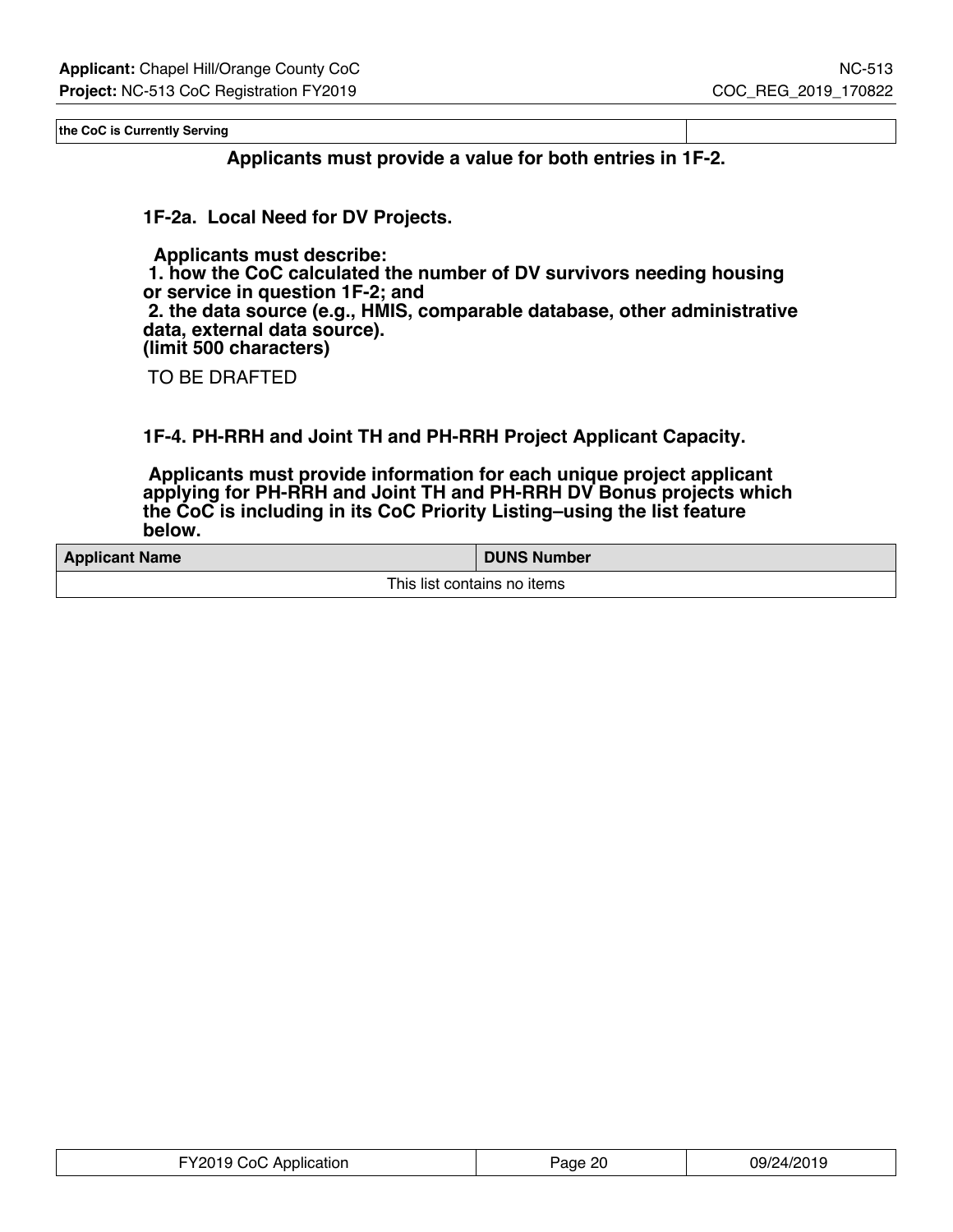## **2A. Homeless Management Information System (HMIS) Implementation**

#### **Intructions:**

Guidance for completing the application can be found in the FY 2019 CoC Program Competition Notice of Funding Availability and in the FY 2019 CoC Application Detailed Instructions. Please submit technical questions to the HUD Exchange Ask-A-Question at https://www.hudexchange.info/program-support/my-question/

#### Resources:

 The FY 2019 CoC Application Detailed Instruction can be found at: https://www.hudexchange.info/e-snaps/guides/coc-program-competition-resources The FY 2019 CoC Program Competition Notice of Funding Availability at: https://www.hudexchange.info/programs/e-snaps/fy-2019-coc-program-nofa-coc-programcompetition/#nofa-and-notices

#### **Warning! The CoC Application score could be affected if information is incomplete on this formlet.**

## **2A-1. HMIS Vendor Identification.** Mediware

 **Applicants must review the HMIS software vendor name brought forward from FY 2018 CoC Application and update the information if there was a change.**

### **2A-2. Bed Coverage Rate Using HIC and HMIS Data.**

#### **Using 2019 HIC and HMIS data, applicants must report by project type:**

| <b>Project Type</b>                            | <b>Total Number of Beds</b><br>in 2019 HIC | <b>Total Beds Dedicated</b><br>for DV in 2019 HIC | <b>Total Number of 2019</b><br><b>HIC Beds in HMIS</b> | <b>HMIS Bed</b><br><b>Coverage Rate</b> |
|------------------------------------------------|--------------------------------------------|---------------------------------------------------|--------------------------------------------------------|-----------------------------------------|
| <b>Emergency Shelter (ES) beds</b>             | 40                                         |                                                   | 39                                                     | 97.50%                                  |
| Safe Haven (SH) beds                           |                                            |                                                   |                                                        |                                         |
| <b>Transitional Housing (TH) beds</b>          | 52                                         |                                                   | 52                                                     | 100.00%                                 |
| Rapid Re-Housing (RRH) beds                    |                                            |                                                   |                                                        |                                         |
| <b>Permanent Supportive Housing (PSH) beds</b> | 88                                         |                                                   | 83                                                     | 94.32%                                  |
| Other Permanent Housing (OPH) beds             |                                            |                                                   |                                                        |                                         |

### **2A-2a. Partial Credit for Bed Coverage Rates at or Below 84.99 for Any Project Type in Question 2A-2.**

 **For each project type with a bed coverage rate that is at or below 84.99 percent in question 2A-2., applicants must describe:**

| <br>∩∩.<br><b>\pplication</b> | ane | <b>10/24/2012</b><br>$\sim$ $\sim$ $\sim$ $\sim$ $\sim$ $\sim$ |
|-------------------------------|-----|----------------------------------------------------------------|
|-------------------------------|-----|----------------------------------------------------------------|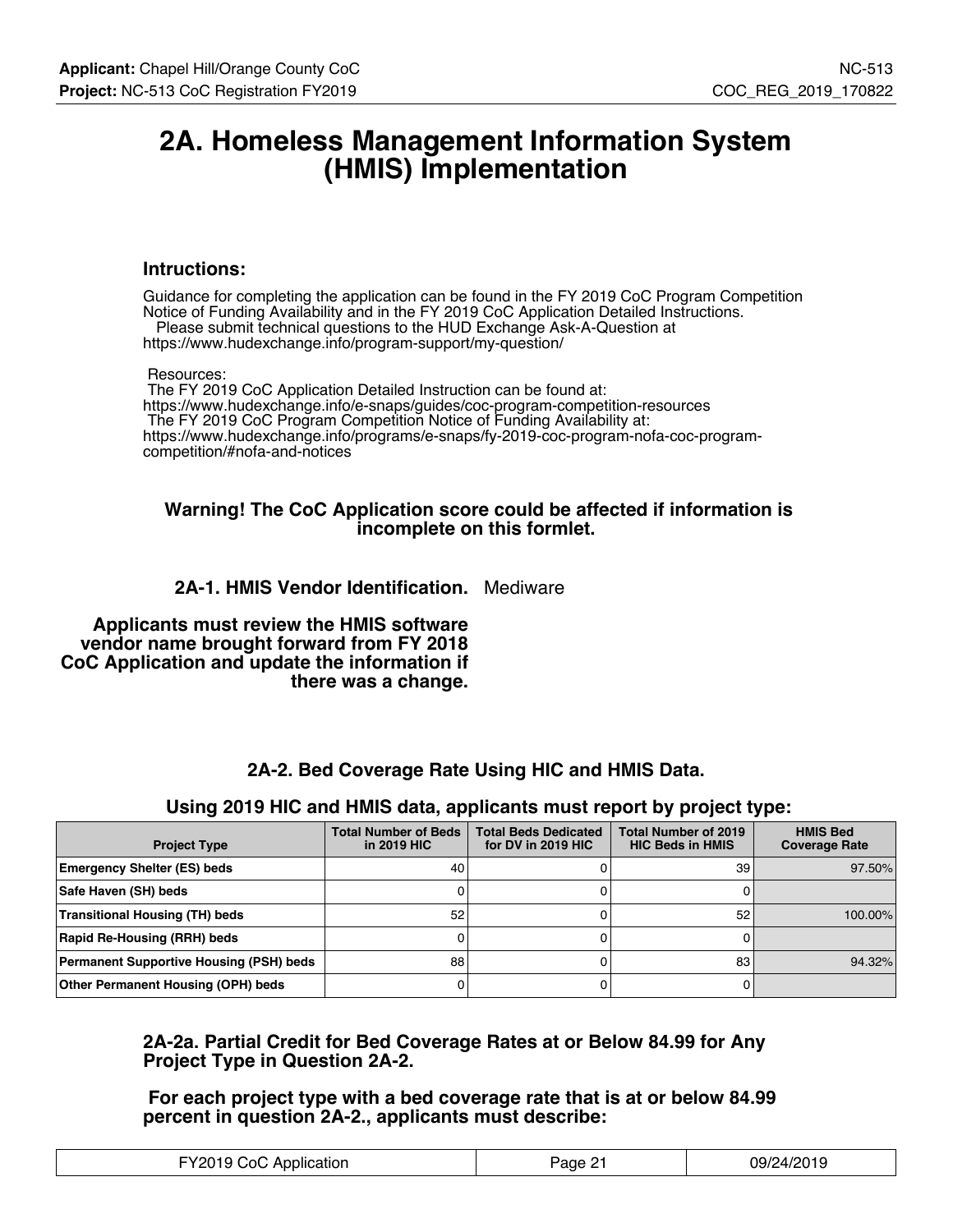**1. steps the CoC will take over the next 12 months to increase the bed coverage rate to at least 85 percent for that project type; and 2. how the CoC will implement the steps described to increase bed coverage to at least 85 percent. (limit 2,000 characters)**

NA

**\*2A-3. Longitudinal System Analysis (LSA) Submission.**

**Applicants must indicate whether the CoC** Yes **submitted its LSA data to HUD in HDX 2.0.**

**\*2A-4. HIC HDX Submission Date.**

**Applicants must enter the date the CoC** 04/30/2019 **submitted the 2019 Housing Inventory Count (HIC) data into the Homelessness Data Exchange (HDX). (mm/dd/yyyy)**

| FY2019 CoC Application | Page 22 | 09/24/2019 |
|------------------------|---------|------------|
|------------------------|---------|------------|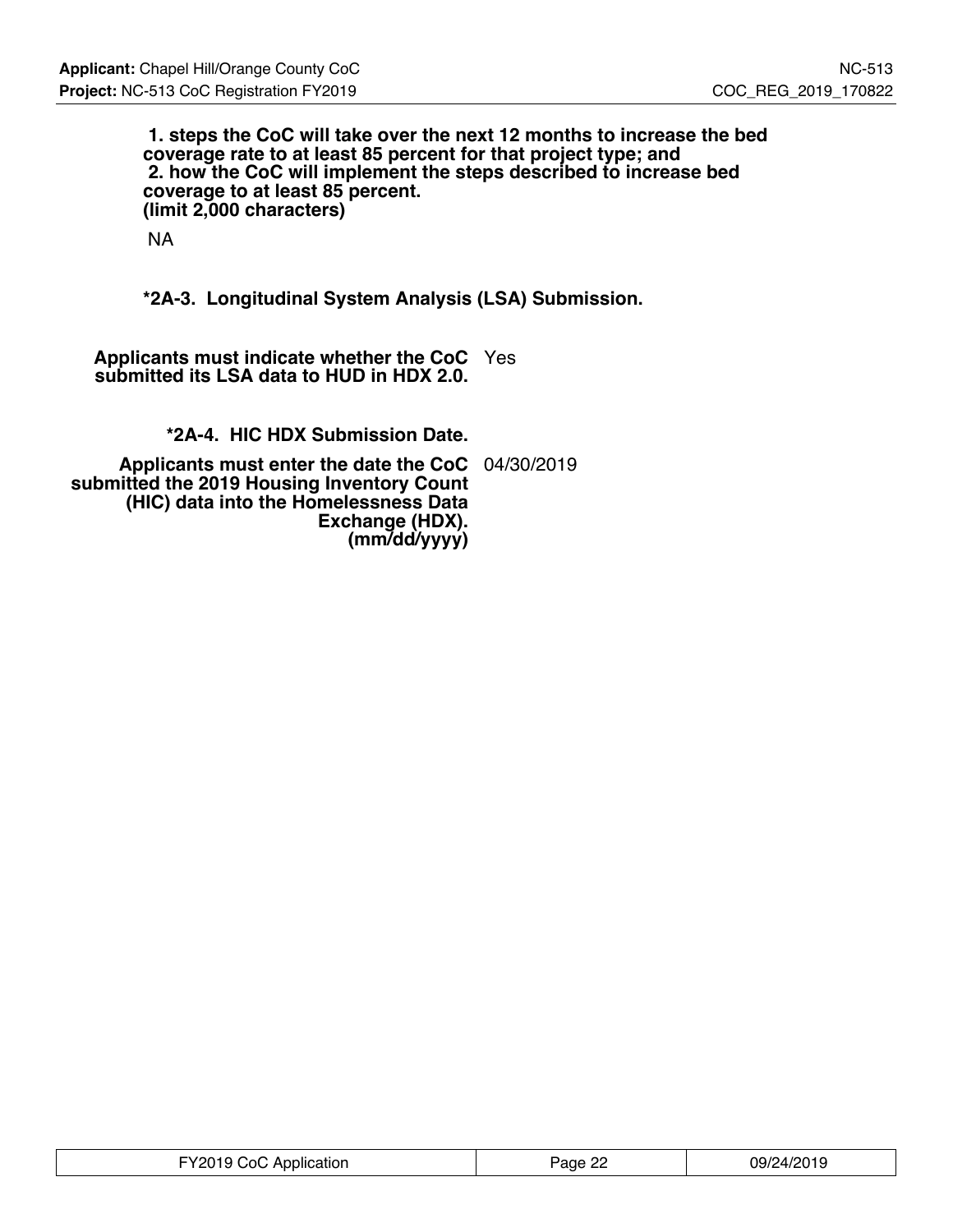# **2B. Continuum of Care (CoC) Point-in-Time Count**

#### **Instructions:**

Guidance for completing the application can be found in the FY 2019 CoC Program Competition Notice of Funding Availability and in the FY 2019 CoC Application Detailed Instructions. Please submit technical questions to the HUD Exchange Ask-A-Question at

https://www.hudexchange.info/program-support/my-question/

Resources:

 The FY 2019 CoC Application Detailed Instruction can be found at: https://www.hudexchange.info/e-snaps/guides/coc-program-competition-resources The FY 2019 CoC Program Competition Notice of Funding Availability at: https://www.hudexchange.info/programs/e-snaps/fy-2019-coc-program-nofa-coc-programcompetition/#nofa-and-notices

#### **Warning! The CoC Application score could be affected if information is incomplete on this formlet.**

**2B-1. PIT Count Date.** 01/30/2019 **Applicants must enter the date the CoC conducted its 2019 PIT count (mm/dd/yyyy).**

**2B-2. PIT Count Data–HDX Submission Date.** 04/30/2019 **Applicants must enter the date the CoC submitted its PIT count data in HDX (mm/dd/yyyy).**

**2B-3. Sheltered PIT Count–Change in Implementation.**

 **Applicants must describe:**

 **1. any changes in the sheltered count implementation, including methodology or data quality methodology changes from 2018 to 2019, if applicable; and**

 **2. how the changes affected the CoC's sheltered PIT count results; or 3. state "Not Applicable" if there were no changes. (limit 2,000 characters)**

NA

**\*2B-4. Sheltered PIT Count–Changes Due to Presidentially-declared Disaster.**

**Applicants must select whether the CoC added or removed emergency shelter,**

| FY2019 CoC Application | Page 23 | 09/24/2019 |
|------------------------|---------|------------|
|------------------------|---------|------------|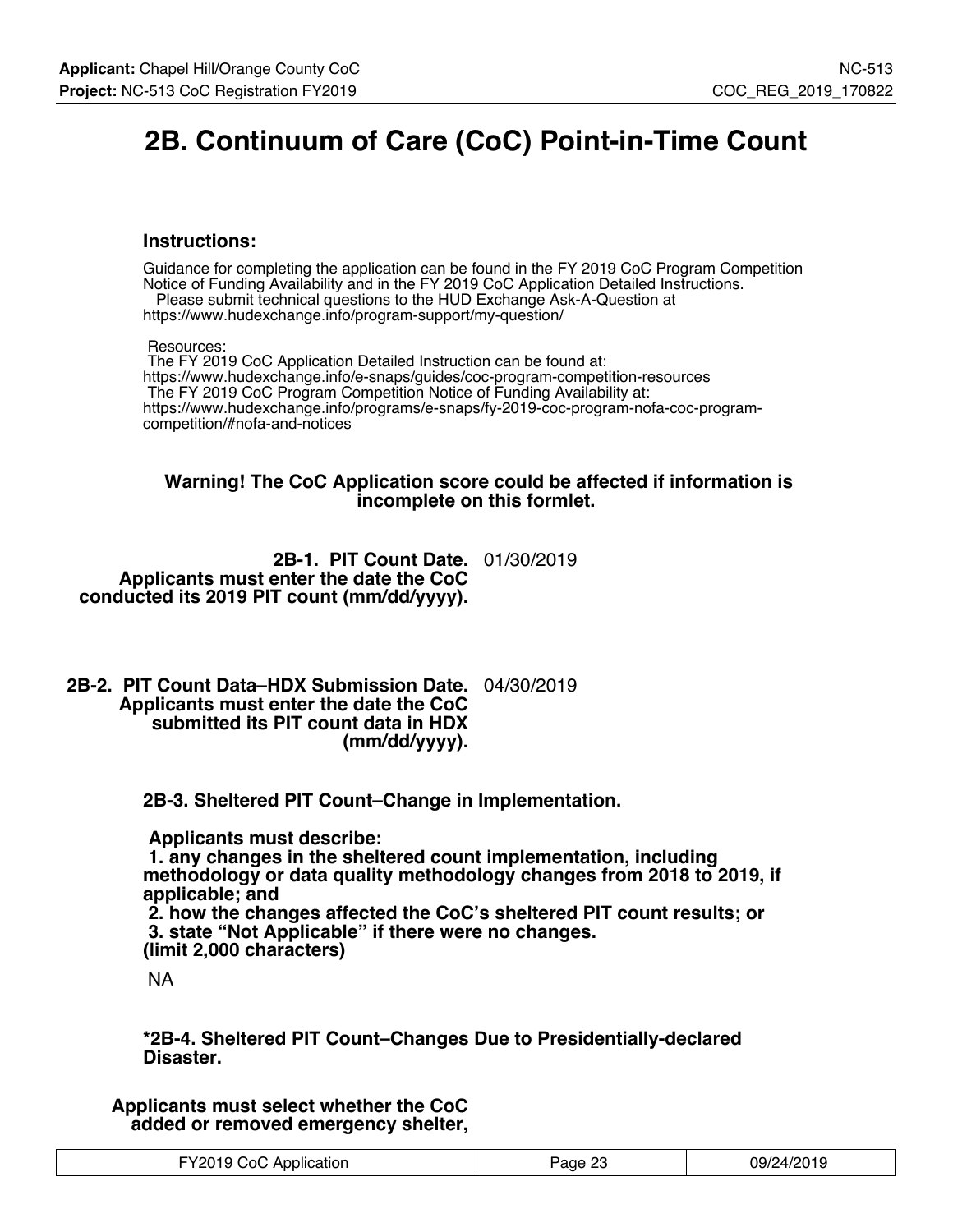**transitional housing, or Safe-Haven inventory because of funding specific to a Presidentially-declared disaster, resulting in a change to the CoC's 2019 sheltered PIT count.**

**2B-5. Unsheltered PIT Count–Changes in Implementation.**

 **Applicants must describe: 1. any changes in the unsheltered count implementation, including methodology or data quality methodology changes from 2018 to 2019, if applicable; and 2. how the changes affected the CoC's unsheltered PIT count results; or 3. state "Not Applicable" if there were no changes. (limit 2,000 characters)**

NA

**\*2B-6. PIT Count–Identifying Youth Experiencing Homelessness.**

 **Applicants must:**

**Indicate whether the CoC implemented** Yes **specific measures to identify youth experiencing homelessness in their 2019 PIT count.**

**2B-6a. PIT Count–Involving Youth in Implementation.**

 **Applicants must describe how the CoC engaged stakeholders serving youth experiencing homelessness to:**

 **1. plan the 2019 PIT count;**

 **2. select locations where youth experiencing homelessness are most likely to be identified; and**

 **3. involve youth in counting during the 2019 PIT count. (limit 2,000 characters)**

(1) The CoC continued efforts to implement specific measures to identify youth experiencing homelessness in the 2019 PIT Count. The CoC engaged youth serving agencies prior to the PIT to understand how homelessness affects their participants and found that according to the youth service providers, the majority of homeless youth in the CoC geographic area are living doubled up and therefore do not meet the HUD homeless definition. (2) The CoC worked with youth service providers to identify places where youth experiencing homelessness meet and included these locations during the unsheltered PIT count. The CoC met with the LGBTQ Center to discuss particular strategies for this community, including selecting locations where LGBTQ youth experiencing homelessness congregate and identifying specific LGBTQ youth strategies to be implemented in the 2019 PIT. The CoC met with Point Source Youth representative about potential youth homeless projects for the CoC. (3) The CoC had several youth volunteers participate in the unsheltered 2019 PIT Count and on the PIT Planning Committee.

| FY2019 CoC Application | Page 24 | 09/24/2019 |
|------------------------|---------|------------|
|------------------------|---------|------------|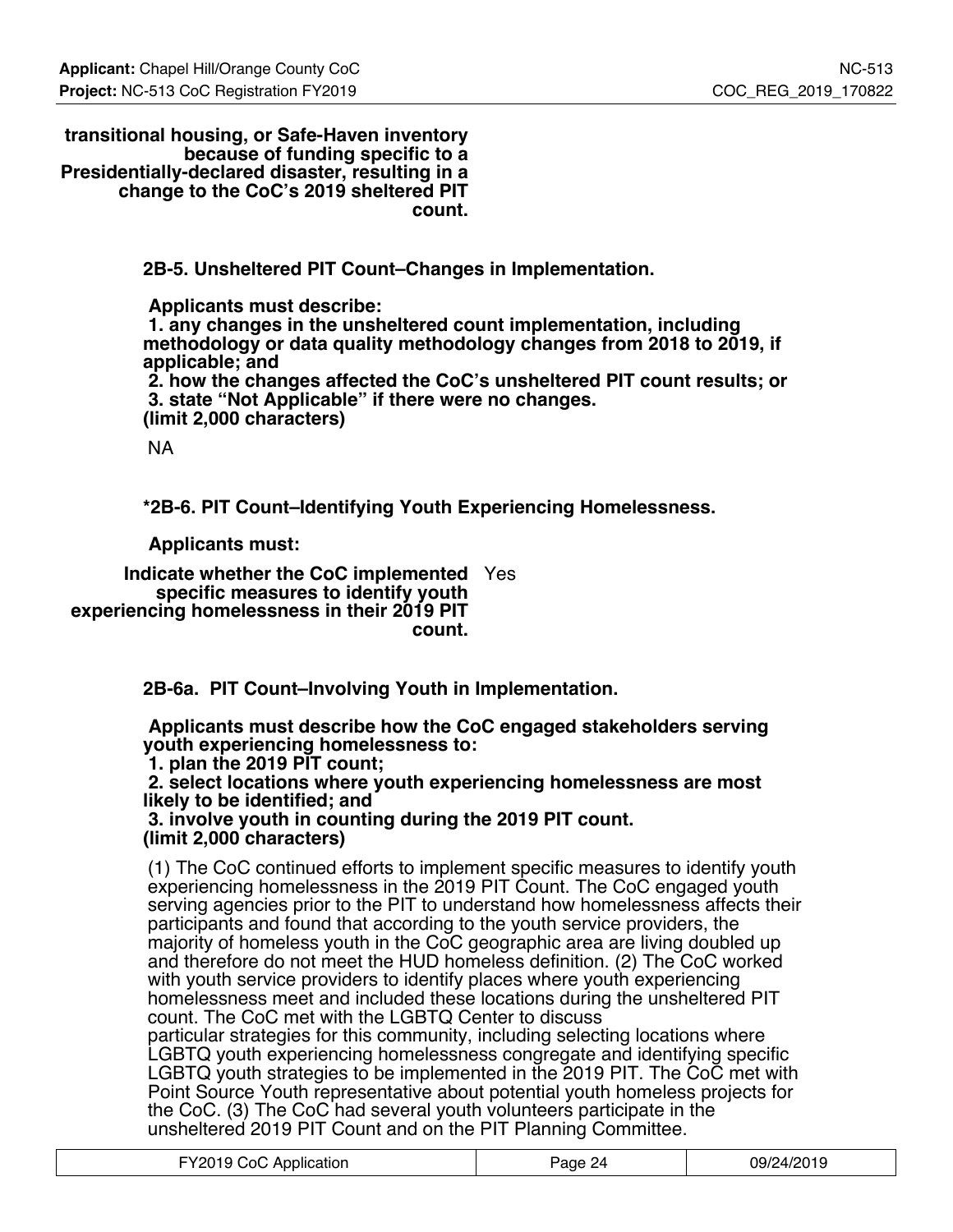### **2B-7. PIT Count–Improvements to Implementation.**

#### **Applicants must describe the CoC's actions implemented in its 2019 PIT count to better count:**

 **1. individuals and families experiencing chronic homelessness;**

- **2. families with children experiencing homelessness; and**
- **3. Veterans experiencing homelessness.**

#### **(limit 2,000 characters)**

(1) Specific actions taken by the CoC included: working with service providers to ensure all individuals and families experiencing chronic homelessness were included in the 2019 PIT. CoC staff consulted the CoC by-name list to ensure all of the people on the January list (many of whom are experiencing chronic homelessness) were consulted to check their status on the night of the PIT. Many people experiencing chronic and other types of homelessness get services in both Orange County CoC and a neighboring CoC, Durham. To better count individuals experiencing homelessness, the CoC partnered with Durham CoC to cross reference the unsheltered PIT count to ensure people were not double counted. The CoC will hold focus groups with people experiencing chronic homelessness and incorporate this information into the 2020 PIT Count.

(2) To better count families experiencing homelessness, the CoC consulted with the family shelter, DSS, and other homeless service providers serving families to most accurately identify families with children. The CoC will hold focus groups with families experiencing homelessness and incorporate this information into the 2019 PIT Count. (3) To better count Veterans experiencing homelessness, the CoC partnered with our local VA Medical Center and SSVF provider to ensure veterans were counted accurately during the unsheltered and sheltered PIT counts, and that

our lists matched up with service provider knowledge about Veterans experiencing homelessness. The CoC will hold focus groups with veterans experiencing homelessness and incorporate this information into the 2020 PIT Count.

| FY2019 CoC Application | Page 25 | 09/24/2019 |
|------------------------|---------|------------|
|------------------------|---------|------------|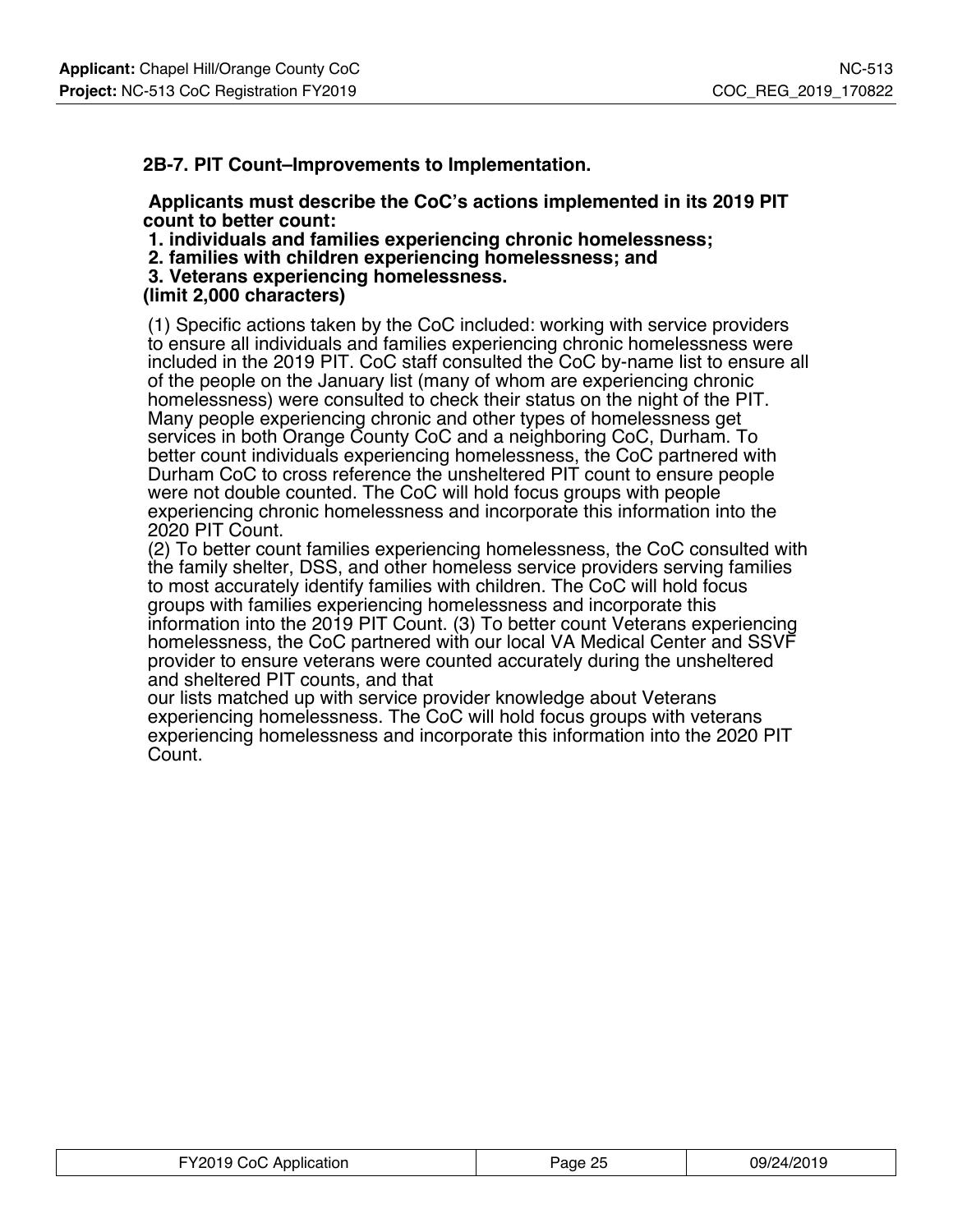## **3A. Continuum of Care (CoC) System Performance**

#### **Instructions**

Guidance for completing the application can be found in the FY 2019 CoC Program Competition Notice of Funding Availability and in the FY 2019 CoC Application Detailed Instructions. Please submit technical questions to the HUD Exchange Ask-A-Question at https://www.hudexchange.info/program-support/my-question/

Resources:

 The FY 2019 CoC Application Detailed Instruction can be found at: https://www.hudexchange.info/e-snaps/guides/coc-program-competition-resources The FY 2019 CoC Program Competition Notice of Funding Availability at: https://www.hudexchange.info/programs/e-snaps/fy-2019-coc-program-nofa-coc-programcompetition/#nofa-and-notices

#### **Warning! The CoC Application score could be affected if information is incomplete on this formlet.**

## **\*3A-1. First Time Homeless as Reported in HDX.**

#### **Applicants must:**

**Report the Number of First Time Homeless as Reported in HDX.** 197

**3A-1a. First Time Homeless Risk Factors.**

#### **Applicants must:**

 **1. describe the process the CoC developed to identify risk factors the CoC uses to identify persons becoming homeless for the first time; 2. describe the CoC's strategy to address individuals and families at risk of becoming homeless; and**

 **3. provide the name of the organization or position title that is responsible for overseeing the CoC's strategy to reduce the number of individuals and families experiencing homelessness for the first time. (limit 2,000 characters)**

(1) The CoC saw a 1% increase in the number of persons experiencing homelessness for the first-time, from 196 people to 197 people. The CoC determined risk factors for experiencing homelessness for the first-time in several ways: by listening to people with lived experience of homelessness about what led to their housing crisis, through the monthly by-name list reviews at the HOME Committee and Orange Homeless Veterans meetings, by examining program performance data quarterly in joint meetings of the Data & Grants Workgroup and Program Performance Committee, and by engaging a wide variety of stakeholders for input into periodic strategic planning for the CoC.(2) The CoC uses several strategies to address first-time homelessness:

| FY2019 CoC Application | Page 26 | 09/24/2019 |
|------------------------|---------|------------|
|------------------------|---------|------------|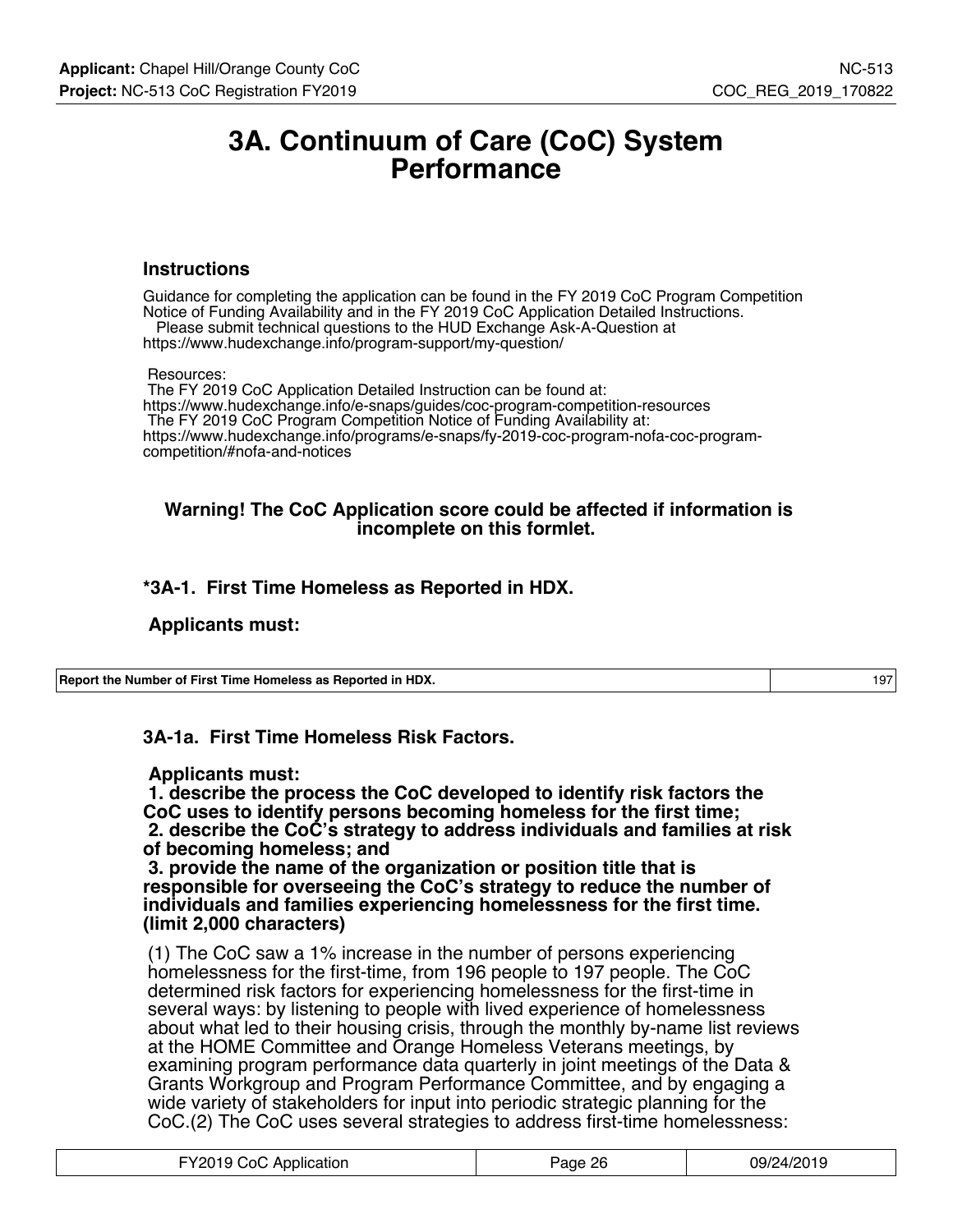the CoC regularly uses HMIS program and system performance data in the standing meetings of the CoC to evaluate progress towards reducing and ending first-time homelessness. The CoC uses coordinated entry to systemize diversion and coordinates with agencies providing homelessness prevention funding and services. The CoC works with the shelters to provide housingfocused care designed to move people from homelessness back to permanent housing as quickly as possible. The CoC uses diversion in coordinated entry to reduce first time homelessness: each person presenting for services that is not screened out for family violence or safety is asked a series of questions to ascertain if there is any other safe place for that household to stay or if their barrier to retaining their current housing can be addressed through light touch case management or flexible funding provided through a nonprofit agency. The CoC works with UNC Hospital and the Re-Entry council for people with to prevent people from incarceration and treatment or hospitalization being discharged to homelessness.(3) The CoC board and coordinator are responsible for overseeing these strategies.

## **\*3A-2. Length of Time Homeless as Reported in HDX.**

## **Applicants must:**

| Report Average Length of Time Individuals and Persons in Families Remained Homeless<br>as Reported in HDX. |  |
|------------------------------------------------------------------------------------------------------------|--|

## **3A-2a. Strategy to Reduce Length of Time Homeless.**

### **Applicants must:**

 **1. describe the CoC's strategy to reduce the length of time individuals and persons in families remain homeless;**

 **2. describe how the CoC identifies and houses individuals and persons in families with the longest lengths of time homeless; and 3. provide the name of the organization or position title that is responsible for overseeing the CoC's strategy to reduce the length of time individuals and families remain homeless. (limit 2,000 characters)**

The CoC saw a 26% increase in the length of time homeless (LOTH) from 140 to 177 nights. (1) The CoC's strategy to reduce LOTH for individuals and families include: transition persons with the longest LOTH into PH as quickly as possible and to transition people entering homelessness to PH as quickly as possible; filling identified system gaps including a fully funded, best practices Rapid Re-Housing program as part of the 2020 ESG funding competition, a fully operational system wide CE system as part of the 2019 CoC Competition through a reallocation process, and a housing focused, low barrier shelter for men. (2) A system gap filled is the hiring of a Housing Access Coordinator that is serving as a liaison for landlords and clients that will increase the affordable housing stock. The CoC identifies and houses HH with the longest LOTH through CE and uses case conferencing to prioritize by vulnerability as determined by VI SPDAT, LOTH so that if multiple persons with the same acuity, the one that has experienced homelessness for a longer amount of time with be prioritized. Service providers work with everyone on the by-name list to secure resources and services needed to stabilize and return to PH. (3) CoC

| FY2019 CoC Application | Page 27 | 09/24/2019 |
|------------------------|---------|------------|
|------------------------|---------|------------|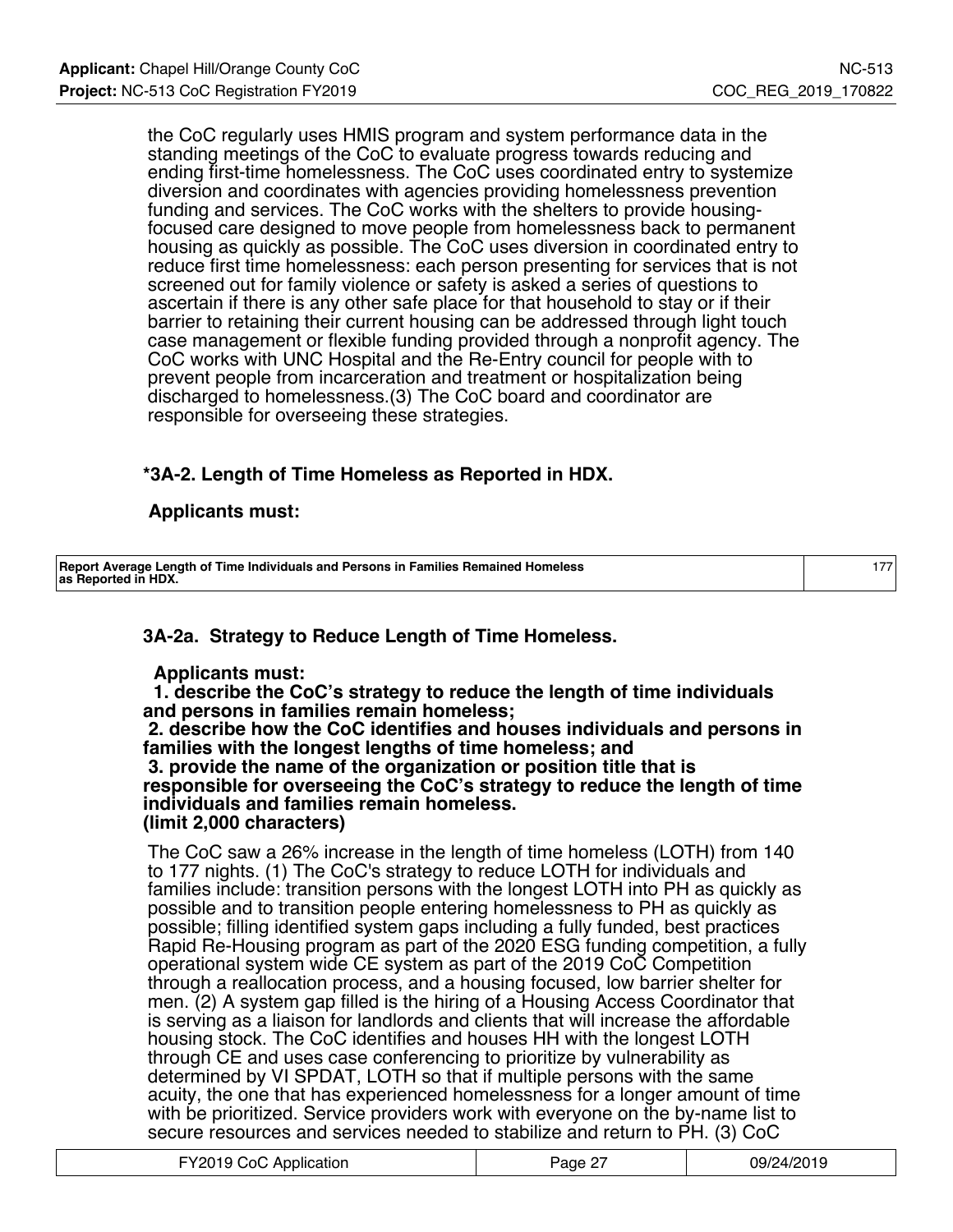board and Coordinator are responsible for overseeing strategies.

### **\*3A-3. Successful Permanent Housing Placement and Retention as Reported in HDX.**

#### **Applicants must:**

|                                                                                                                                                                                                                                 | <b>Percentage</b> |  |
|---------------------------------------------------------------------------------------------------------------------------------------------------------------------------------------------------------------------------------|-------------------|--|
| 1. Report the percentage of individuals and persons in families in emergency shelter, safe havens, transitional housing,<br>and rapid rehousing that exit to permanent housing destinations as reported in HDX.                 | 33%               |  |
| 2. Report the percentage of individuals and persons in families in permanent housing projects, other than rapid<br>rehousing, that retain their permanent housing or exit to permanent housing destinations as reported in HDX. | 74%               |  |

**3A-3a. Exits to Permanent Housing Destinations/Retention of Permanent Housing.**

#### **Applicants must:**

 **1. describe the CoC's strategy to increase the rate at which individuals and persons in families in emergency shelter, safe havens, transitional housing and rapid rehousing exit to permanent housing destinations; 2. provide the organization name or position title responsible for overseeing the CoC's strategy to increase the rate at which individuals and persons in families in emergency shelter, safe havens, transitional housing and rapid rehousing exit to permanent housing destinations; 3. describe the CoC's strategy to increase the rate at which individuals and persons in families in permanent housing projects, other than rapid rehousing, retain their permanent housing or exit to permanent housing destinations; and**

 **4. provide the organization name or position title responsible for overseeing the CoC's strategy to increase the rate at which individuals and persons in families in permanent housing projects, other than rapid rehousing, retain their permanent housing or exit to permanent housing destinations.**

#### **(limit 2,000 characters)**

The CoC saw a 2% decrease from 35% to 33% in exits to permanent housing system-wide from FY 2017 to FY 2018 Sys PM. (1) The CoC uses several strategies to continue to increase exits to permanent housing destinations including: seeking to fill identified gaps in the homeless system. A system gap filled in January 2019 is the hiring of a Housing Access Coordinator that is serving as a liaison for landlords and clients that will increase the affordable housing stock. The CoC continues to 1. work with the service providers and local elected leadership to eliminate barriers, 2. seek funding to implement a best practices RRH program (to be submitted to ESG for consideration for funding in 2020), 3. seek funding to implement a system wide CE system as part of the 2019 CoC competition 4. seek funding for a low barrier mens ES 5. continuing to uses case conferencing and a by-name list at the HOME Committee to increase permanent housing exits and 6. publishing data on exits, holding an annual community data review event for elected officials, service providers, people with lived experience of homelessness and community members where we review current data and discuss potential causes and

| FY2019 CoC Application | Page 28 | 09/24/2019 |
|------------------------|---------|------------|
|------------------------|---------|------------|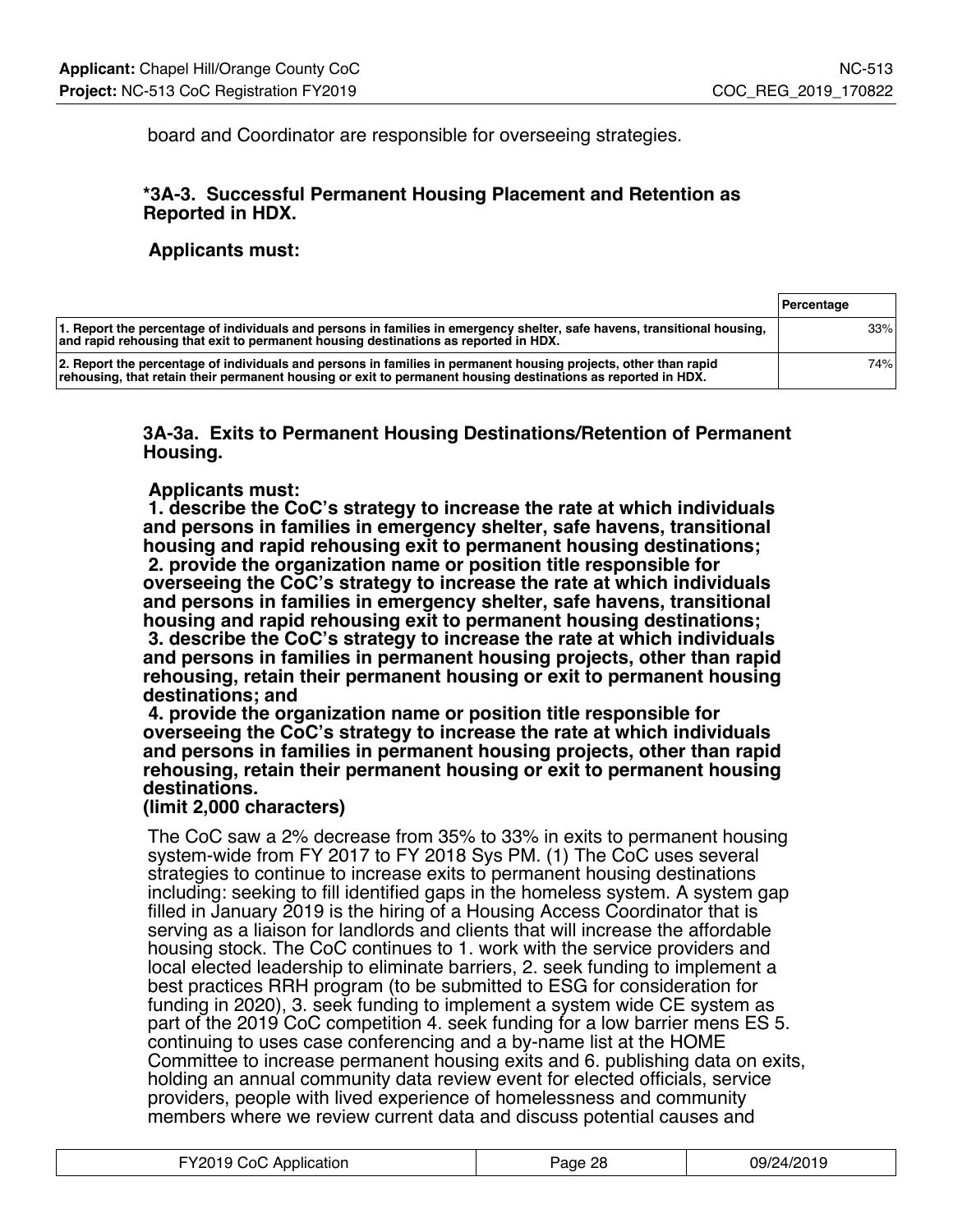solutions for our community. The CoC saw a 22% decrease from 96% to 74% in retention of permanent housing between FY2017 and FY2018 Sys PM. (3)The CoC works to increase the rate at which people retain permanent housing by allowing service providing agencies to also bring clients back to the by-name list if they are at risk of losing their housing. (2 and 4) CoC board and Coordinator are responsible for overseeing strategies and to increase the rate at which individuals and families exit to and retain PH or exit to a PH destination.

## **\*3A-4. Returns to Homelessness as Reported in HDX.**

#### **Applicants must:**

|                                                                                                                                         | <b>Percentage</b> |
|-----------------------------------------------------------------------------------------------------------------------------------------|-------------------|
| 1. Report the percentage of individuals and persons in families returning to homelessness over a 6-month period as<br>⊺reported in HDX. | 8%                |
| 2. Report the percentage of individuals and persons in families returning to homelessness over a 12-month period as<br>reported in HDX. | 16%               |

**3A-4a. Returns to Homelessness–CoC Strategy to Reduce Rate.**

#### **Applicants must:**

 **1. describe the strategy the CoC has implemented to identify individuals and persons in families who return to homelessness;**

 **2. describe the CoC's strategy to reduce the rate of additional returns to homelessness; and**

 **3. provide the name of the organization or position title that is responsible for overseeing the CoC's strategy to reduce the rate individuals and persons in families return to homelessness. (limit 2,000 characters)**

The CoC's rate of returns to homelessness increased from 1 person to 6 people from FY 2017 to FY 2018 Sys PM. (1) The CoC identifies and talks to those returning to the homeless system and work to identify common factors for returns. Common factors for returns include the lack of affordable housing in Orange County, discharge from high barrier programs, lack of connections to mental health and other resources, and inadequate income. (2) The CoC's strategies to reduce the rate of additional returns to homelessness for individuals and families experiencing homelessness to include: working to increase support services for those with mid-range of service need, providing housing location case management and financial assistance for RRH. Strategies to reduce additional returns to homelessness with service providers include: service providers are able to bring clients to the HOME Committee for case conferencing when clients are housed but at-risk of losing their housing (If PSH clients are evicted, PSH providers search for alternative housing instead of terminating these clients from PSH). The CoC is working with shelters to exit clients directly from the shelter to PH and the CoC is also working to increase funding for RRH to successfully house folks that need financial assistance and case management. The CoC will have a well-advertised entry point through coordinated entry where people who are housed and have lived experience of homelessness can access services quickly and efficiently. (3) The CoC board and coordinator are responsible for overseeing these strategies.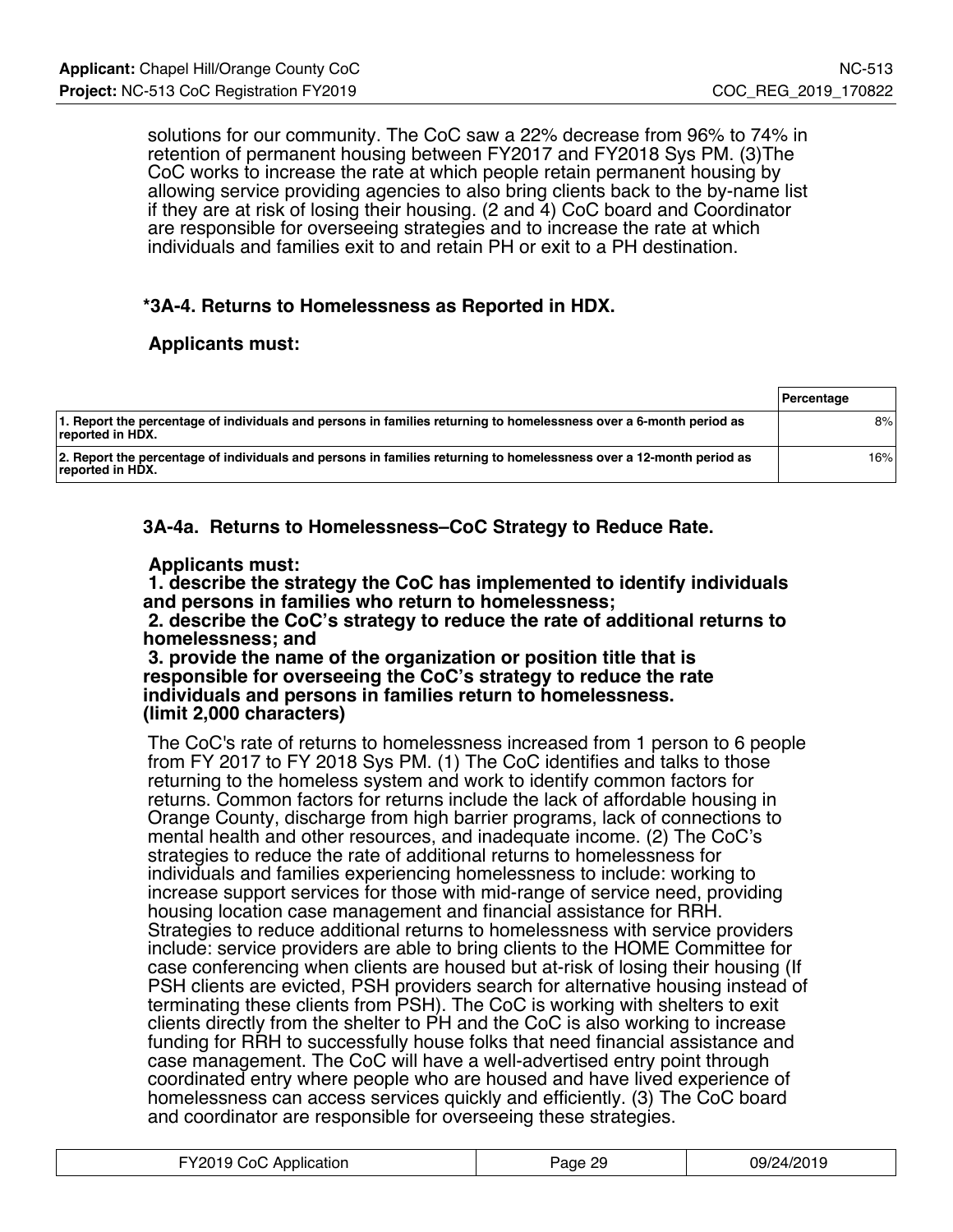## **\*3A-5. Cash Income Changes as Reported in HDX.**

#### **Applicants must:**

|                                                                                                                                                                                                                                                                                 | Percentage |
|---------------------------------------------------------------------------------------------------------------------------------------------------------------------------------------------------------------------------------------------------------------------------------|------------|
| 1. Report the percentage of individuals and persons in families in CoC Program-funded Safe Haven, transitional housing,<br>rapid rehousing, and permanent supportive housing projects that increased their employment income from entry to exit as<br>reported in HDX.          | 0%         |
| 2. Report the percentage of individuals and persons in families in CoC Program-funded Safe Haven, transitional housing,<br>rapid rehousing, and permanent supportive housing projects that increased their non-employment cash income from entry<br>to exit as reported in HDX. | 26%        |

**3A-5a. Increasing Employment Income.**

 **Applicants must:**

 **1. describe the CoC's strategy to increase employment income;**

 **2. describe the CoC's strategy to increase access to employment;**

 **3. describe how the CoC works with mainstream employment**

**organizations to help individuals and families increase their cash income; and**

 **4. provide the organization name or position title that is responsible for overseeing the CoC's strategy to increase jobs and income from employment.**

**(limit 2,000 characters)**

The CoC's change in earned income decreased by 25% from FY 2017 to FY 2018 Sys PM.

(4) The CoC board and coordinator are responsible for overseeing these strategies.

TO BE COMPLETED

### **3A-5b. Increasing Non-employment Cash Income.**

#### **Applicants must:**

 **1. describe the CoC's strategy to increase non-employment cash income; 2. describe the CoC's strategy to increase access to non-employment cash sources;**

 **3. provide the organization name or position title that is responsible for overseeing the CoC's strategy to increase non-employment cash income.**

The CoC's change in non-employment cash income increased from 0% to 26% in FY 2017 to FY 2018 Sys PM. (3)The CoC board and coordinator are responsible for overseeing these

strategies.

TO BE COMPLETED

### **3A-5c. Increasing Employment. Attachment Required.**

#### **Applicants must describe how the CoC: 1. promoted partnerships and access to employment opportunities with**

| FY2019 CoC Application | Page 30 | 09/24/2019 |
|------------------------|---------|------------|
|------------------------|---------|------------|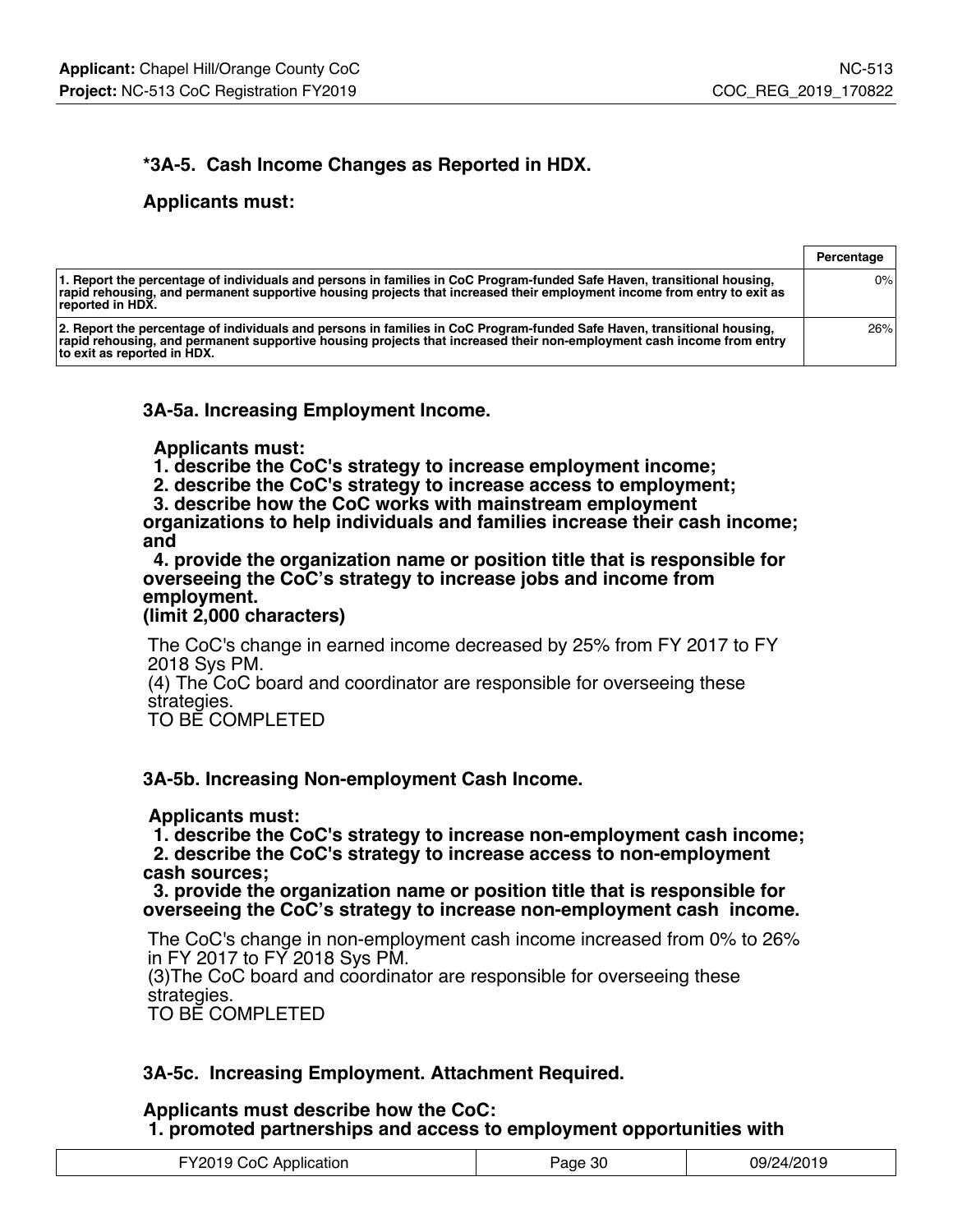**private employers and private employment organizations, such as holding job fairs, outreach to employers, and partnering with staffing agencies; and**

 **2. is working with public and private organizations to provide meaningful, education and training, on-the-job training, internship, and employment opportunities for residents of permanent supportive housing that further their recovery and well-being. (limit 2,000 characters)**

TO BE COMPLETED

**3A-5d. Promoting Employment, Volunteerism, and Community Service.**

 **Applicants must select all the steps the CoC has taken to promote employment, volunteerism and community service among people experiencing homelessness in the CoC's geographic area:**

| 1. The CoC trains provider organization staff on connecting program participants and people experiencing homelessness with<br>education and job training opportunities.                                            |  |
|--------------------------------------------------------------------------------------------------------------------------------------------------------------------------------------------------------------------|--|
| 2. The CoC trains provider organization staff on facilitating informal employment opportunities for program participants and people<br>experiencing homelessness (e.g., babysitting, housekeeping, food delivery). |  |
| 3. The CoC trains provider organization staff on connecting program participants with formal employment opportunities.                                                                                             |  |
| 4. The CoC trains provider organization staff on volunteer opportunities for program participants and people experiencing<br>homelessness.                                                                         |  |
| 5. The CoC works with organizations to create volunteer opportunities for program participants.                                                                                                                    |  |
| 6. The CoC works with community organizations to create opportunities for civic participation for people experiencing<br>homelessness (e.g., townhall forums, meeting with public officials).                      |  |
| 7. Provider organizations within the CoC have incentives for employment.                                                                                                                                           |  |
| 8. The CoC trains provider organization staff on helping program participants budget and maximize their income to maintain<br>stability in permanent housing.                                                      |  |

**3A-6. System Performance Measures** 05/31/2019 **Data–HDX Submission Date**

 **Applicants must enter the date the CoCs submitted its FY 2018 System Performance Measures data in HDX. (mm/dd/yyyy)**

| FY2019 CoC Application | Page 31 | 09/24/2019 |
|------------------------|---------|------------|
|------------------------|---------|------------|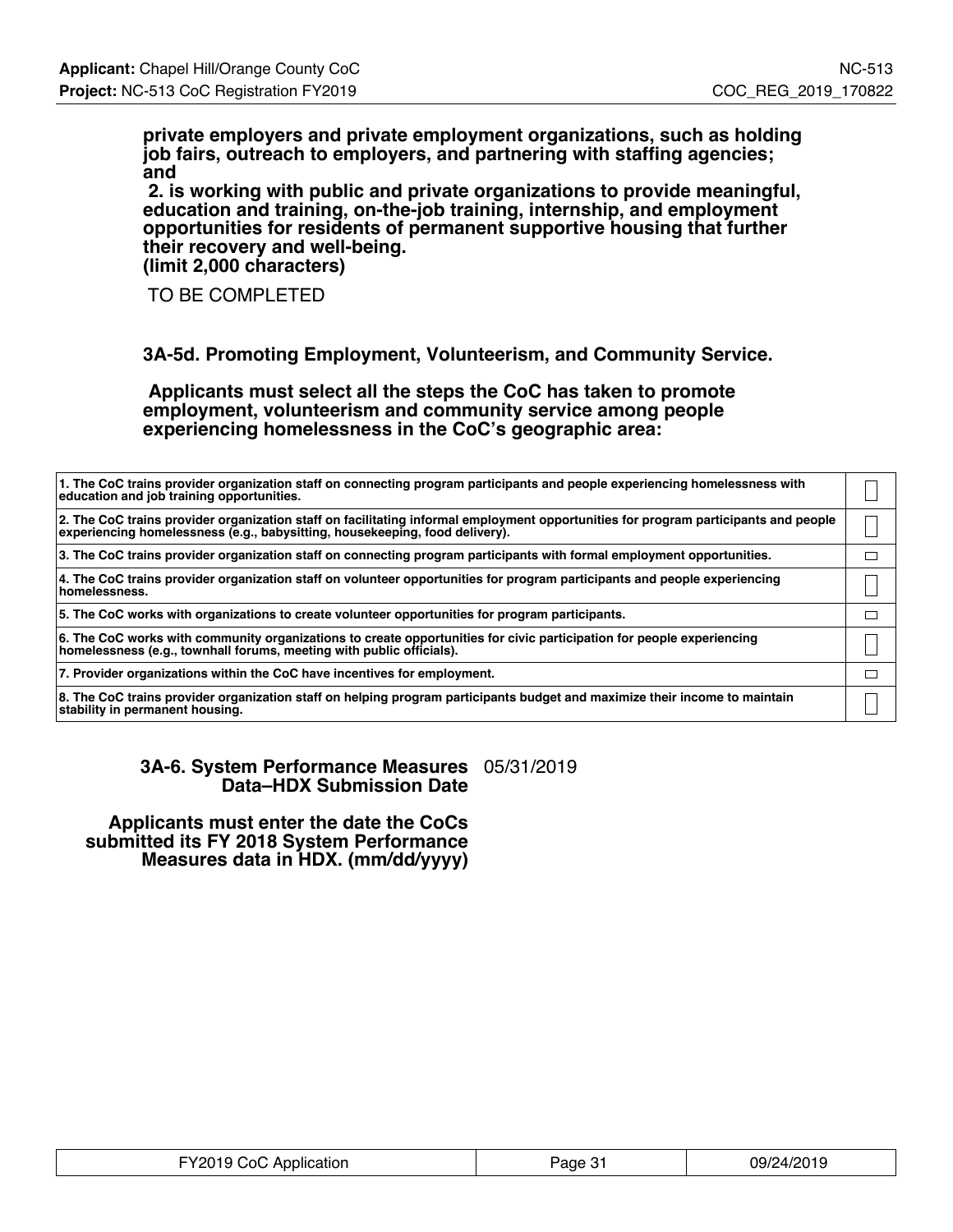## **3B. Continuum of Care (CoC) Performance and Strategic Planning Objectives**

#### **Instructions**

Guidance for completing the application can be found in the FY 2019 CoC Program Competition Notice of Funding Availability and in the FY 2019 CoC Application Detailed Instructions. Please submit technical questions to the HUD Exchange Ask-A-Question at

https://www.hudexchange.info/program-support/my-question/

#### Resources:

 The FY 2019 CoC Application Detailed Instruction can be found at: https://www.hudexchange.info/e-snaps/guides/coc-program-competition-resources The FY 2019 CoC Program Competition Notice of Funding Availability at: https://www.hudexchange.info/programs/e-snaps/fy-2019-coc-program-nofa-coc-programcompetition/#nofa-and-notices

#### **Warning! The CoC Application score could be affected if information is incomplete on this formlet.**

#### **3B-1. Prioritizing Households with Children.**

 **Applicants must check each factor the CoC currently uses to prioritize households with children for assistance during FY 2019.**

| 1. History of or Vulnerability to Victimization (e.g. domestic violence, sexual assault, childhood abuse) | X |
|-----------------------------------------------------------------------------------------------------------|---|
| 2. Number of previous homeless episodes                                                                   | X |
| 3. Unsheltered homelessness                                                                               | X |
| 4. Criminal History                                                                                       | X |
| 5. Bad credit or rental history                                                                           | X |
| 6. Head of Household with Mental/Physical Disability                                                      | X |

### **3B-1a. Rapid Rehousing of Families with Children.**

#### **Applicants must:**

 **1. describe how the CoC currently rehouses every household of families with children within 30 days of becoming homeless that addresses both housing and service needs;**

 **2. describe how the CoC addresses both housing and service needs to ensure families with children successfully maintain their housing once**

| FY2019 CoC Application | Page 32 | 09/24/2019 |
|------------------------|---------|------------|
|------------------------|---------|------------|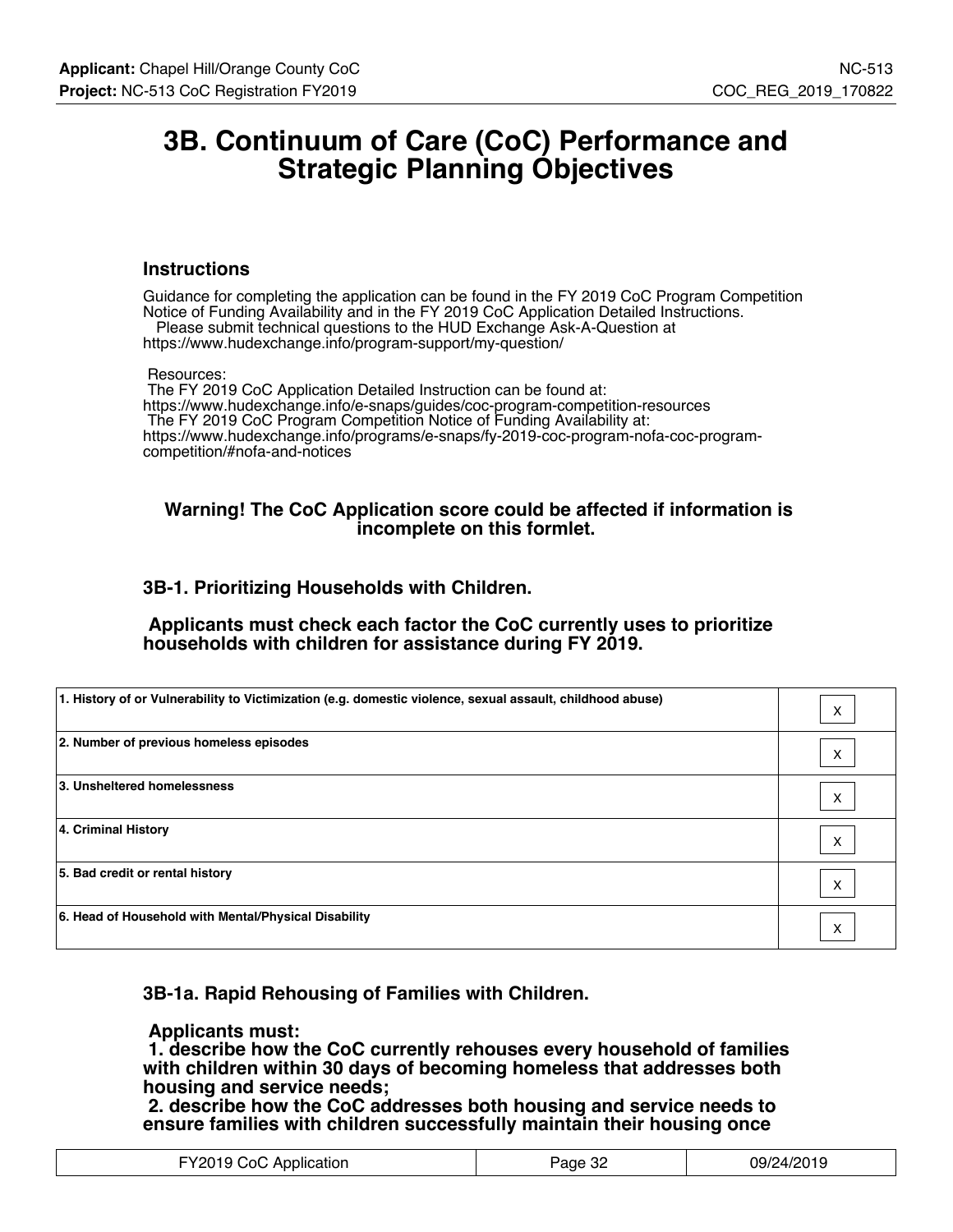#### **assistance ends; and 3. provide the organization name or position title responsible for overseeing the CoC's strategy to rapidly rehouse families with children within 30 days of them becoming homeless. (limit 2,000 characters)**

TO BE COMPLETED

#### **3B-1b. Antidiscrimination Policies.**

 **Applicants must check all that apply that describe actions the CoC is taking to ensure providers (including emergency shelter, transitional housing, and permanent housing (PSH and RRH)) within the CoC adhere to antidiscrimination policies by not denying admission to or separating any family members from other members of their family or caregivers based on any protected classes under the Fair Housing Act, and consistent with 24 CFR 5.105(a)(2) – Equal Access to HUD-Assisted or - Insured Housing.**

| 1. CoC conducts mandatory training for all CoC- and ESG-funded housing and services providers on these topics.                                                                                                                                |              |
|-----------------------------------------------------------------------------------------------------------------------------------------------------------------------------------------------------------------------------------------------|--------------|
| 2. CoC conducts optional training for all CoC- and ESG-funded housing and service providers on these topics.                                                                                                                                  |              |
| 3. CoC has worked with ESG recipient(s) to adopt uniform anti-discrimination policies for all subrecipients.                                                                                                                                  |              |
| 4. CoC has worked with ESG recipient(s) to identify both CoC- and ESG-funded facilities within the CoC geographic area that<br>might be out of compliance and has taken steps to work directly with those facilities to come into compliance. | $\checkmark$ |

#### **3B-1c. Unaccompanied Youth Experiencing Homelessness–Addressing Needs.**

 **Applicants must indicate whether the CoC's strategy to address the unique needs of unaccompanied youth experiencing homelessness who are 24 years of age and younger includes the following:**

| 1. Unsheltered homelessness                                                                                                                     | Yes |
|-------------------------------------------------------------------------------------------------------------------------------------------------|-----|
| 2. Human trafficking and other forms of exploitation                                                                                            | Yes |
| 3. LGBT youth homelessness                                                                                                                      | Yes |
| 4. Exits from foster care into homelessness                                                                                                     | Yes |
| 5. Family reunification and community engagement                                                                                                | Yes |
| 6. Positive Youth Development, Trauma Informed Care, and the use of Risk and Protective Factors in assessing youth<br>housing and service needs | Yes |

### **3B-1c.1. Unaccompanied Youth Experiencing Homelessness–Prioritization Based on Needs.**

### **Applicants must check all that apply that describes the CoC's current**

| FY2019 CoC Application | n <sub>n</sub><br>Page 35 | 09/24/2019 |
|------------------------|---------------------------|------------|
|------------------------|---------------------------|------------|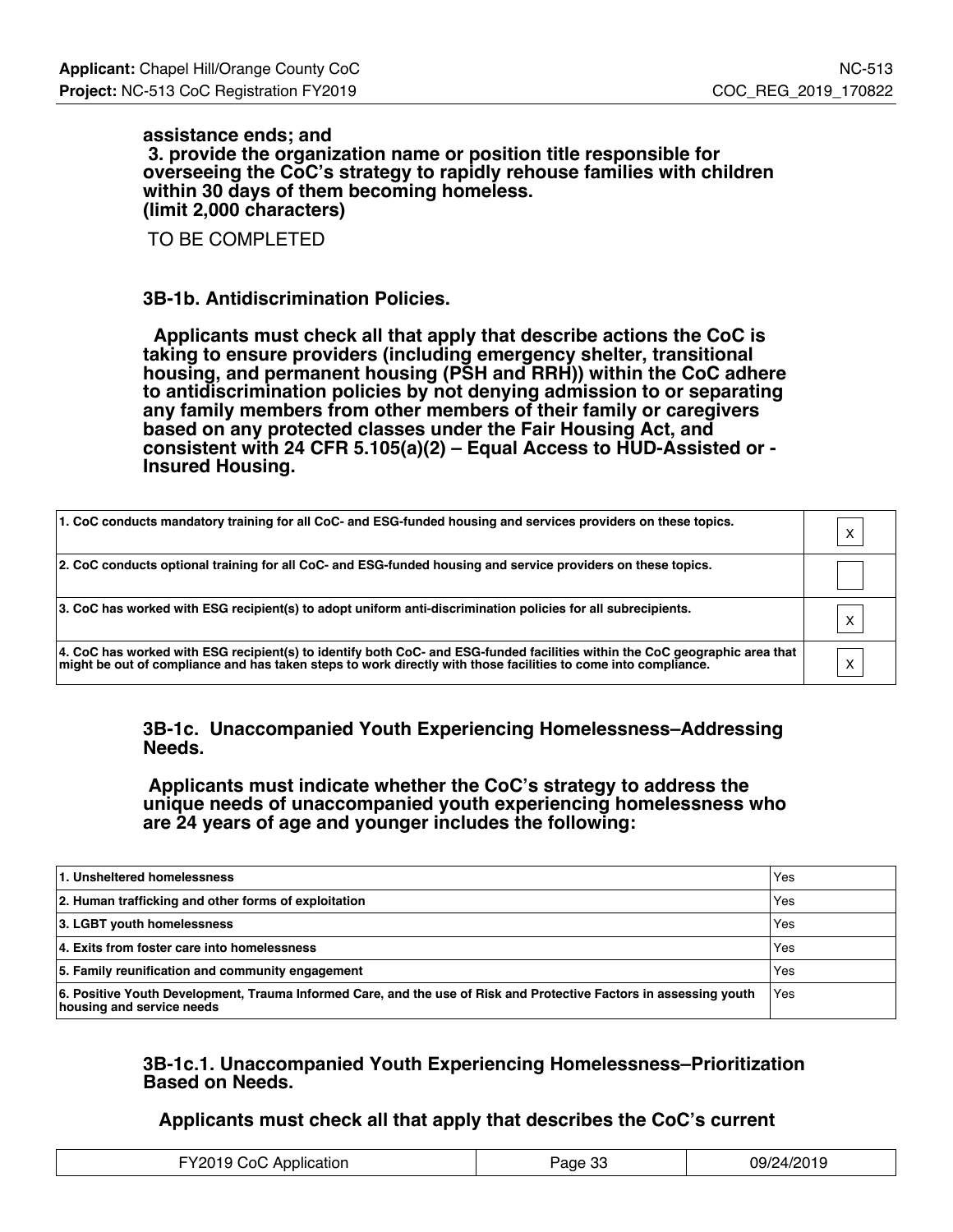## **strategy to prioritize unaccompanied youth based on their needs.**

| 1. History of, or Vulnerability to, Victimization (e.g., domestic violence, sexual assault, childhood abuse) | X                 |
|--------------------------------------------------------------------------------------------------------------|-------------------|
| 2. Number of Previous Homeless Episodes                                                                      | $\checkmark$<br>⌒ |
| 3. Unsheltered Homelessness                                                                                  | $\checkmark$<br>ㅅ |
| 4. Criminal History                                                                                          | $\checkmark$<br>∧ |
| 5. Bad Credit or Rental History                                                                              | $\checkmark$<br>⌒ |

**3B-1d. Youth Experiencing Homelessness–Housing and Services Strategies.**

 **Applicants must describe how the CoC increased availability of housing and services for:**

 **1. all youth experiencing homelessness, including creating new youthfocused projects or modifying current projects to be more youth-specific or youth-inclusive; and**

 **2. youth experiencing unsheltered homelessness including creating new youth-focused projects or modifying current projects to be more youthspecific or youth-inclusive.**

**(limit 3,000 characters)**

(1) The CoC partners with agencies that serve youth including Orange County DSS, youth-focused nonprofits, the school systems, Community Colleges, the Teen Center, Vocational Rehab, and LGBT youth agencies to increase the availability of housing and services for youth experiencing homelessness. The CoC has not counted any unsheltered homeless youth in the past ten years, despite active outreach to and engagement with agency partners listed above. The CoC continues to actively engage the spectrum of agencies that serve youth and all of these agencies participated in the PIT service count and again no unaccompanied youth were counted. The CoC will continue to partner with youth agencies to ensure all homeless youth are gaining access to housing and services and will monitor closely the youth PIT count numbers, and demographics from the System Performance Measures. The CoC therefore targets sheltered youth and uses existing care coordination through the HOME Committee to increase housing and services available for this group.(2) The CoC continually looks for additional resources like grant opportunities from HUD and other federal funders, foundation funding on the local, state, and national level, private fundraising, and local and state government funding that could increase housing and services for youth experiencing homelessness. The CoC also continually examines and implements ways to more effectively use existing resources, including refining prioritization, referral and other aspects of coordinated entry, implementing project performance monitoring of CoC- and ESG-funded programs, and using performance data to formulate annual funding recommendations for CoC and ESG projects.

| FY2019 CoC Application | Page 34 | 09/24/2019 |
|------------------------|---------|------------|
|------------------------|---------|------------|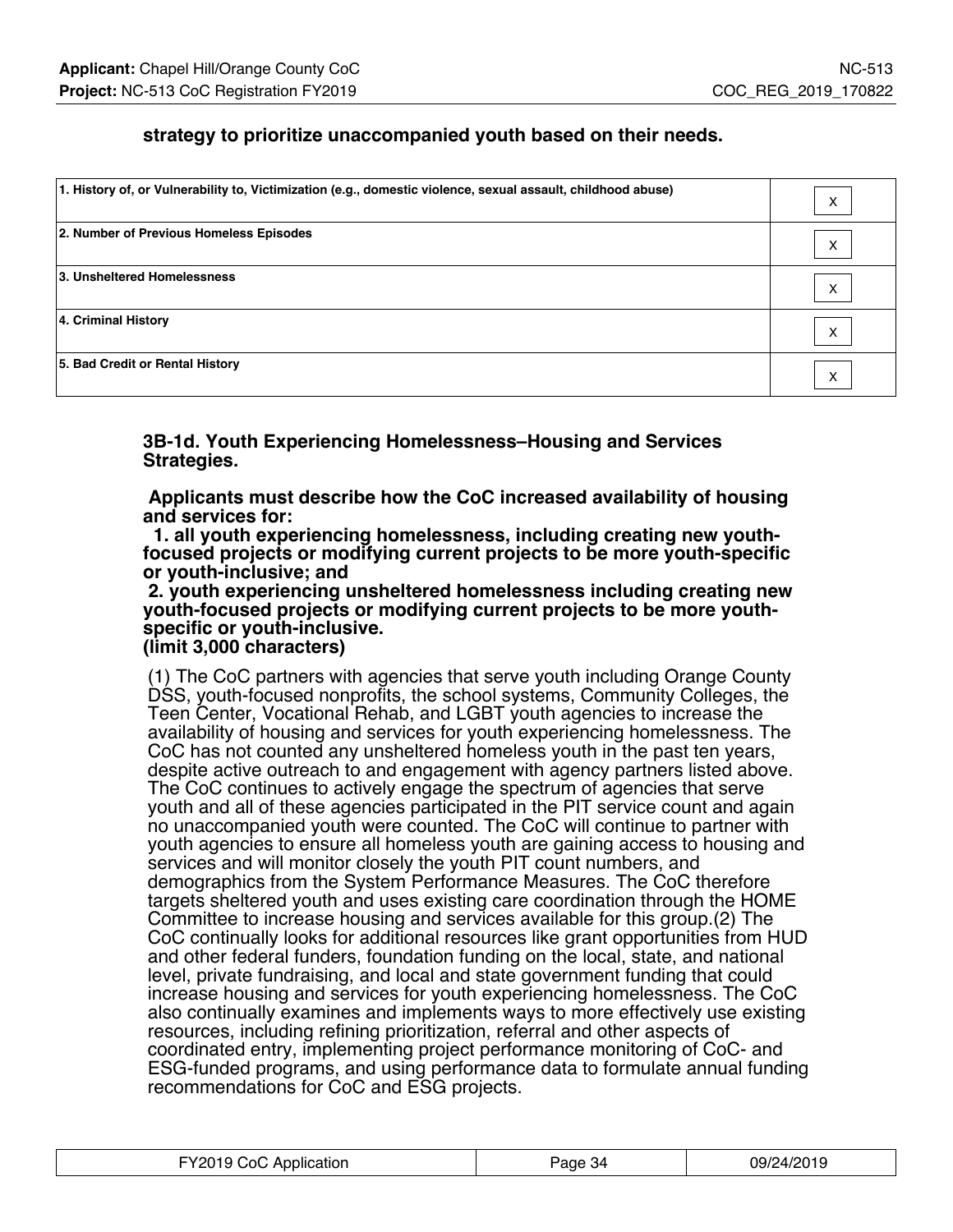**3B-1d.1. Youth Experiencing Homelessness–Measuring Effectiveness of Housing and Services Strategies.**

#### **Applicants must:**

 **1. provide evidence the CoC uses to measure each of the strategies in question 3B-1d. to increase the availability of housing and services for youth experiencing homelessness;**

 **2. describe the measure(s) the CoC uses to calculate the effectiveness of both strategies in question 3B-1d.; and**

 **3. describe why the CoC believes the measure it uses is an appropriate way to determine the effectiveness of both strategies in question 3B-1d. (limit 3,000 characters)**

(1) The CoC uses PIT data and System Performance Measure data showing the number of youth experiencing homelessness remaining at zero to measure strategies to determine the need for housing and services for youth experiencing sheltered and unsheltered homelessness. The CoC will also consult with service providers to get qualitative feedback about the availability of housing and services for youth experiencing homelessness. The CoC will particularly solicit feedback from service agencies that work directly with youth at significant risk of homelessness - the Department of Social Services for foster care youth and LGBTQ Center for LGBTQ youth. The CoC will also look at measures from coordinated entry to see the number of youth presenting for services and the results of those initial screenings and referrals.(2) The CoC will use the number of youth experiencing homelessness overall to calculate the effectiveness of the strategies. The CoC will also solicit feedback from youth experiencing homelessness and from service providers working with youth to ensure effectiveness.(3) Without having a significant youth experiencing homelessness population, the CoC believes continuing to be available to partner, and to coordinate housing and services for any youth who present through coordinated entry, is the most appropriate way to determine the effectiveness of CoC strategies and to align resources/housing.

### **3B-1e. Collaboration–Education Services.**

### **Applicants must describe:**

- **1. the formal partnerships with:**
	- **a. youth education providers;**
	- **b. McKinney-Vento LEA or SEA; and**
	- **c. school districts; and**

### **2. how the CoC collaborates with:**

- **a. youth education providers;**
- **b. McKinney-Vento Local LEA or SEA; and**
- **c. school districts.**

### **(limit 2,000 characters)**

The CoC collaborates with homeless education liaisons of the two CoC school districts by organizing and attending bi-monthly meetings with this group. The CoC attends school meetings each year to talk with staff about strategies to end homelessness, including coordinated entry, and make sure school staff are aware of all available resources for homelessness and housing. School officials attend CoC board meetings (including serving on CoC board), trainings,

| FY2019 CoC Application | Page 35 | 09/24/2019 |
|------------------------|---------|------------|
|------------------------|---------|------------|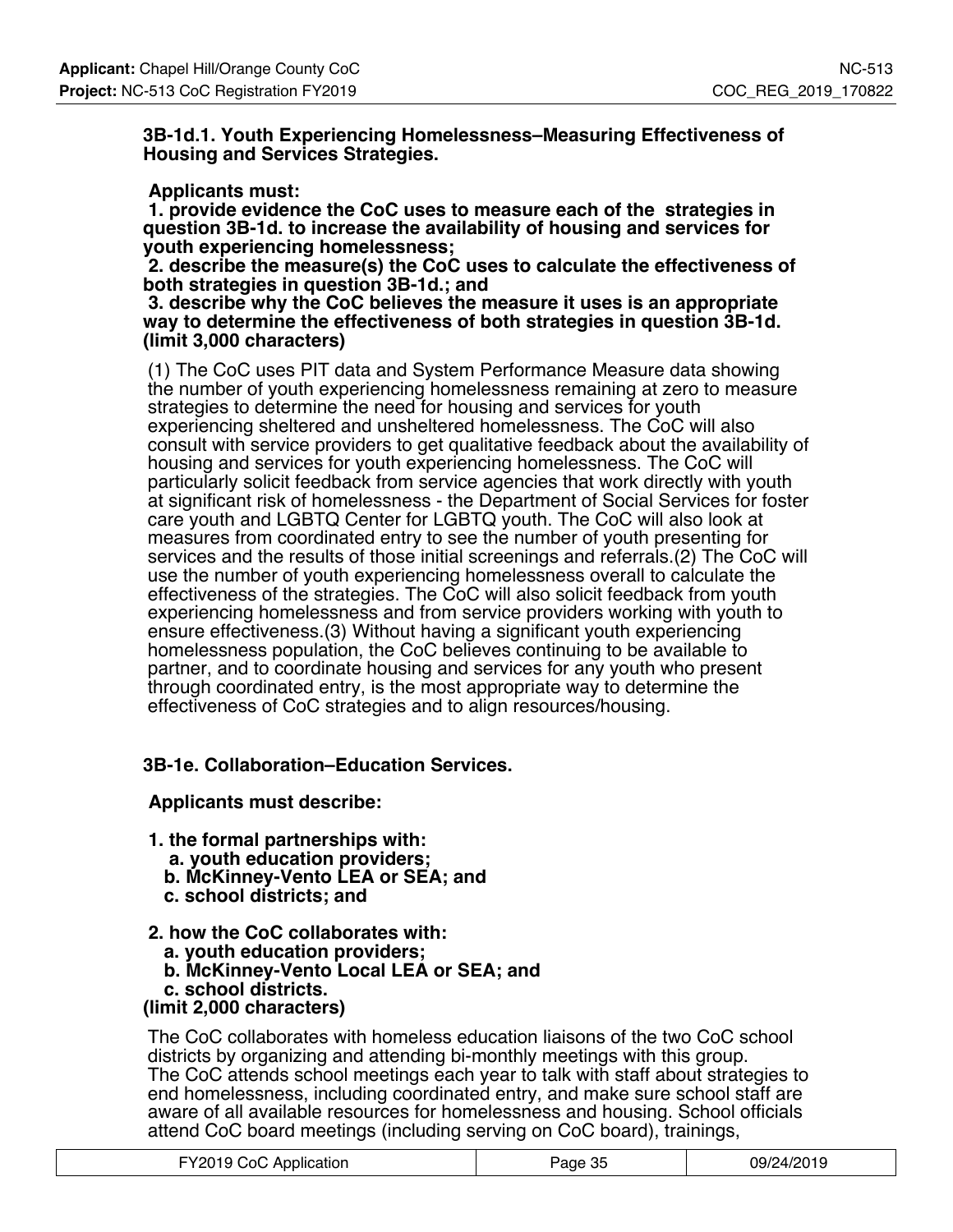byname list coordination, case conferencing meetings, planning events for the PIT, and CE meetings. The CoC coordinates with school board members for both districts through volunteer opportunities like our one-day service event Project Connect, and other community activities. The CoC serves on a coalition with school social workers from both districts and early childhood experts among other agencies called the Orange Resilience Initiative (ORI). ORI's goal is to prevent toxic stress and adverse childhood experiences (ACEs), and promoting a culture of resilience in the CoC. As part of this work and to promote a more trauma-informed system, the CoC organizes monthly self-care sessions for all human service providers in the CoC. Representatives from both school systems, early childhood education programs (Head Start/Early Head Start) plus staff from the CoC homeless service programs in addition to staff from the Department of Social Services and the Health Department, attend these sessions regularly.

These sessions both increase individual self-care for participants and forge connections between human service agencies that will help to ensure better outcomes for all clients seeking help in the CoC.The CoC does not have formal agreements in place for these collaborations, but will work to establish these in the coming year.

#### **3B-1e.1. Informing Individuals and Families Experiencing Homeless about Education Services Eligibility.**

#### **Applicants must describe policies and procedures the CoC adopted to inform individuals and families who become homeless of their eligibility for education services. (limit 2,000 characters)**

CoC staff and local education liaisons from both school districts in the CoC coordinate to inform people about eligibility for educational services via letters sent home to parents and in-person meetings. The CoC and LEAs work together to ensure that children are enrolled in school or early childhood programs, have transportation, and access to housing/homeless services. Homeless service agencies connect households to education-related services including school supply drives and summer feeding programs. School social workers and homeless education liaisons contact CoC staff and staff at agencies to troubleshoot finding services and resources for families regularly. CoC staff and homeless service agencies contact LEAs when they encounter school-age children through coordinated entry when families are presenting for services and during monthly case conferencing for people on the CoC by-name list. The CoC will incorporate work being done through CE case conferencing that coordinates access to school into formal agreements and the next iteration of Written Standards and Coordinated Entry Policies & Procedures When families enter shelter, they ensure that school age children are connected with homeless education resources and children birth to five with early childhood resources, including child care.

#### **3B-1e.2. Written/Formal Agreements or Partnerships with Early Childhood Services Providers.**

 **Applicant must indicate whether the CoC has an MOU/MOA or other types of agreements with listed providers of early childhood services and**

| FY2019 CoC Application | Page 36 | 09/24/2019 |
|------------------------|---------|------------|
|------------------------|---------|------------|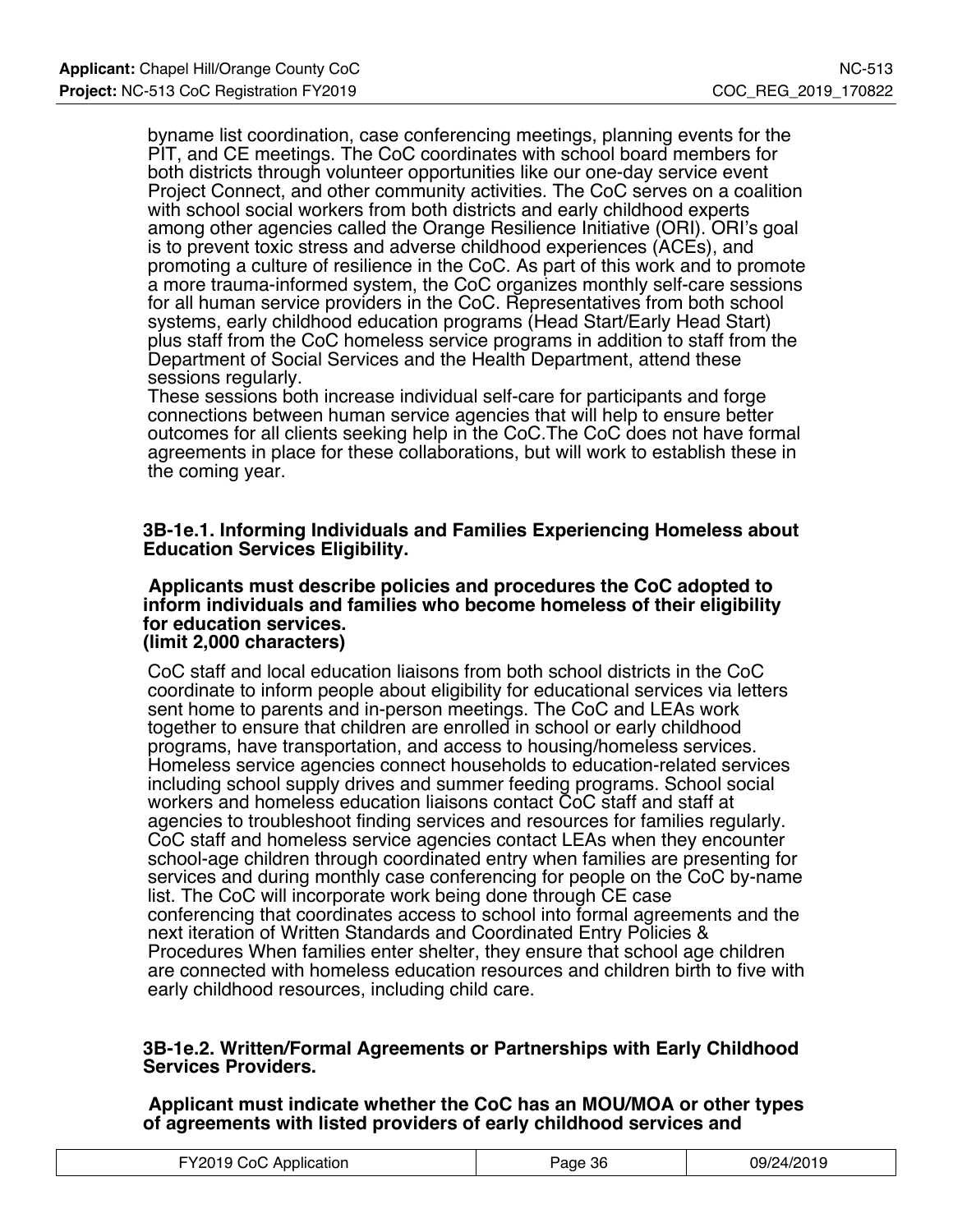## **supports and may add other providers not listed.**

|                                        | <b>MOU/MOA</b> | <b>Other Formal Agreement</b> |
|----------------------------------------|----------------|-------------------------------|
| <b>Early Childhood Providers</b>       | No             | Yes                           |
| <b>Head Start</b>                      | No             | Yes                           |
| <b>Early Head Start</b>                | No             | No.                           |
| <b>Child Care and Development Fund</b> | No             | No                            |
| <b>Federal Home Visiting Program</b>   | No             | Yes                           |
| <b>Healthy Start</b>                   | <b>No</b>      | No                            |
| <b>Public Pre-K</b>                    | No             | No                            |
| Birth to 3 years                       | No             | Yes                           |
| <b>Tribal Home Visting Program</b>     | No             | No.                           |
| Other: (limit 50 characters)           |                |                               |
|                                        |                |                               |
|                                        |                |                               |

**3B-2. Active List of Veterans Experiencing Homelessness.**

**Applicant must indicate whether the CoC** Yes **uses an active list or by-name list to identify all veterans experiencing homelessness in the CoC.**

**3B-2a. VA Coordination–Ending Veterans Homelessness.**

**Applicants must indicate whether the CoC is** Yes **actively working with the U.S. Department of Veterans Affairs (VA) and VA-funded programs to achieve the benchmarks and criteria for ending veteran homelessness.**

**3B-2b. Housing First for Veterans.**

**Applicants must indicate whether the CoC** No **has sufficient resources to ensure each veteran experiencing homelessness is assisted to quickly move into permanent housing using a Housing First approach.**

**3B-3. Racial Disparity Assessment. Attachment Required.**

 **Applicants must: 1. select all that apply to indicate the findings from the CoC's Racial Disparity Assessment; or 2. select 7 if the CoC did not conduct a Racial Disparity Assessment.**

| 1. People of different races or ethnicities are more likely to receive homeless assistance. | $\sqrt{\mathbf{x}}$ |  |
|---------------------------------------------------------------------------------------------|---------------------|--|
|                                                                                             |                     |  |

 $\lfloor \frac{\wedge}{\cdot} \rfloor$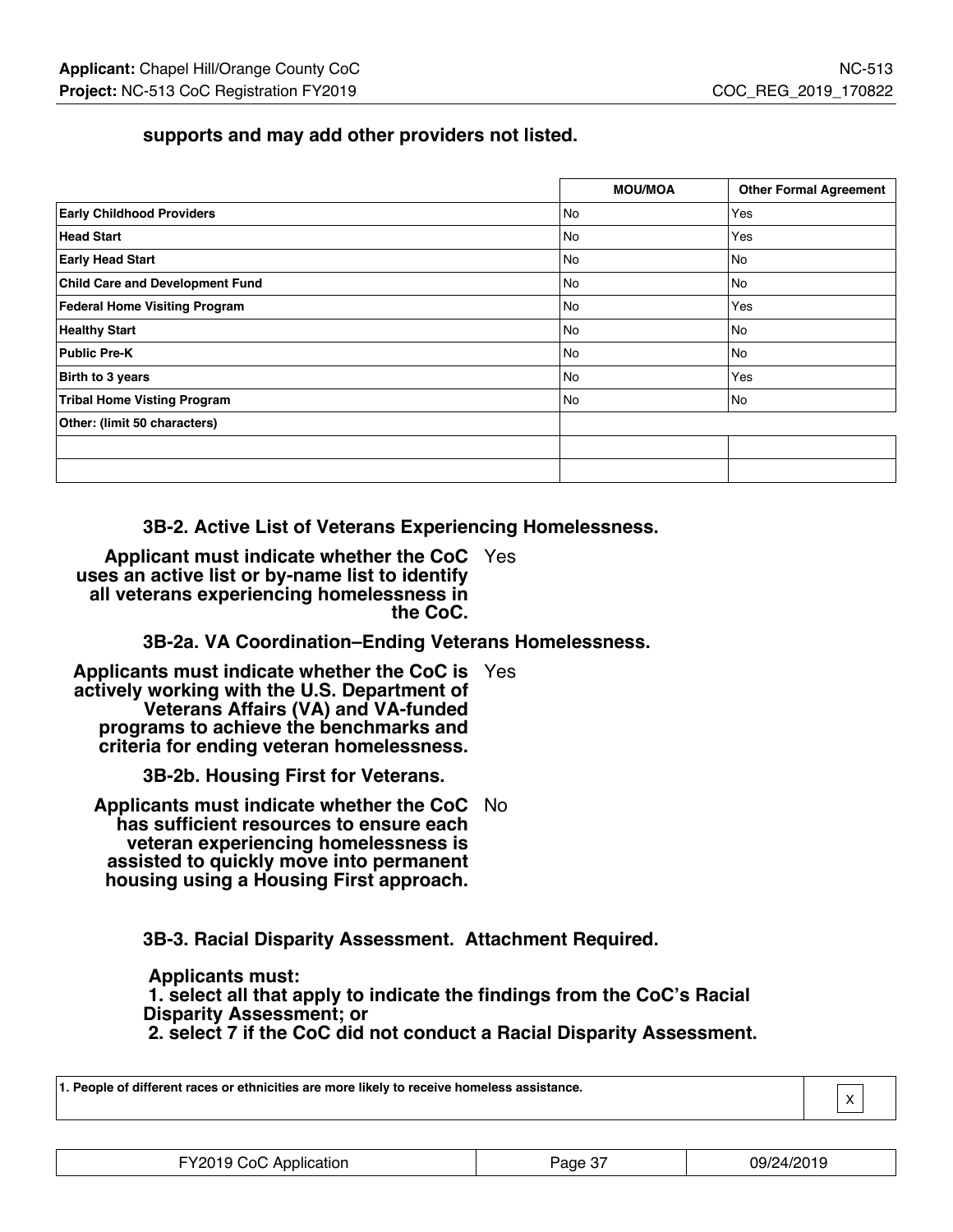| 2. People of different races or ethnicities are less likely to receive homeless assistance.                          |                           |
|----------------------------------------------------------------------------------------------------------------------|---------------------------|
| 3. People of different races or ethnicities are more likely to receive a positive outcome from homeless assistance.  |                           |
| 4. People of different races or ethnicities are less likely to receive a positive outcome from homeless assistance.  | $\boldsymbol{\mathsf{X}}$ |
| 5. There are no racial or ethnic disparities in the provision or outcome of homeless assistance.                     |                           |
| 6. The results are inconclusive for racial or ethnic disparities in the provision or outcome of homeless assistance. |                           |
| 7. The CoC did not conduct a racial disparity assessment.                                                            |                           |

## **3B-3a. Addressing Racial Disparities.**

 **Applicants must select all that apply to indicate the CoC's strategy to address any racial disparities identified in its Racial Disparities Assessment:**

| 1. The CoC is ensuring that staff at the project level are representative of the persons accessing homeless services in the<br>CoC. | x |
|-------------------------------------------------------------------------------------------------------------------------------------|---|
| 2. The CoC has identified the cause(s) of racial disparities in their homeless system.                                              |   |
| 3. The CoC has identified strategies to reduce disparities in their homeless system.                                                |   |
| 4. The CoC has implemented strategies to reduce disparities in their homeless system.                                               |   |
| 5. The CoC has identified resources available to reduce disparities in their homeless system.                                       | X |
| 6: The CoC did not conduct a racial disparity assessment.                                                                           |   |

| FY2019 CoC Application | Page 38 | 09/24/2019 |
|------------------------|---------|------------|
|------------------------|---------|------------|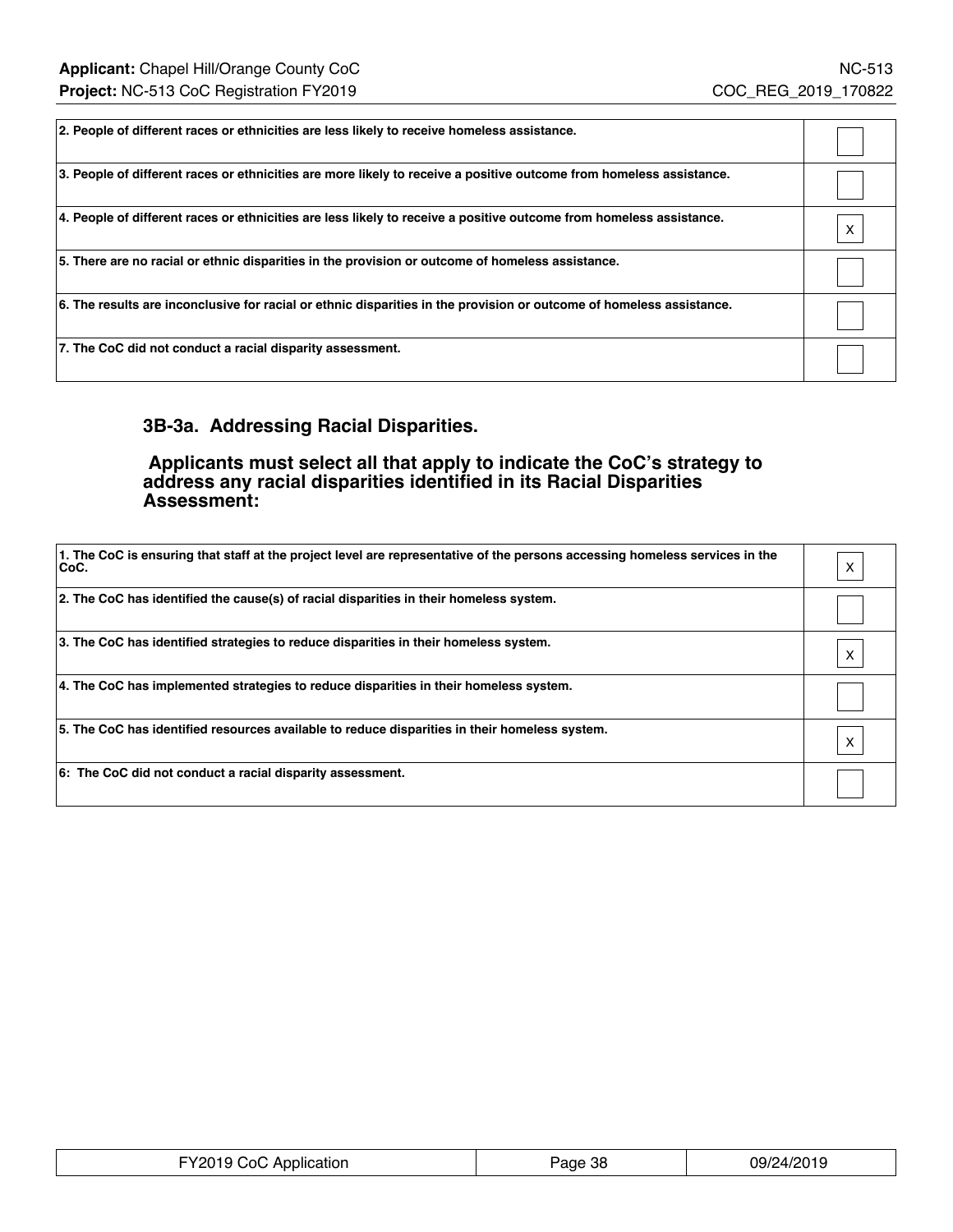## **4A. Continuum of Care (CoC) Accessing Mainstream Benefits and Additional Policies**

#### **Instructions:**

Guidance for completing the application can be found in the FY 2019 CoC Program Competition Notice of Funding Availability and in the FY 2019 CoC Application Detailed Instructions. Please submit technical questions to the HUD Exchange Ask-A-Question at

https://www.hudexchange.info/program-support/my-question/

#### Resources:

 The FY 2019 CoC Application Detailed Instruction can be found at: https://www.hudexchange.info/e-snaps/guides/coc-program-competition-resources The FY 2019 CoC Program Competition Notice of Funding Availability at: https://www.hudexchange.info/programs/e-snaps/fy-2019-coc-program-nofa-coc-programcompetition/#nofa-and-notices

#### **Warning! The CoC Application score could be affected if information is incomplete on this formlet.**

#### **4A-1. Healthcare–Enrollment/Effective Utilization**

**Applicants must indicate, for each type of healthcare listed below, whether the CoC assists persons experiencing homelessness with enrolling in health insurance and effectively utilizing Medicaid and other benefits.**

| <b>Type of Health Care</b>                                                                          | <b>Assist with</b><br><b>Enrollment</b> | <b>Assist with</b><br>Utilization of<br><b>Benefits?</b> |
|-----------------------------------------------------------------------------------------------------|-----------------------------------------|----------------------------------------------------------|
| <b>Public Health Care Benefits</b><br>(State or Federal benefits, Medicaid, Indian Health Services) | Yes                                     | Yes                                                      |
| <b>Private Insurers:</b>                                                                            | Yes                                     | Yes                                                      |
| Non-Profit, Philanthropic:                                                                          | Yes                                     | Yes                                                      |
| Other: (limit 50 characters)                                                                        |                                         |                                                          |
|                                                                                                     |                                         |                                                          |

#### **4A-1a. Mainstream Benefits.**

 **Applicants must:**

**1. describe how the CoC systematically keeps program staff up to date regarding mainstream resources available for program participants (e.g., Food Stamps, SSI, TANF, substance abuse programs) within the geographic area;**

 **2. describe how the CoC disseminates the availability of mainstream resources and other assistance information to projects and how often; 3. describe how the CoC works with projects to collaborate with healthcare organizations to assist program participants with enrolling in**

| FY2019 CoC Application | Page 39 | 09/24/2019 |
|------------------------|---------|------------|
|------------------------|---------|------------|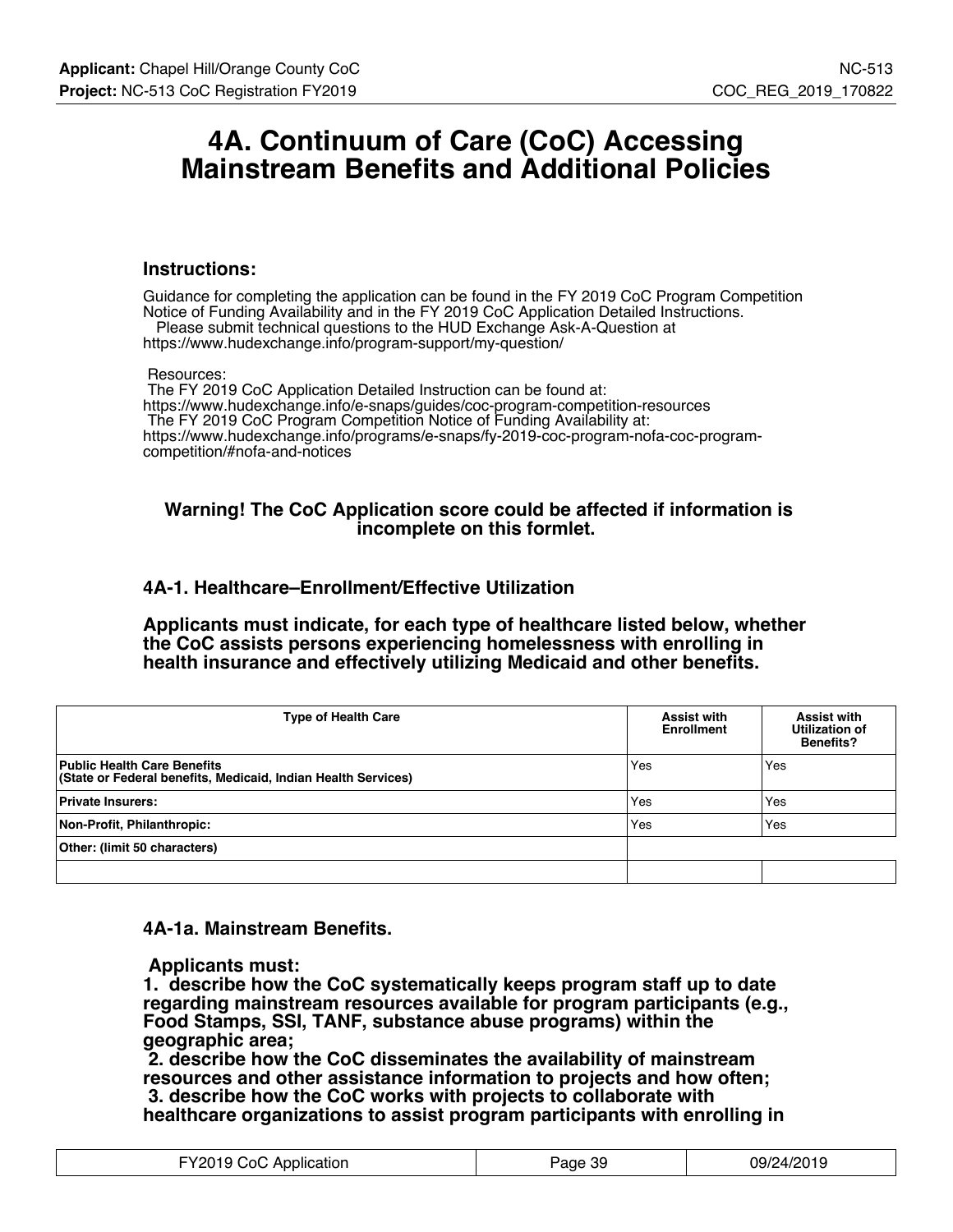#### **health insurance;**

**4. describe how the CoC provides assistance with the effective utilization of Medicaid and other benefits; and**

**5. provide the name of the organization or position title that is responsible for overseeing the CoC's strategy for mainstream benefits. (limit 2,000 characters)**

(1) The CoC partners with the Orange County DSS, local hospitals, FQHCs, and community mental health providers to assist persons experiencing homelessness to apply for and receive mainstream benefits. Service providers host and promote ACA enrollment events, help clients apply for Medicaid, SNAP, WIC, and other entitlement benefits. The CoC has a dedicated SOAR caseworker that keeps program staff up to date regarding resources available and coordinates monthly meetings of all SOAR caseworkers and stakeholders to prioritize referrals and coordinate SOAR work. The CoC prioritizes SOAR referrals through coordinated entry and the by-name list. The Durham VA Medical Center, SSVF provider Volunteers of America, shelter staff, and the Orange County Veterans Services Officer meet monthly -- part of this work is connecting veterans with VA benefits. Health insurance coverage and SOAR eligibility is assessed at coordinated entry and recertification for PSH clients. (2) The CoC systematically informs program staff about mainstream benefits through email blasts and assessing training needs and coordinating experts to provide that training. The DSS Director also sits on the CoC board, facilitating information flow and coordination between DSS and homeless service providers. (3) The CoC board and coordinator are responsible for overseeing the CoC

strategy for mainstream benefits.

## **4A-2. Lowering Barriers to Entry Data:**

### **Applicants must report:**

| 1. Total number of new and renewal CoC Program-funded PSH, RRH, SSO non-coordinated entry, Safe-Haven, and<br>Transitional Housing projects the CoC has ranked in its CoC Priority Listing in FY 2019 CoC Program Competition.                                                                                                                                   | 51   |
|------------------------------------------------------------------------------------------------------------------------------------------------------------------------------------------------------------------------------------------------------------------------------------------------------------------------------------------------------------------|------|
| 2. Total number of new and renewal CoC Program-funded PSH, RRH, SSO non-coordinated entry, Safe-Haven, and<br>Transitional Housing projects the CoC has ranked in its CoC Priority Listing in FY 2019 CoC Program Competition that<br>reported that they are lowering barriers to entry and prioritizing rapid placement and stabilization to permanent housing. | 51   |
| Percentage of new and renewal PSH, RRH, Safe-Haven, SSO non-Coordinated Entry projects the CoC has ranked in its CoC<br>Priority Listing in the FY 2019 CoC Program Competition that reported that they are lowering barriers to entry and prioritizing<br>rapid placement and stabilization to permanent housing.                                               | 100% |

**4A-3. Street Outreach.**

 **Applicants must:**

 **1. describe the CoC's street outreach efforts, including the methods it uses to ensure all persons experiencing unsheltered homelessness are identified and engaged;**

 **2. state whether the CoC's Street Outreach covers 100 percent of the CoC's geographic area;**

 **3. describe how often the CoC conducts street outreach; and**

 **4. describe how the CoC tailored its street outreach to persons experiencing homelessness who are least likely to request assistance.**

| FY2019 CoC Application | Page 40 | 09/24/2019 |
|------------------------|---------|------------|
|------------------------|---------|------------|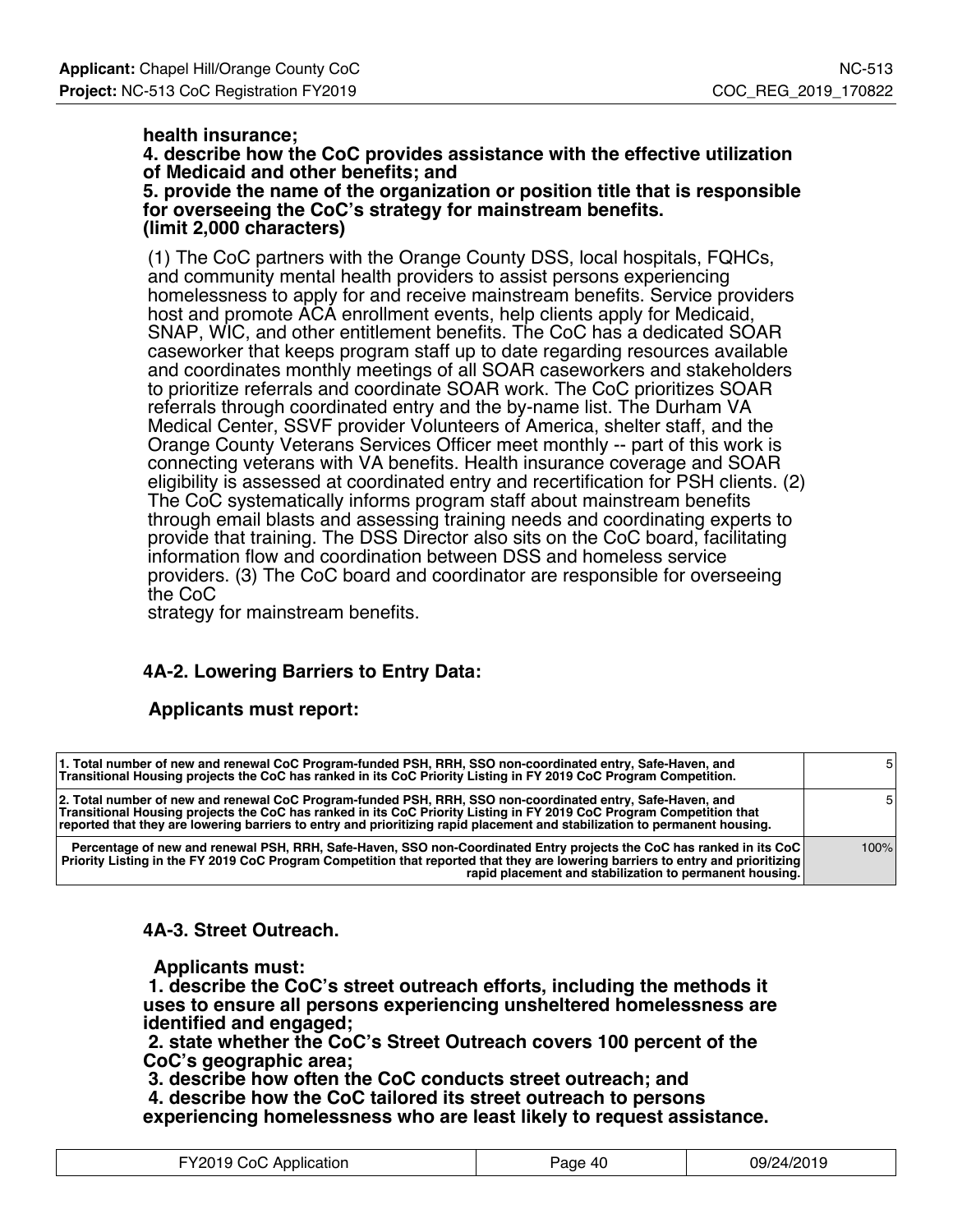## **(limit 2,000 characters)**

(1) The CoC has identified a comprehensive street outreach program to connect people living unsheltered with housing and services as a gap in the CoC's homeless services system. The CoC has a formulated a potential program budget, and seeking to find a suitable host agency and renewable funding sources. Current outreach efforts include the VA and SSVF for veterans and agencies that have natural overlap with street outreach, including the Community Empowerment Fund (CEF), police and Emergency Services, PSH case management, and judicial system employees. The OC Hub, co-located with CEF where many people living unsheltered frequent, provides access to coordinated entry, housing and service connections. (2) Street outreach covers 100% of the CoC geographic area - this includes full service for veterans, and the targeted approach described above for nonveterans.(3) The CoC conducts this targeted outreach as specific client needs arise from community discussions, or from working the veteran and nonveteran by-name lists. Some form of outreach happens each week, if not each day. (4) Outreach is conducted using trauma-informed practices prioritizing people with higher acuity, longer lengths of time homeless and those living unsheltered rather than sheltered. All coordinated entry physical locations are accessible to individuals with disabilities, including accessible physical locations for individuals who use wheelchairs, as well as people in the CoC who are least likely to access homeless assistance. Per Written Standards, once street outreach is adopted, this program will offer clients the same standardized process as persons who access coordinated entry through site-based access points. Street outreach efforts will be linked to OC Connect, the coordinated entry process.

## **4A-4. RRH Beds as Reported in HIC.**

 **Applicants must report the total number of rapid rehousing beds available to serve all household types as reported in the Housing Inventory Count (HIC) for 2018 and 2019.**

|                                                               | 2018 | 2019 | <b>Difference</b>       |
|---------------------------------------------------------------|------|------|-------------------------|
| <b>RRH</b> beds available to serve all populations in the HIC | : ت  |      | $\overline{ }$<br>- 10. |

### **4A-5. Rehabilitation/Construction Costs–New** No **Projects.**

 **Applicants must indicate whether any new project application the CoC ranked and submitted in its CoC Priority Listing in the FY 2019 CoC Program Competition is requesting \$200,000 or more in funding for housing rehabilitation or new construction.**

### **4A-6. Projects Serving Homeless under Other** No **Federal Statutes.**

| Application<br>-Y2019 CoC. | age 4 | 09/24/2019 |
|----------------------------|-------|------------|
|----------------------------|-------|------------|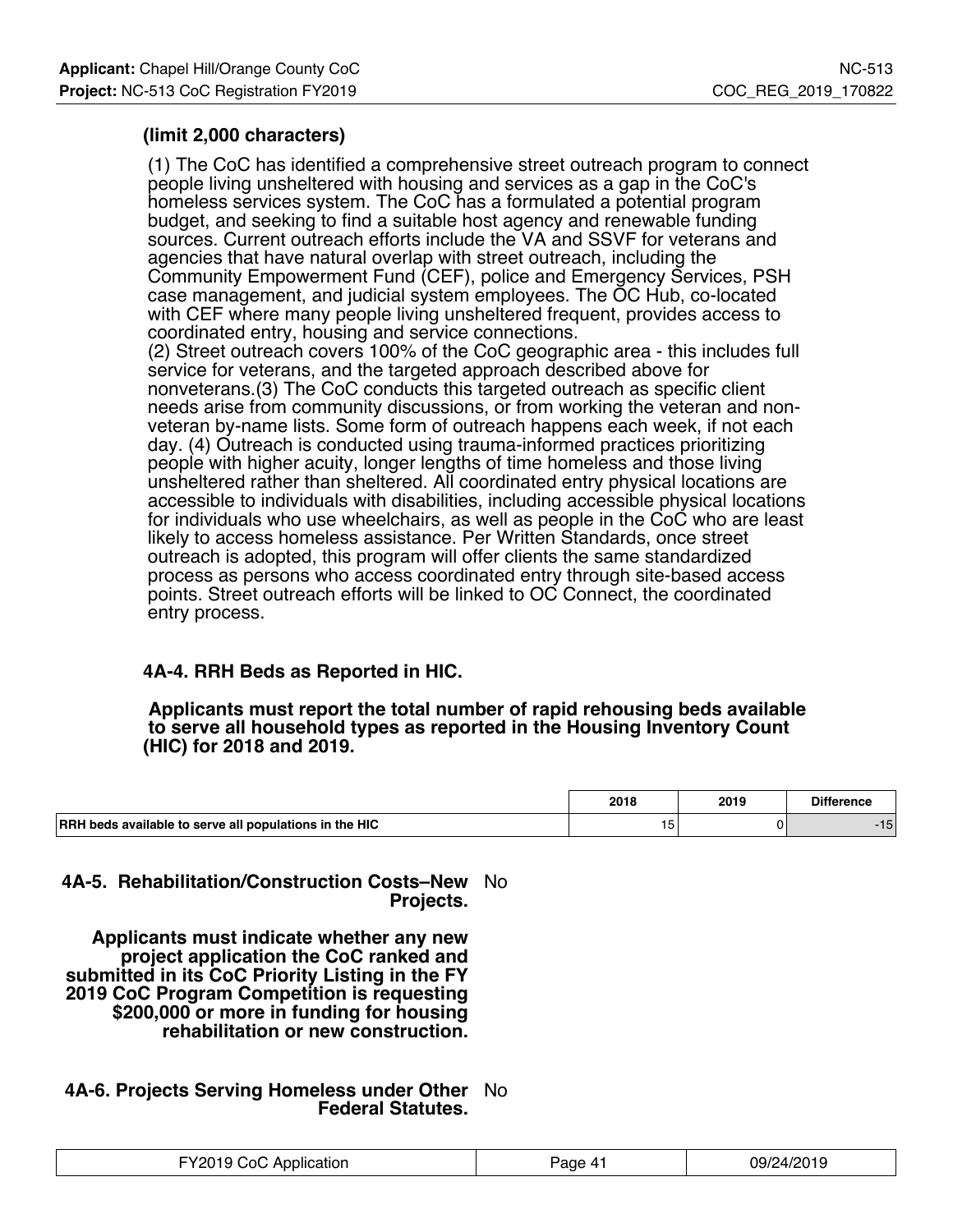**Applicants must indicate whether the CoC is requesting to designate one or more of its SSO or TH projects to serve families with children or youth defined as homeless under other federal statutes.**

| FY2019 CoC Application | 09/24/2019<br>Page 42 |  |
|------------------------|-----------------------|--|
|------------------------|-----------------------|--|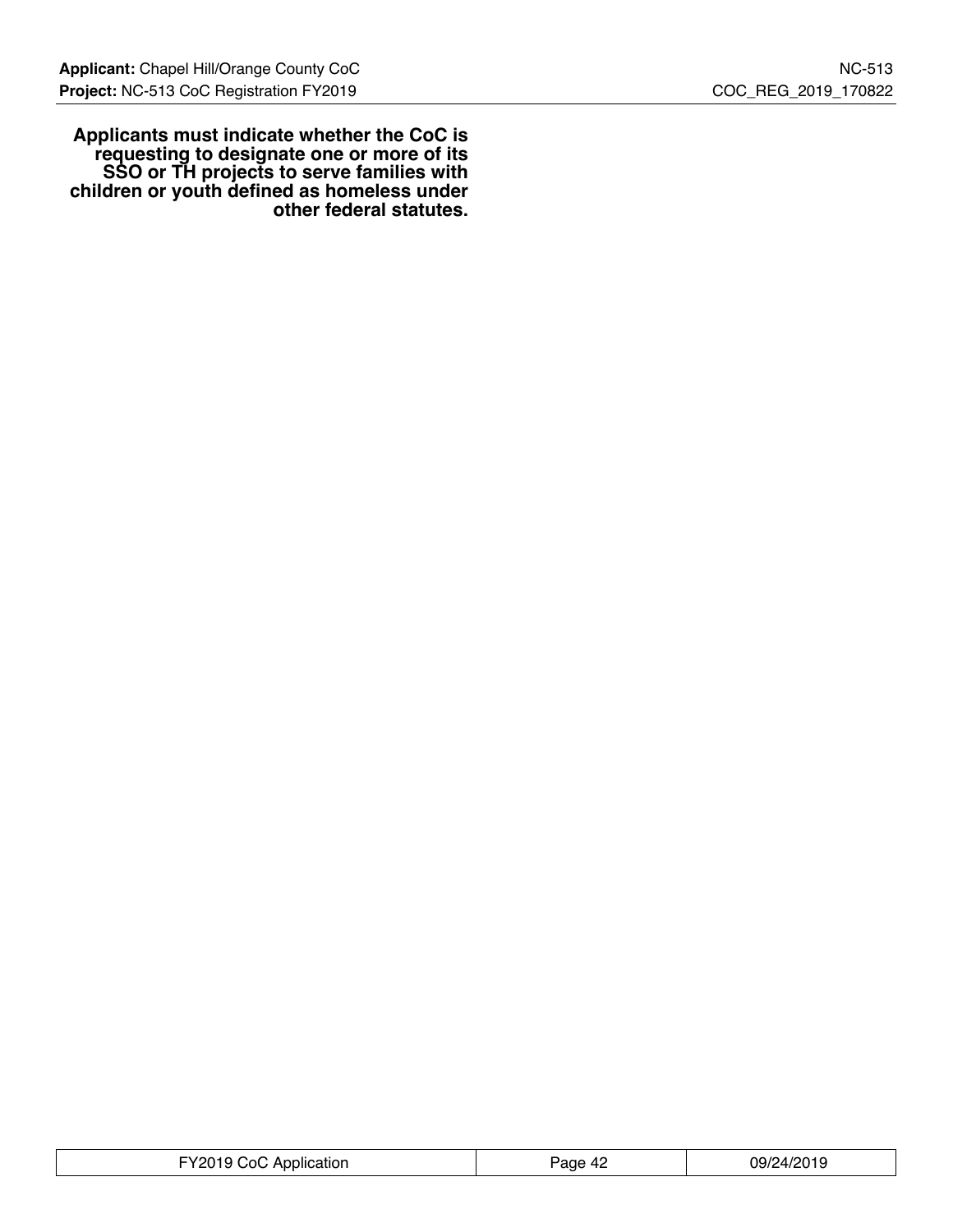## **4B. Attachments**

### **Instructions:**

Multiple files may be attached as a single .zip file. For instructions on how to use .zip files, a reference document is available on the e-snaps training site: https://www.hudexchange.info/resource/3118/creating-a-zip-file-and-capturing-a-screenshotresource

| <b>Document Type</b>                                                                                    | <b>Required?</b> | <b>Document Description</b> | <b>Date Attached</b> |
|---------------------------------------------------------------------------------------------------------|------------------|-----------------------------|----------------------|
| FY 2019 CoC Competition<br>Report (HDX Report)                                                          | Yes              |                             |                      |
| 1C-4.PHA Administration<br>Plan-Moving On Multifamily<br><b>Assisted Housing Owners'</b><br>Preference. | <b>No</b>        |                             |                      |
| 1C-4. PHA Administrative Plan<br>Homeless Preference.                                                   | N <sub>0</sub>   |                             |                      |
| 1C-7. Centralized or<br><b>Coordinated Assessment</b><br>System.                                        | Yes              |                             |                      |
| 1E-1. Public Posting-15-Day<br>Notification Outside e-<br>snaps-Projects Accepted.                      | Yes              |                             |                      |
| 1E-1. Public Posting-15-Day<br>Notification Outside e-<br>snaps-Projects Rejected or<br>Reduced.        | Yes              |                             |                      |
| 1E-1. Public Posting-30-Day<br>Local Competition Deadline.                                              | Yes              |                             |                      |
| 1E-1. Public Posting-Local<br>Competition Announcement.                                                 | Yes              |                             |                      |
| 1E-4. Public Posting-CoC-<br>Approved Consolidated<br>Application                                       | Yes              |                             |                      |
| 3A. Written Agreement with<br>Local Education or Training<br>Organization.                              | <b>No</b>        |                             |                      |
| 3A. Written Agreement with<br>State or Local Workforce<br>Development Board.                            | <b>No</b>        |                             |                      |
| 3B-3. Summary of Racial<br>Disparity Assessment.                                                        | Yes              |                             |                      |
| 4A-7a. Project List-Homeless<br>under Other Federal Statutes.                                           | <b>No</b>        |                             |                      |
| Other                                                                                                   | <b>No</b>        |                             |                      |
| Other                                                                                                   | <b>No</b>        |                             |                      |

| FY2019 CoC Application | Page 43 | 09/24/2019 |
|------------------------|---------|------------|
|------------------------|---------|------------|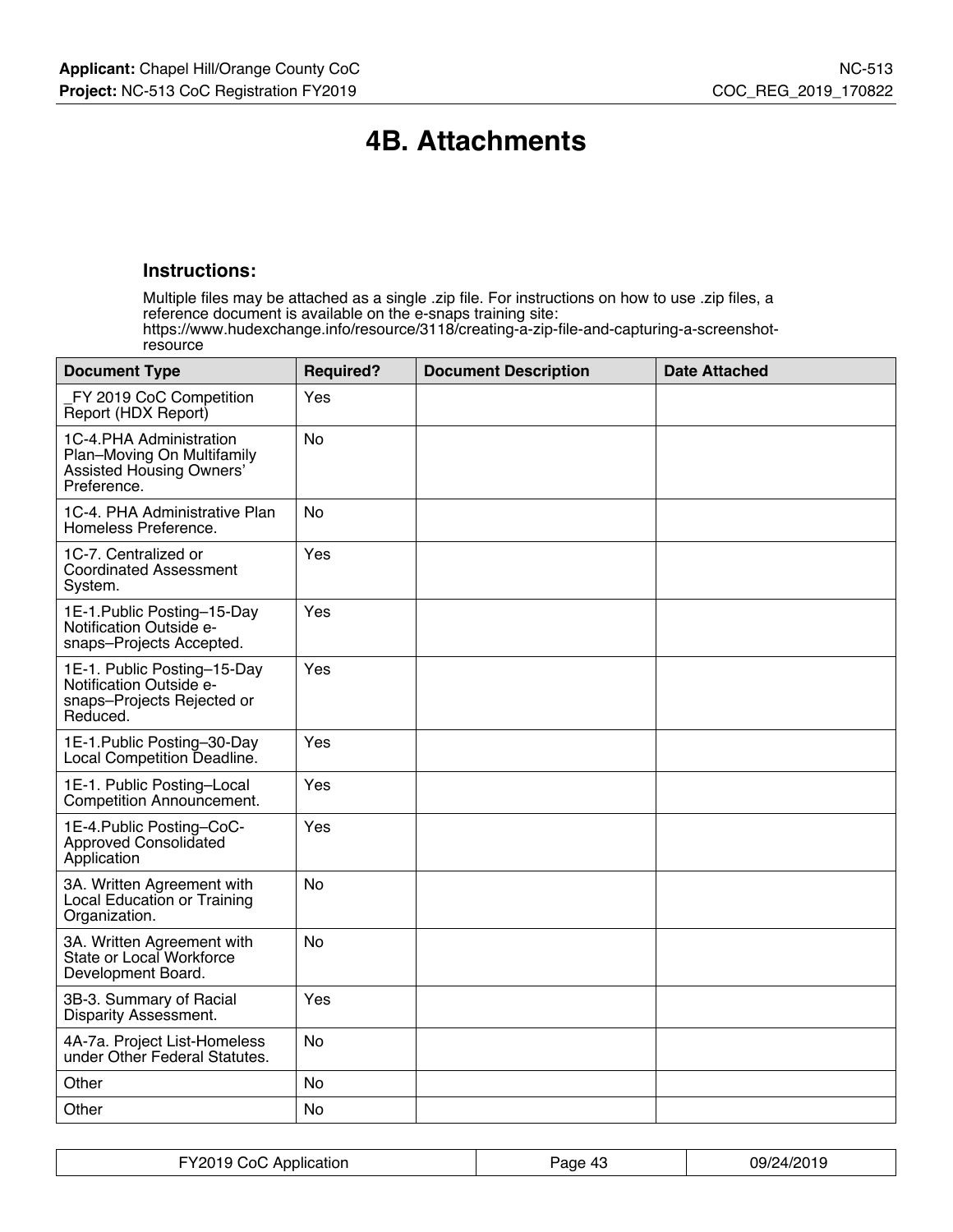## Applicant: Chapel Hill/Orange County CoC NC-513 **Project:** NC-513 CoC Registration FY2019 COC\_REG\_2019\_170822

Other No

| FY2019 CoC Application | Page 44 | 09/24/2019 |
|------------------------|---------|------------|
|------------------------|---------|------------|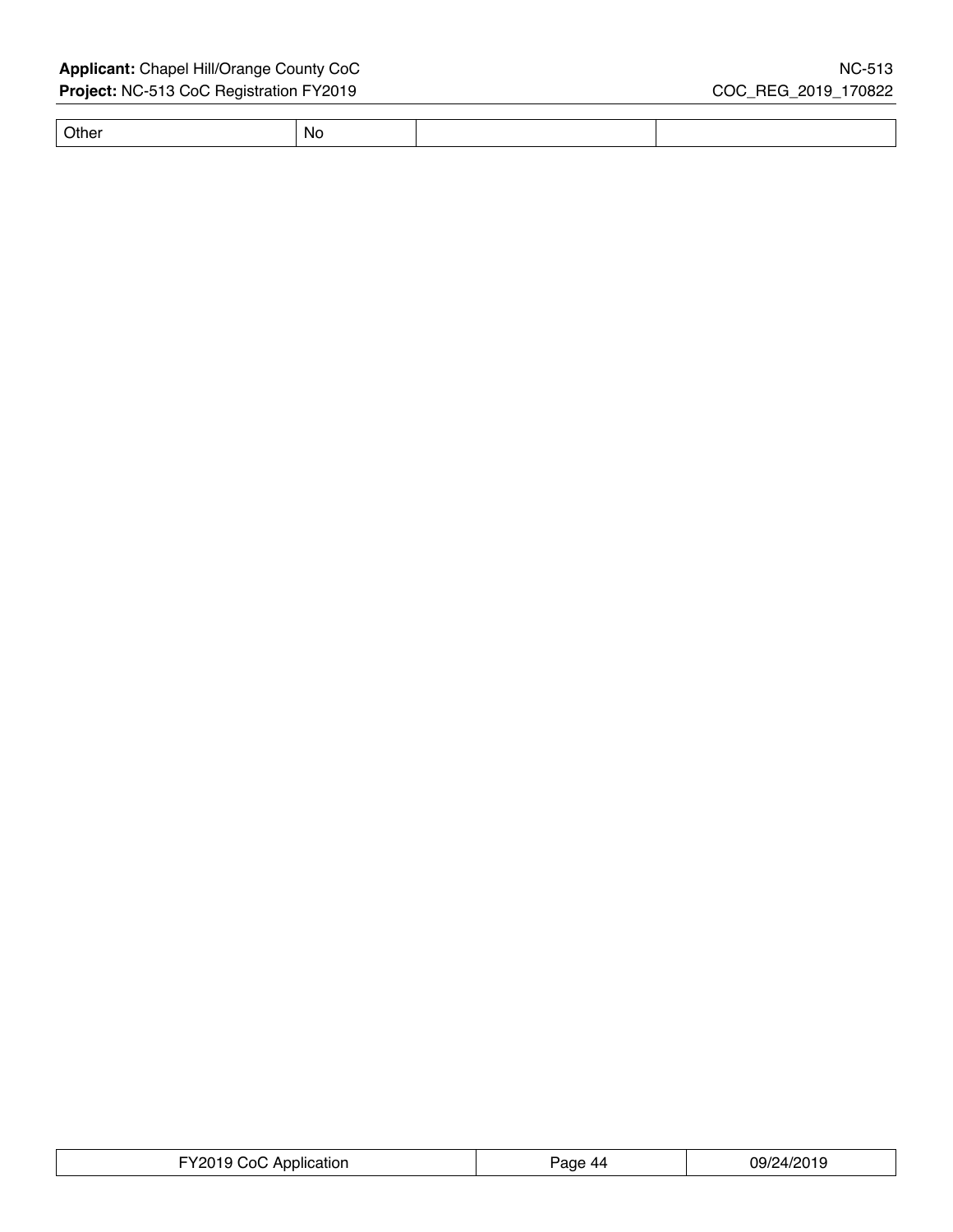## **Attachment Details**

**Document Description:**

## **Attachment Details**

**Document Description:**

## **Attachment Details**

**Document Description:**

## **Attachment Details**

**Document Description:**

## **Attachment Details**

**Document Description:**

## **Attachment Details**

**Document Description:**

| 09/24/2019<br>FY2019 CoC Application<br>Page 45 |
|-------------------------------------------------|
|-------------------------------------------------|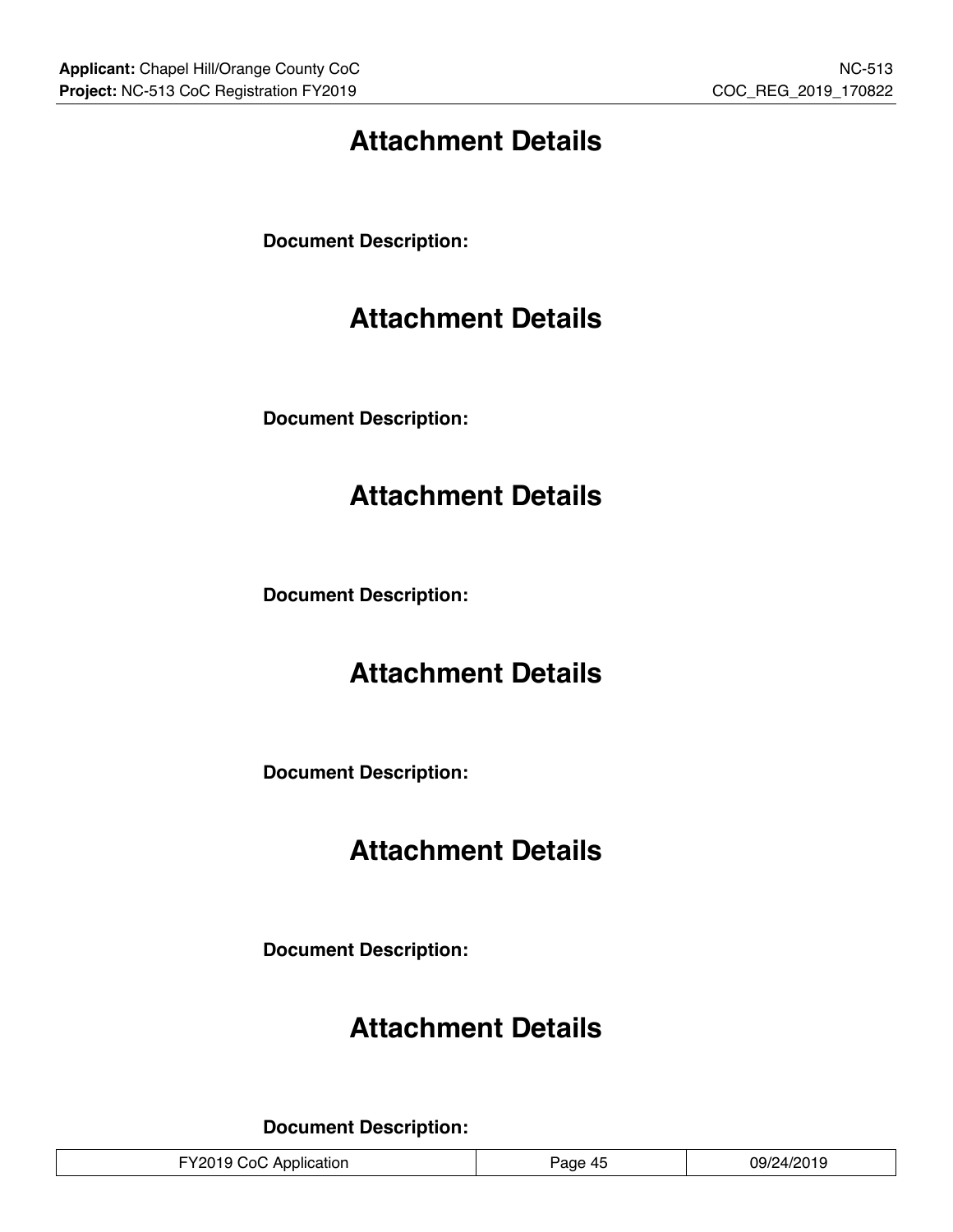## **Attachment Details**

**Document Description:**

# **Attachment Details**

**Document Description:**

## **Attachment Details**

**Document Description:**

## **Attachment Details**

**Document Description:**

## **Attachment Details**

**Document Description:**

## **Attachment Details**

| FY2019 CoC Application | Page 46 | 09/24/2019 |
|------------------------|---------|------------|
|------------------------|---------|------------|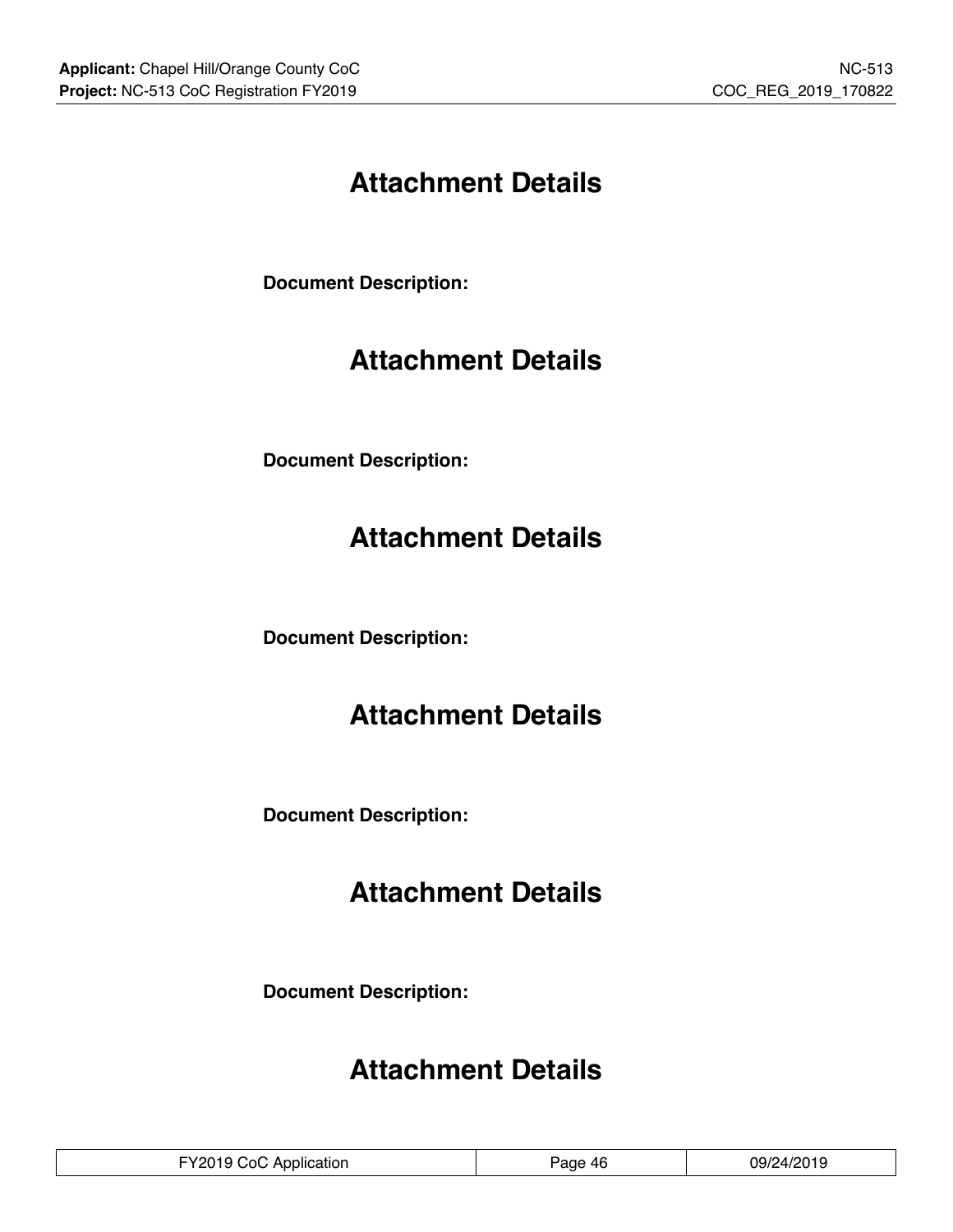**Document Description:**

## **Attachment Details**

**Document Description:**

## **Attachment Details**

**Document Description:**

## **Attachment Details**

**Document Description:**

## **Attachment Details**

**Document Description:**

 $\mathbb{L}$ 

| . Y CoC 1<br>Application<br>. .<br>. <del>.</del> | 'age<br>$\overline{ }$ | ח ו ח <i>ריו ו</i> ריו<br>79,<br>. .<br>$\sim$ $\sim$ $\sim$ $\sim$ $\sim$ $\sim$ |
|---------------------------------------------------|------------------------|-----------------------------------------------------------------------------------|
|---------------------------------------------------|------------------------|-----------------------------------------------------------------------------------|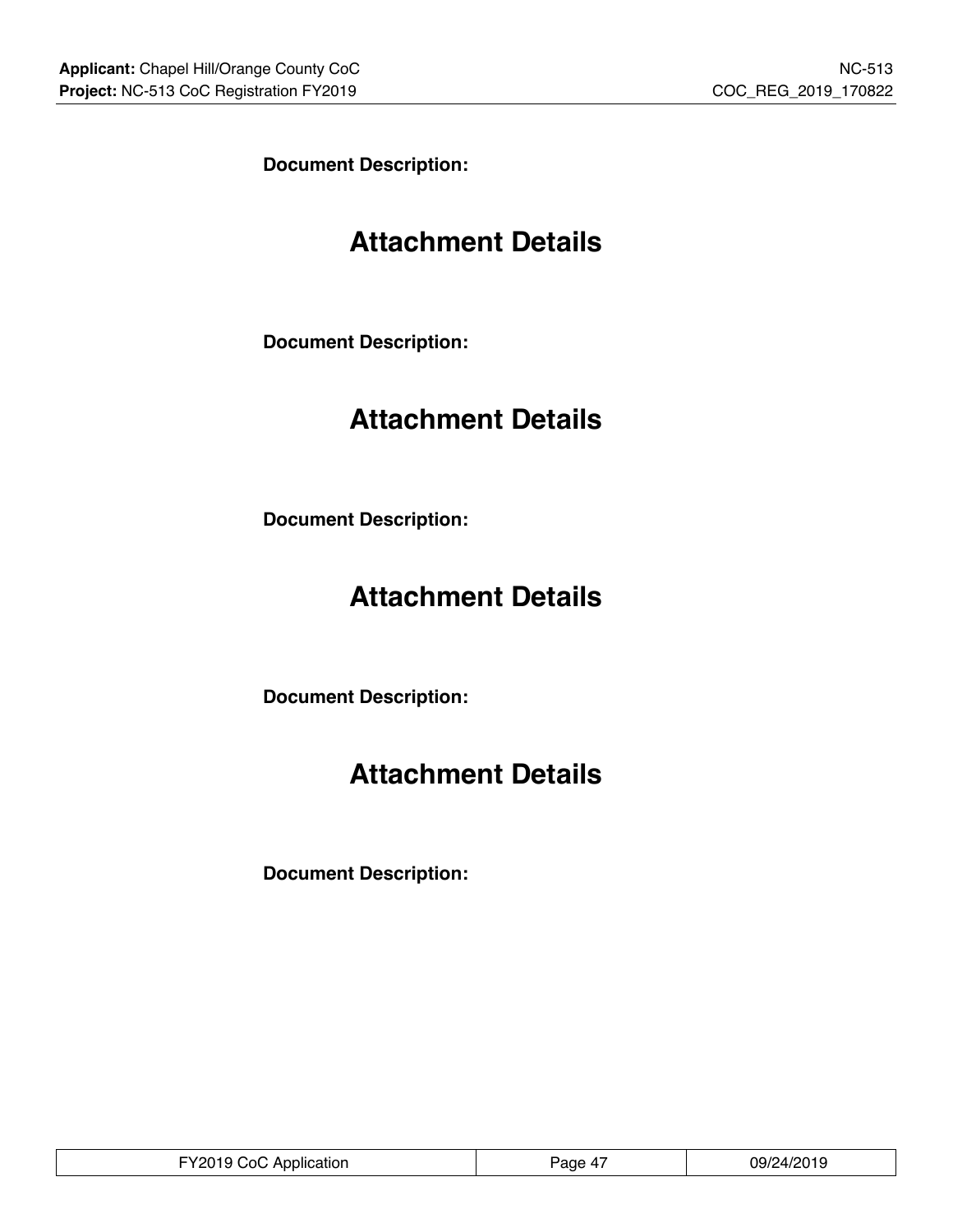# **Submission Summary**

**Ensure that the Project Priority List is complete prior to submitting.**

| Page                                                      | <b>Last Updated</b>    |  |  |
|-----------------------------------------------------------|------------------------|--|--|
|                                                           |                        |  |  |
| <b>1A. Identification</b>                                 | 09/23/2019             |  |  |
| 1B. Engagement                                            | 09/23/2019             |  |  |
| <b>1C. Coordination</b>                                   | 09/24/2019             |  |  |
| 1D. Discharge Planning                                    | No Input Required      |  |  |
| <b>1E. Local CoC Competition</b>                          | 09/24/2019             |  |  |
| <b>1F. DV Bonus</b>                                       | 09/24/2019             |  |  |
| <b>2A. HMIS Implementation</b>                            | 09/24/2019             |  |  |
| 2B. PIT Count                                             | <b>Please Complete</b> |  |  |
| <b>3A. System Performance</b>                             | 09/24/2019             |  |  |
| 3B. Performance and Strategic Planning                    | 09/24/2019             |  |  |
| 4A. Mainstream Benefits and Additional<br><b>Policies</b> | 09/24/2019             |  |  |
| <b>4B. Attachments</b>                                    | <b>Please Complete</b> |  |  |

| FY2019 CoC Application | Page 48 | 09/24/2019 |
|------------------------|---------|------------|
|------------------------|---------|------------|